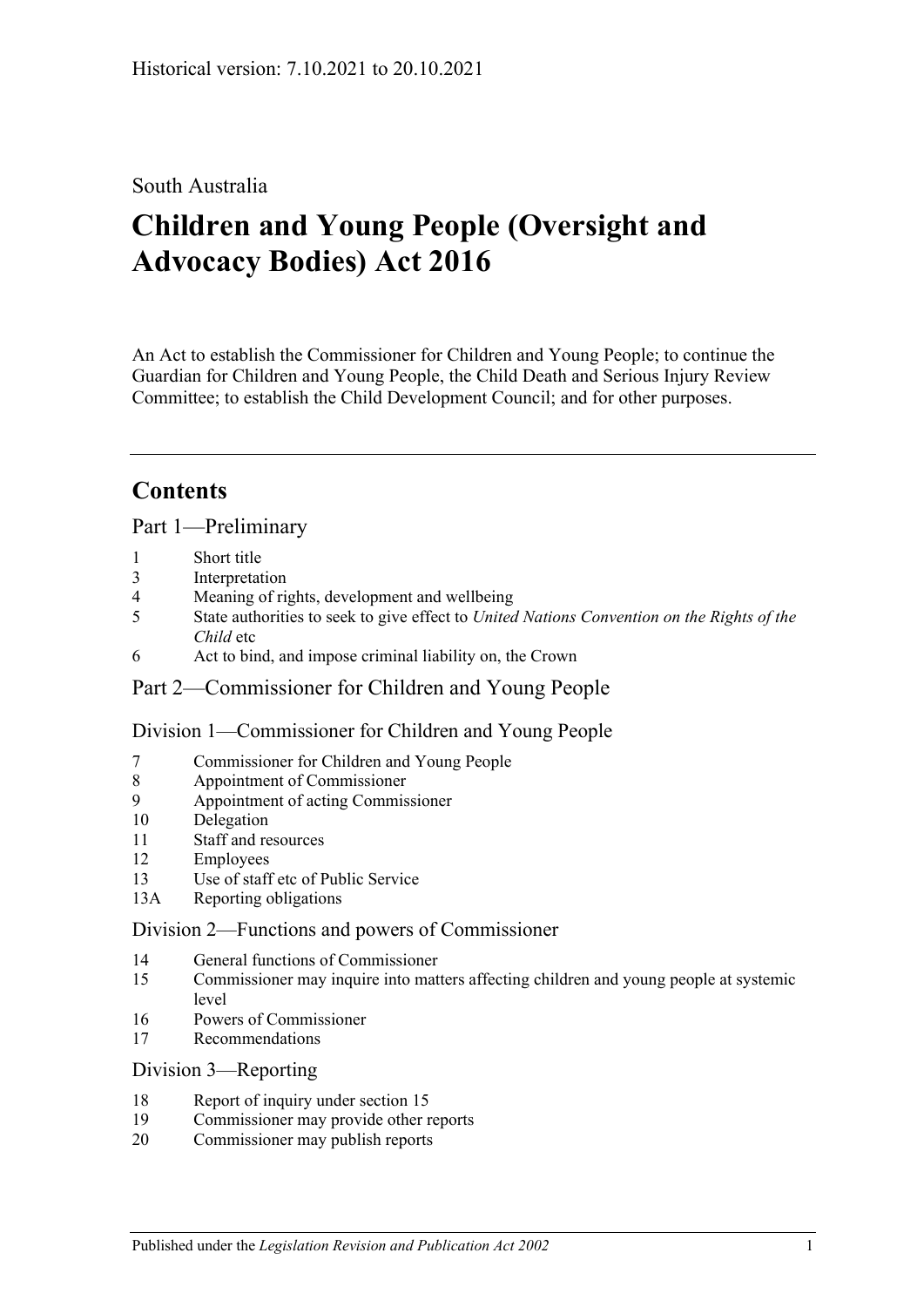## Part [3—Guardian for Children and Young People](#page-10-4)

- [Guardian for Children and Young People](#page-10-5)
- [Terms and conditions of appointment](#page-11-0)
- [Delegation](#page-12-0)
- [Staff and resources](#page-12-1)
- [Use of staff etc of Public Service](#page-12-2)
- [Functions and powers of Guardian](#page-12-3)
- [Participation of children and young people in development of practices etc](#page-13-0)
- [Reporting obligations](#page-13-1)
- [Guardian may provide other reports](#page-13-2)

## Part [4—Child Death and Serious Injury Review Committee](#page-14-0)

- [Continuation of Child Death and Serious Injury Review Committee](#page-14-1)
- [Terms and conditions of members](#page-14-2)
- [Presiding member](#page-15-0)
- [Procedures of the Committee](#page-15-1)
- [Delegation](#page-15-2)
- [Staff and resources](#page-15-3)
- [Use of staff and facilities etc](#page-16-0)
- [Functions of the Committee](#page-16-1)
- [Powers of Committee](#page-17-0)
- [Reporting obligations](#page-17-1)

## Part [5—Referral of matters](#page-18-0)

- [Guardian or Committee may refer matter to Commissioner](#page-18-1)
- [Commissioner, Guardian and Committee may report, and must refer, certain matters to](#page-18-2)  [appropriate body](#page-18-2)
- [Commissioner and Guardian may make complaints to Ombudsman](#page-18-3)
- [Commissioner and Guardian may make complaints to Health and Community Services](#page-19-0)  [Complaints Commissioner](#page-19-0)
- [Immediate reports to Parliament](#page-19-1)
- [Referral of matters to inquiry agencies etc not affected](#page-20-0)

## Part [6—Child Development Council](#page-20-1)

#### Division [1—Child Development Council](#page-20-2)

- [Establishment of Child Development Council](#page-20-3)
- [Terms and conditions of membership](#page-20-4)
- [Presiding member and deputy presiding member](#page-21-0)
- [Delegation](#page-21-1)
- [Committees](#page-22-0)
- [Council's procedures](#page-22-1)
- [Commissioner or representative may attend meetings of Council](#page-23-0)
- [Staff and resources](#page-23-1)
- [Use of staff etc of Public Service](#page-23-2)
- [Functions and powers of Council](#page-23-3)
- [Reporting obligations](#page-24-0)

## Division [2—Outcomes Framework for Children and Young People](#page-24-1)

- [Outcomes Framework for Children and Young People](#page-24-2)
- [Statutory duty of State authorities in respect of Outcomes Framework](#page-25-0)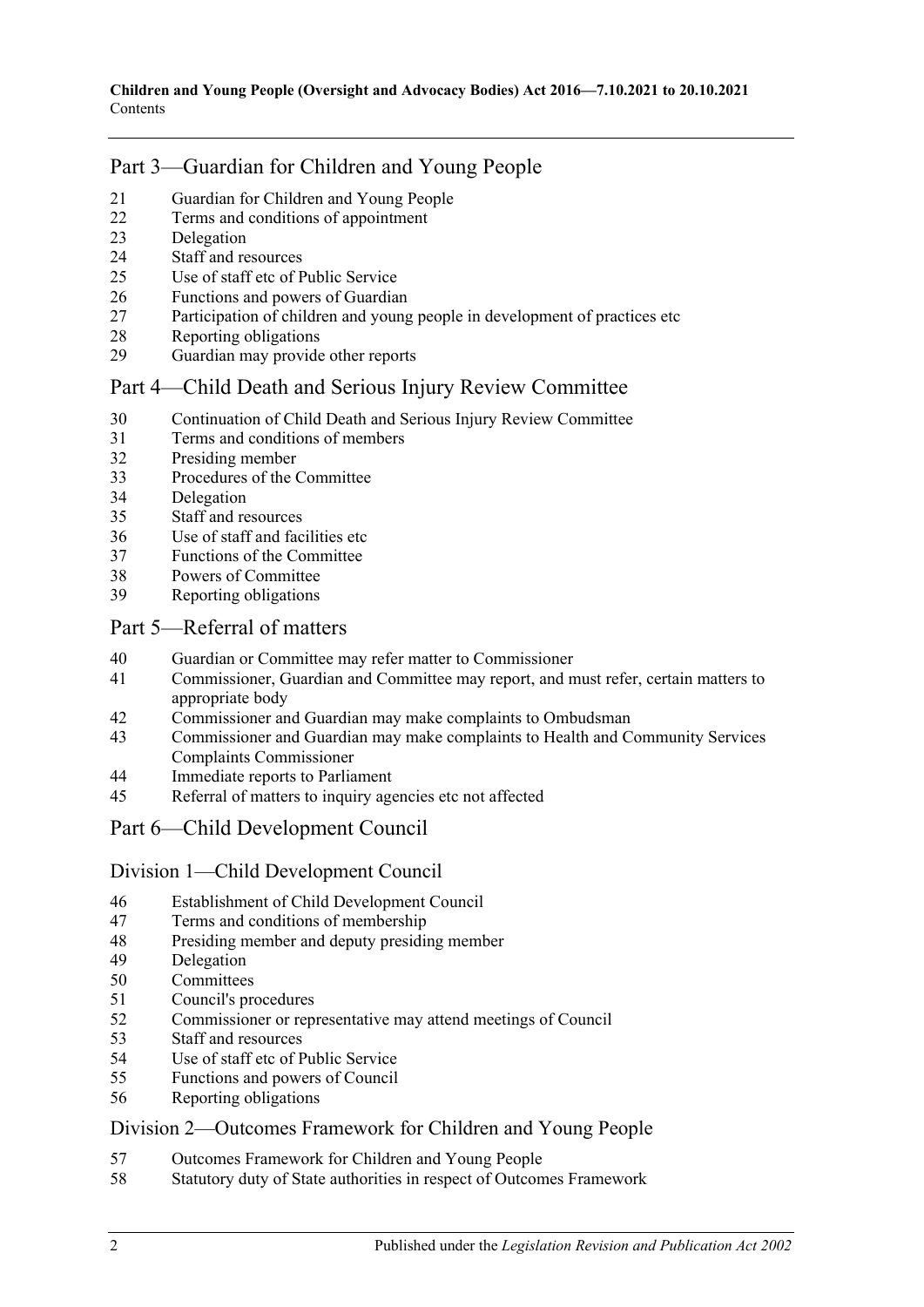## Part [7—Information gathering and sharing](#page-25-1)

- 59 [No obligation to maintain secrecy](#page-25-2)
- 60 [Commissioner may require State authority to provide report](#page-25-3)
- 61 [Commissioner or Guardian may require information](#page-26-0)
- 62 [Sharing of information between certain persons and bodies](#page-26-1)
- 63 Interaction with *[Public Sector \(Data Sharing\) Act](#page-27-0) 2016*

## Part [8—Miscellaneous](#page-27-1)

- 64 [Obstruction etc](#page-27-2)
- 65 [False or misleading statements](#page-28-0)
- 66 [Confidentiality](#page-28-1)
- 67 [Victimisation](#page-28-2)
- 68 [Protections, privileges and immunities](#page-29-0)
- 69 [Service](#page-30-0)
- 70 [Review of Act](#page-30-1)
- 71 [Regulations](#page-31-0)

Schedule [1—Transitional provisions](#page-31-1)

Part 6—Transitional provisions

12 [Guardian for Children and Young People](#page-31-2)

[Legislative history](#page-32-0)

## <span id="page-2-0"></span>**The Parliament of South Australia enacts as follows:**

## **Part 1—Preliminary**

## <span id="page-2-1"></span>**1—Short title**

This Act may be cited as the *Children and Young People (Oversight and Advocacy Bodies) Act 2016*.

## <span id="page-2-2"></span>**3—Interpretation**

(1) In this Act, unless the contrary intention appears—

*Child Death and Serious Injury Review Committee* or *Committee* means the Child Death and Serious Injury Review Committee continued under [section](#page-14-1) 30;

*Child Development Council* or *Council* means the Child Development Council established under [Part](#page-20-1) 6;

*Commissioner for Children and Young People* or *Commissioner* means the person for the time being holding or acting in the office of Commissioner for Children and Young People under [Part](#page-4-2) 2;

*Guardian for Children and Young People* or *Guardian* means the person for the time being holding or acting in the office of Guardian for Children and Young People under [Part](#page-10-4) 3;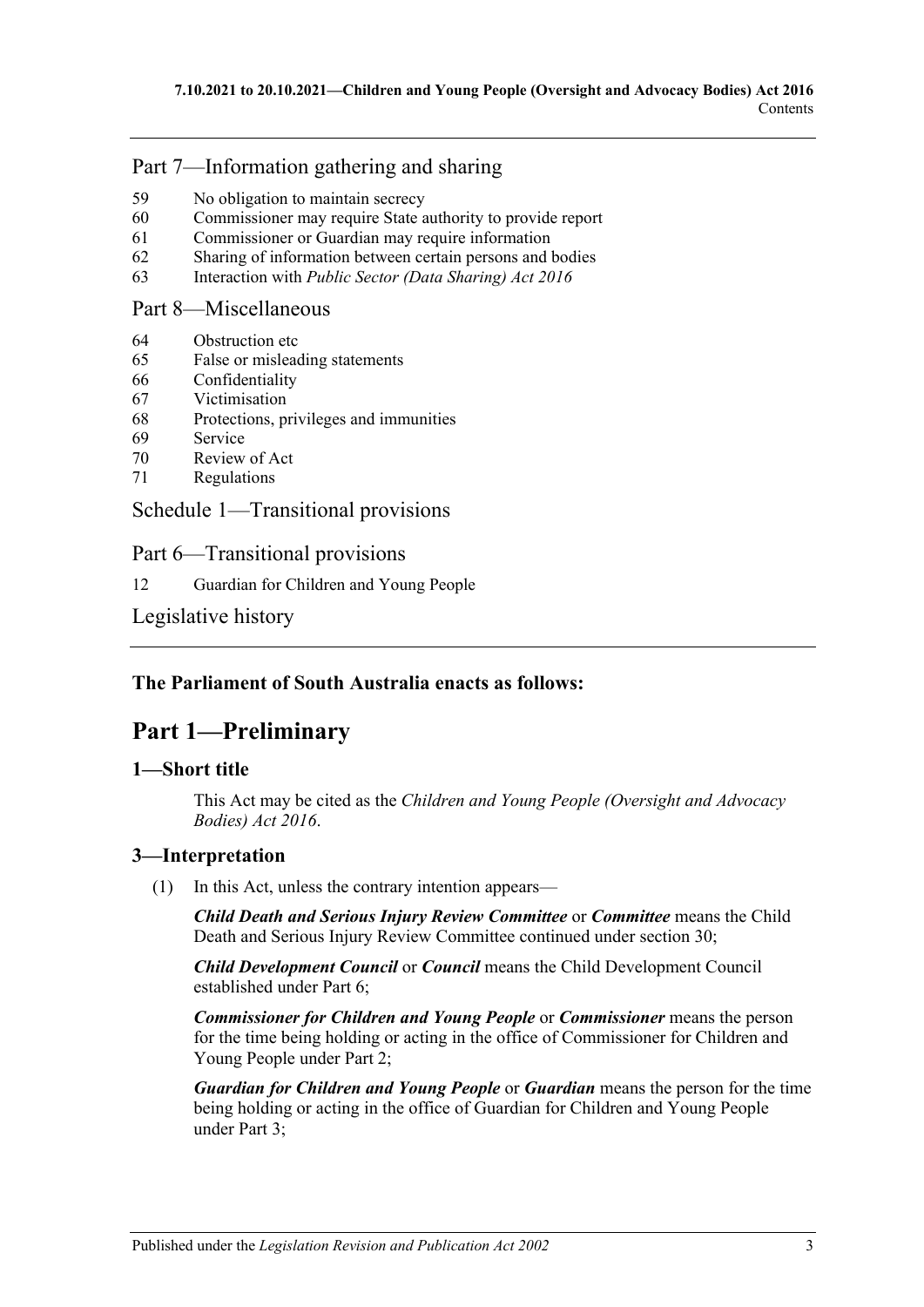*Outcomes Framework for Children and Young People* or *Outcomes Framework* means the Outcomes Framework for Children and Young People prepared in accordance with [section](#page-24-2) 57, as in force from time to time;

*State authority* means—

- (a) a person who holds an office established by an Act; or
- (b) a public sector agency; or
- (c) South Australia Police; or
- (d) a local council constituted under the *[Local Government Act](http://www.legislation.sa.gov.au/index.aspx?action=legref&type=act&legtitle=Local%20Government%20Act%201999) 1999*; or
- (e) any incorporated or unincorporated body—
	- (i) established for a public purpose by an Act; or
	- (ii) established for a public purpose under an Act (other than an Act providing for the incorporation of companies or associations, co-operatives, societies or other voluntary organisations); or
	- (iii) established, or subject to control or direction, by the Governor, a Minister of the Crown or any instrumentality or agency of the Crown or a local council (whether or not established by or under an Act or an enactment); or
- (f) any other person or body declared by the regulations to be a State authority,

but does not include a person or body declared by the regulations to be excluded from the ambit of this definition.

(2) For the purposes of this Act, a reference to *children and young people* will be taken to be a reference to persons who are under 18 years of age.

## <span id="page-3-0"></span>**4—Meaning of rights, development and wellbeing**

- (1) For the purposes of this Act, a reference to the *rights* of children and young people will be taken to include a reference to rights recognised in accordance with statutory and common law, rights set out from time to time in the *United Nations Convention on the Rights of the Child* and rights set out in any other relevant international human rights instruments.
- (2) For the purposes of this Act, a reference to the *development* of children and young people will be taken to include a reference to the physical, social, emotional and intellectual growth of each individual from birth through to adulthood.
- (3) For the purposes of this Act, a reference to the *wellbeing* of children and young people will be taken to include a reference to—
	- (a) the care, development, education, physical and mental health and safety of each individual from birth through to adulthood; and
	- (b) the cultural welfare and wellbeing of children and young people.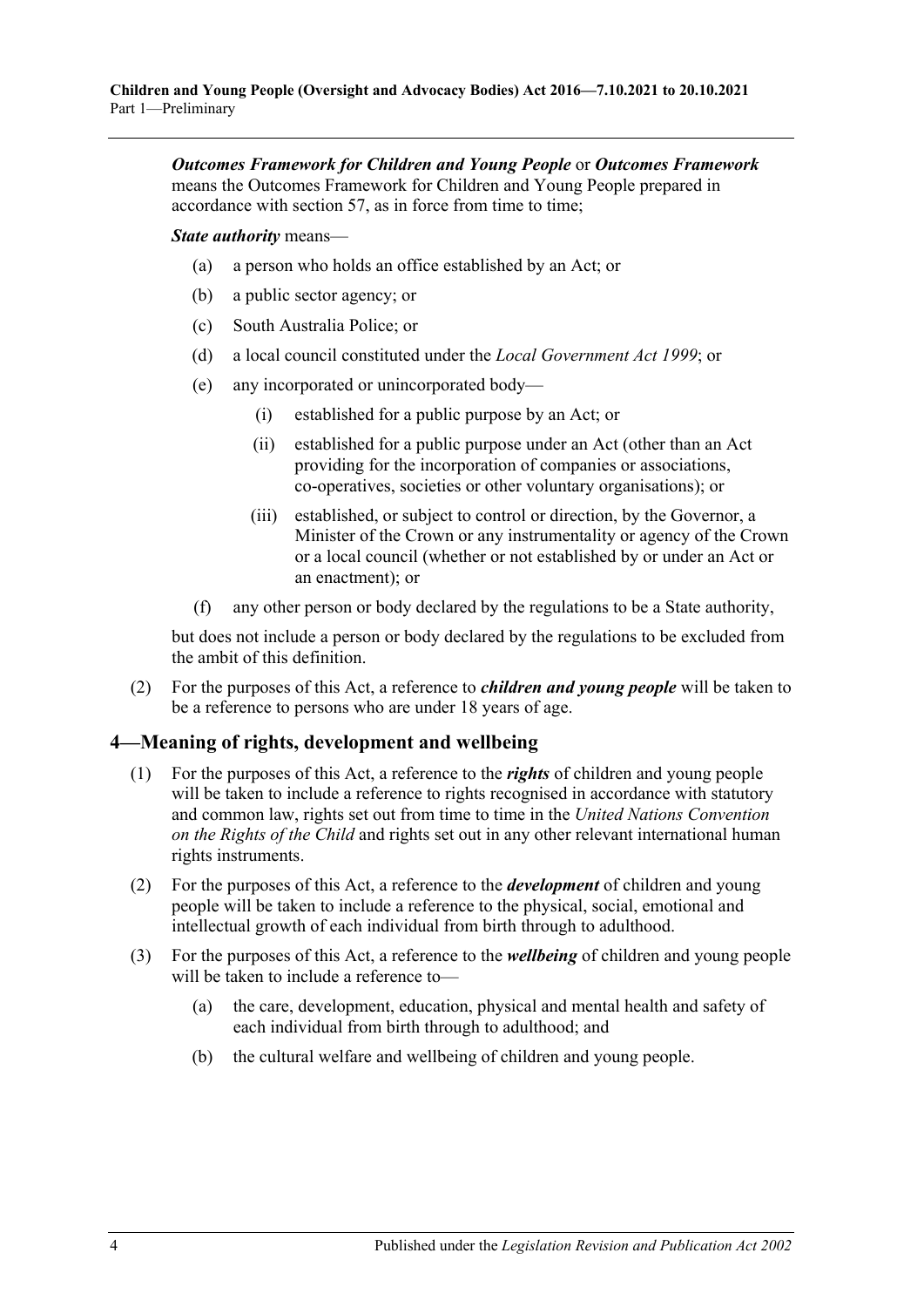## <span id="page-4-0"></span>**5—State authorities to seek to give effect to** *United Nations Convention on the Rights of the Child* **etc**

Each State authority must, in carrying out its functions or exercising its powers, protect, respect and seek to give effect to the rights set out from time to time in the *United Nations Convention on the Rights of the Child* and any other relevant international human rights instruments affecting children and young people.

## <span id="page-4-1"></span>**6—Act to bind, and impose criminal liability on, the Crown**

- (1) This Act binds the Crown in right of this jurisdiction and, in so far as the legislative power of the Parliament permits, the Crown in all its other capacities.
- (2) The Crown is liable for an offence against this Act.
- (3) If the Crown is guilty of an offence against this Act, the penalty that may be imposed on the Crown is the penalty that may be imposed on a body corporate.

# <span id="page-4-2"></span>**Part 2—Commissioner for Children and Young People**

## <span id="page-4-3"></span>**Division 1—Commissioner for Children and Young People**

## <span id="page-4-4"></span>**7—Commissioner for Children and Young People**

- (1) There is to be a Commissioner for Children and Young People.
- (2) The Commissioner is independent of direction or control by the Crown or any Minister or officer of the Crown.

## <span id="page-4-5"></span>**8—Appointment of Commissioner**

- (1) The Commissioner will be appointed by the Governor on conditions, and for a term (not exceeding 7 years), determined by the Governor and specified in the instrument of appointment.
- (2) A person appointed to be the Commissioner is, at the end of a term of appointment, eligible for reappointment but cannot hold office for terms (including any term as Acting Commissioner) that exceed 10 years in total.
- (3) The Governor may, by regulation, establish a scheme for the recruitment of the Commissioner (and recruitment of the Commissioner must comply with that scheme).
- <span id="page-4-6"></span>(4) A person may only be appointed to be the Commissioner if, following referral by the Minister of the proposed appointment to the Statutory Officers Committee established under the *[Parliamentary Committees Act](http://www.legislation.sa.gov.au/index.aspx?action=legref&type=act&legtitle=Parliamentary%20Committees%20Act%201991) 1991*—
	- (a) the appointment has been approved by the Committee; or
	- (b) the Committee has not, within 7 days of the referral, or such longer period as is allowed by the Minister, notified the Minister in writing that it does not approve the appointment.
- (5) Despite the *[Parliamentary Committees Act](http://www.legislation.sa.gov.au/index.aspx?action=legref&type=act&legtitle=Parliamentary%20Committees%20Act%201991) 1991*, the Statutory Officers Committee must not report on, or publish material in relation to, matters referred to the Committee under [subsection](#page-4-6) (4) except to the extent allowed by the Minister (but this subsection does not derogate from section 15I(2) of the *[Parliamentary Committees](http://www.legislation.sa.gov.au/index.aspx?action=legref&type=act&legtitle=Parliamentary%20Committees%20Act%201991)  Act [1991](http://www.legislation.sa.gov.au/index.aspx?action=legref&type=act&legtitle=Parliamentary%20Committees%20Act%201991)*).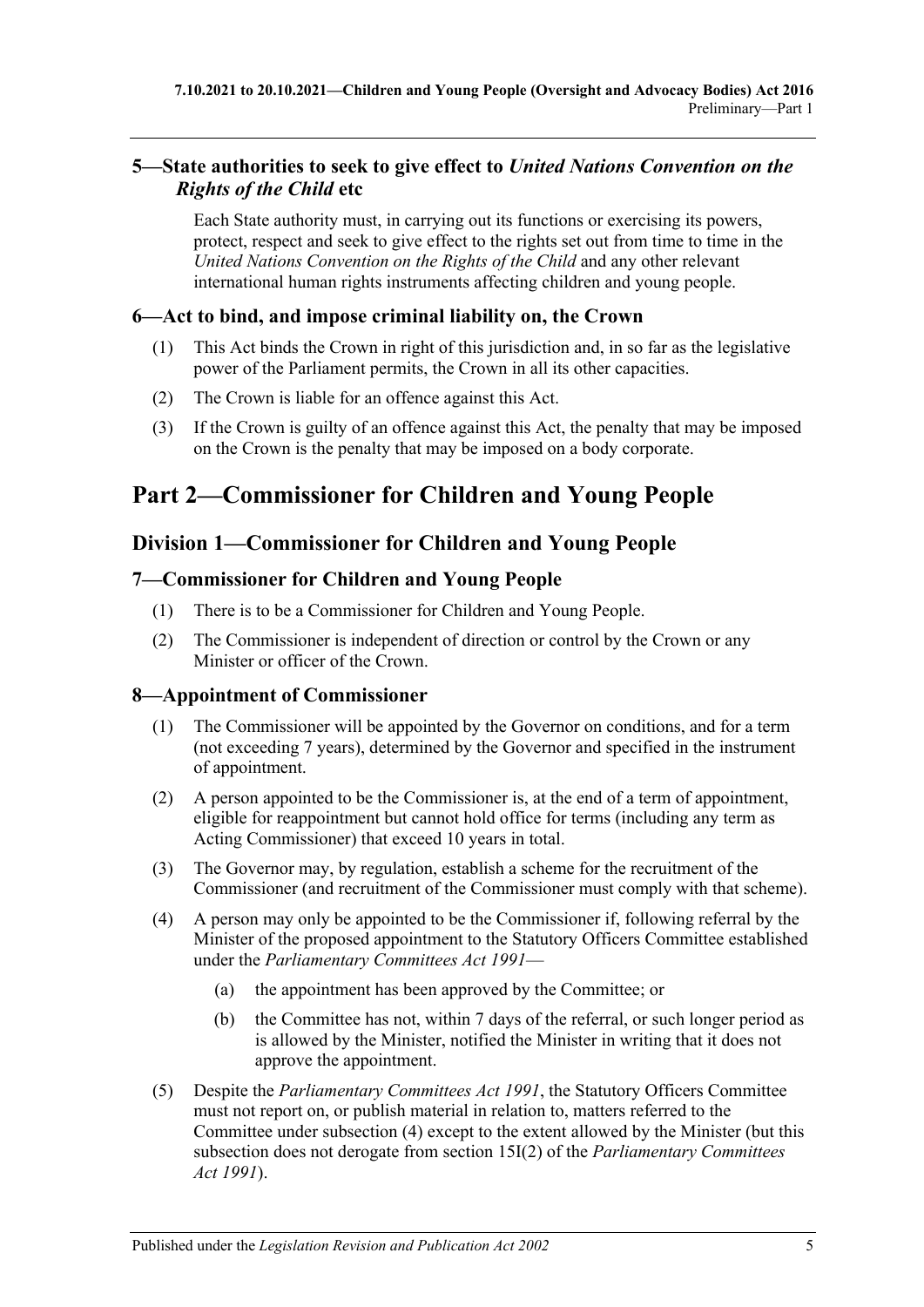- (6) If the Commissioner was, immediately before their appointment, employed in the Public Service, the Commissioner retains existing and accruing rights in respect of leave.
- (7) The Commissioner must not, without the consent of the Minister, engage in any remunerated employment or activity apart from official duties.
- (8) The Governor may, on the address of both Houses of Parliament, remove the Commissioner from office.
- (9) The Governor may suspend the Commissioner from office (with, or without, pay) for—
	- (a) contravention of a condition of appointment; or
	- (b) misconduct or conduct that may bring the office of Commissioner into disrepute; or
	- (c) failure or incapacity to carry out official duties satisfactorily.
- (10) If the Governor suspends the Commissioner from office, a full statement of the reason for the suspension must be laid before both Houses of Parliament within 7 days after the suspension if Parliament is then in session or, if not, within 7 days after the commencement of the next session of Parliament.
- (11) If, at the end of 20 sitting days after the statement is laid before Parliament, neither House of Parliament has presented an address to the Governor requiring the Commissioner to be restored to office, the Commissioner is removed from office.
- (12) If within 20 sitting days after the statement is laid before Parliament either House of Parliament presents an address to the Governor requiring the Commissioner to be restored to office, the Commissioner is restored to office.
- (13) The office of Commissioner becomes vacant if the holder—
	- (a) dies; or
	- (b) completes a term of office and is not reappointed; or
	- (c) resigns by written notice to the Governor; or
	- (d) is nominated for election as a member of an Australian Parliament; or
	- (e) becomes an insolvent under administration within the meaning of the *Corporations Act 2001* of the Commonwealth; or
	- (f) is convicted of—
		- (i) an indictable offence against the law of this State; or
		- (ii) an offence against the law of this State that is punishable by imprisonment for a term of at least 12 months; or
		- (iii) an offence against the law of another jurisdiction that, if committed in this State, would be an offence of a kind referred to in a preceding paragraph; or
	- (g) is sentenced to imprisonment for an offence (whether against a law of this State or another jurisdiction); or
	- (h) is removed from office by the Governor under this section.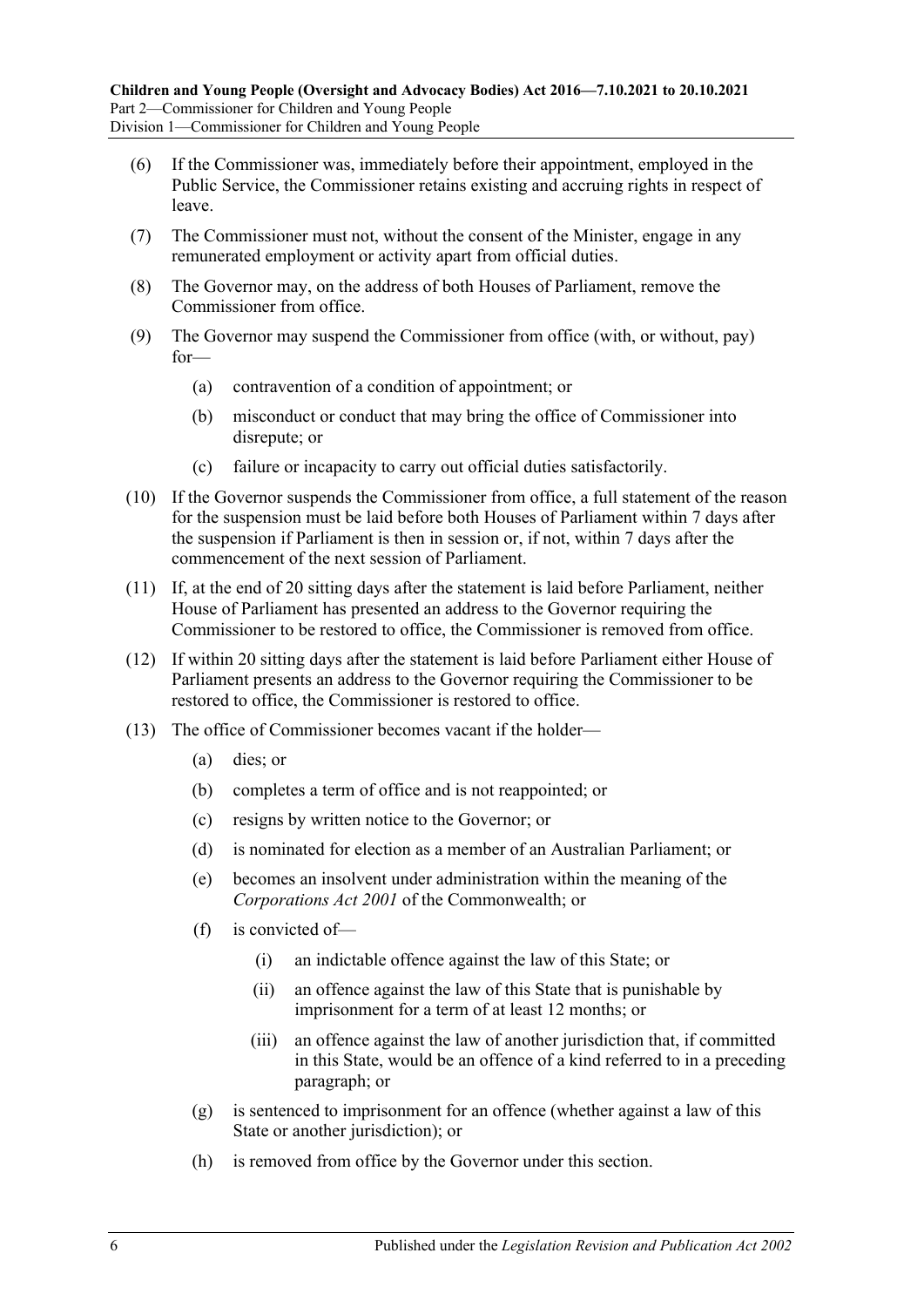- (14) Except as is provided by this section, the Commissioner may not be removed or suspended from office, nor will the office of the Commissioner become vacant.
- (15) The Commissioner is a senior official for the purposes of the *[Public Sector \(Honesty](http://www.legislation.sa.gov.au/index.aspx?action=legref&type=act&legtitle=Public%20Sector%20(Honesty%20and%20Accountability)%20Act%201995)  [and Accountability\) Act](http://www.legislation.sa.gov.au/index.aspx?action=legref&type=act&legtitle=Public%20Sector%20(Honesty%20and%20Accountability)%20Act%201995) 1995*.

## <span id="page-6-0"></span>**9—Appointment of acting Commissioner**

- (1) The Governor may appoint a person (who may be a Public Service employee) to act as the Commissioner during any period for which—
	- (a) no person is for the time being appointed as the Commissioner; or
	- (b) the Commissioner is absent from, or unable to discharge, official duties.
- (2) The terms and conditions of appointment of the person appointed to act as the Commissioner will be determined by the Governor.
- (3) A person appointed to act as the Commissioner is a senior official for the purposes of the *[Public Sector \(Honesty and Accountability\) Act](http://www.legislation.sa.gov.au/index.aspx?action=legref&type=act&legtitle=Public%20Sector%20(Honesty%20and%20Accountability)%20Act%201995) 1995*.

## <span id="page-6-1"></span>**10—Delegation**

- (1) Subject to this section, the Commissioner may delegate a function or power under this Act (other than a prescribed function or power) to any person or body that is, in the Commissioner's opinion, competent to perform or exercise the relevant function or power.
- (2) A delegation under this section—
	- (a) must be in writing; and
	- (b) may be conditional or unconditional; and
	- (c) is revocable at will; and
	- (d) does not prevent the delegator from acting in any matter.
- (3) A function or power delegated under this section may, if the instrument of delegation so provides, be further delegated.

#### <span id="page-6-2"></span>**11—Staff and resources**

The Minister must provide the Commissioner with the staff and other resources that the Commissioner reasonably needs for carrying out the Commissioner's functions.

#### <span id="page-6-3"></span>**12—Employees**

- (1) The Commissioner may engage employees on terms and conditions determined by the Commissioner.
- (2) The employees are not Public Service employees but will, for the purposes of the *[Public Sector \(Honesty and Accountability\) Act](http://www.legislation.sa.gov.au/index.aspx?action=legref&type=act&legtitle=Public%20Sector%20(Honesty%20and%20Accountability)%20Act%201995) 1995*, be taken to be public sector employees employed by the Commissioner.

#### <span id="page-6-4"></span>**13—Use of staff etc of Public Service**

The Commissioner may, by agreement with the Minister responsible for an administrative unit of the Public Service, make use of the services of the staff, equipment or facilities of that administrative unit.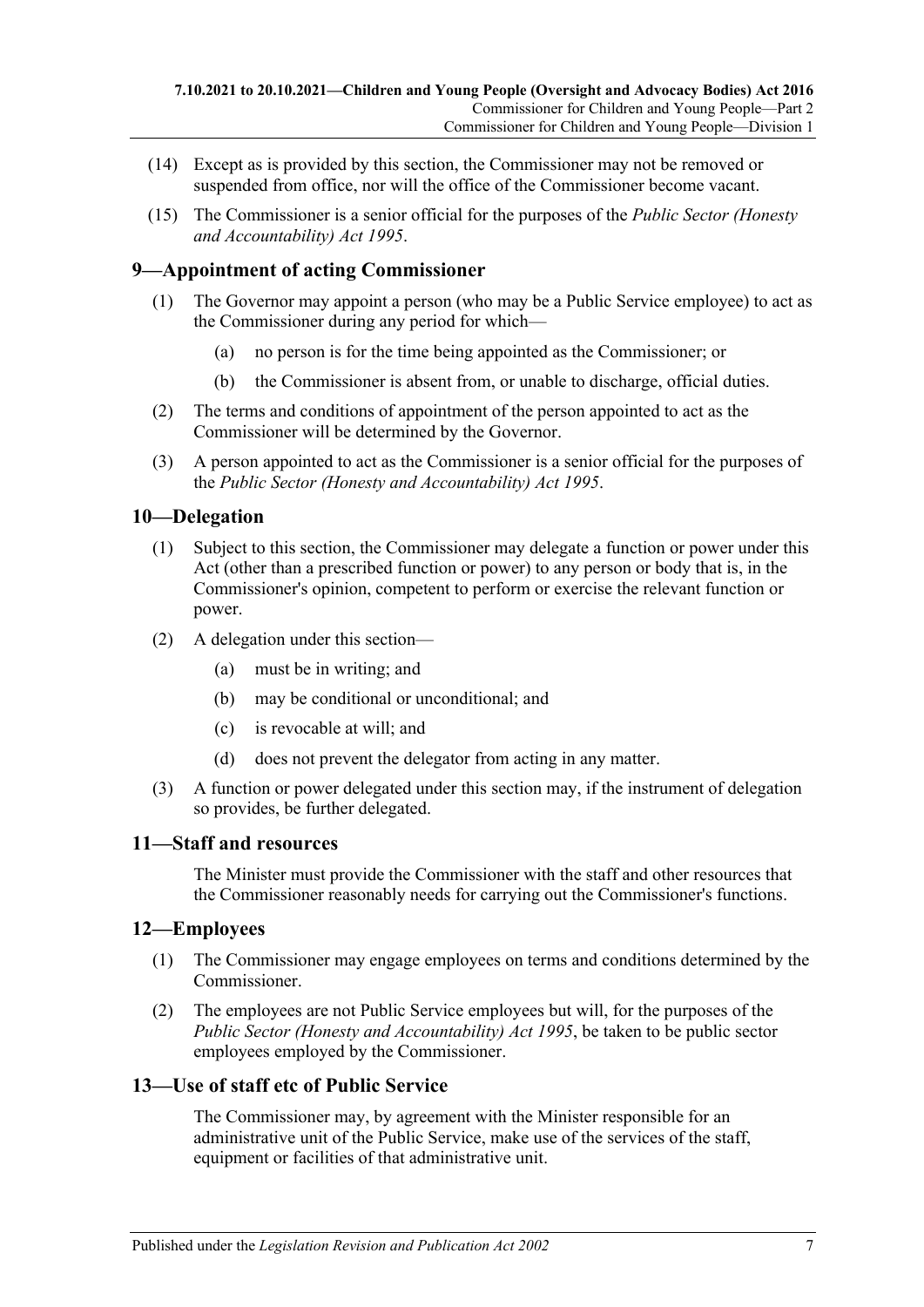## <span id="page-7-0"></span>**13A—Reporting obligations**

- (1) The Commissioner must, on or before 31 October in each year, report to the Minister on the performance of the Commissioner's functions during the preceding financial year.
- (2) The Minister must, within 6 sitting days after receiving a report from the Commissioner, have copies of the report laid before both Houses of Parliament.

## <span id="page-7-1"></span>**Division 2—Functions and powers of Commissioner**

## <span id="page-7-2"></span>**14—General functions of Commissioner**

- (1) The functions of the Commissioner are—
	- (a) to promote and advocate for the rights and interests of all children and young people in South Australia; and
	- (b) to promote the participation by children and young people in the making of decisions that affect their lives; and
	- (c) to advise, and make recommendations to, Ministers, State authorities and other bodies (including non-Government bodies) on matters related to the rights, development and wellbeing of children and young people at a systemic level; and
	- (d) to inquire under [section](#page-7-3) 15 into matters related to the rights, development and wellbeing of children and young people at a systemic level (whether a Governmental system or otherwise); and
	- (e) to assist in ensuring that the State, as part of the Commonwealth, satisfies its international obligations in respect of children and young people; and
	- (f) to undertake or commission research into topics related to children and young people; and
	- (g) to prepare and publish reports on matters related to the rights, development and wellbeing of children and young people at a systemic level; and
	- (h) such other functions as may be conferred on the Commissioner by or under this or any other Act.
- (2) Without limiting any other provision of this Act, the Commissioner should consult with and engage children and young people in the performance of the Commissioner's functions under this Act, and in particular should seek to engage those groups of children and young people whose ability to make their views known is limited for any reason.

## <span id="page-7-3"></span>**15—Commissioner may inquire into matters affecting children and young people at systemic level**

- (1) The Commissioner may, in the Commissioner's absolute discretion, conduct an inquiry into—
	- (a) the policies, practices and procedures of a State authority or authorities as they relate to the rights, development and wellbeing of children and young people generally, or a particular group of children and young people; and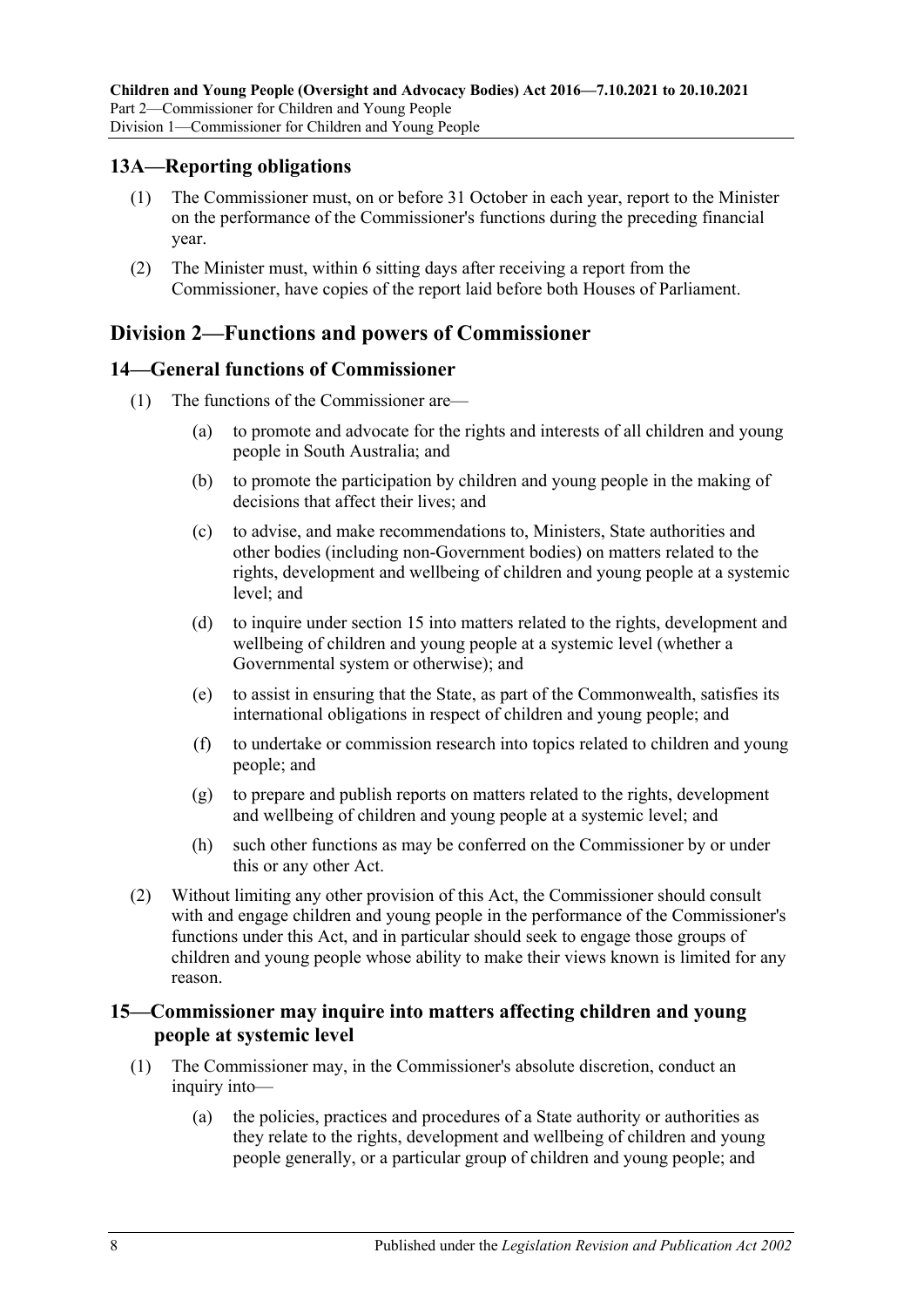- (b) any other matter declared by the regulations to fall within the ambit of this subsection.
- (2) However, the Commissioner may only conduct an inquiry under this section if the Commissioner suspects that—
	- (a) the matter raises an issue of particular significance to children and young people; and
	- (b) the matter is of a systemic nature rather than being limited to an isolated incident; and
	- (c) it is in the public interest to conduct the inquiry.
- (3) To avoid doubt, and without limiting any other provision of this section, the Commissioner—
	- (a) may, in the course of conducting an inquiry into matters of a systemic nature, consider a matter affecting a particular child or young person; and
	- (b) may conduct an inquiry under this section as a consequence of becoming aware of a matter affecting a particular child or young person.
- (4) The Commissioner must not conduct an inquiry under this section if to do so would be likely to impede an investigation or proposed investigation relating to a matter that is being, or is to be, conducted by an inquiry agency.
- (5) Subject to this Act, the Commissioner may conduct an inquiry under this section in such manner as the Commissioner thinks fit.
- (6) A State authority must assist the Commissioner in the conduct of an inquiry under this section as requested by the Commissioner.
- (7) The Commissioner must inform each relevant State authority as to the nature and timing of an inquiry under this section.
- (8) In this section—

*inquiry agency* has the same meaning as in [section](#page-20-0) 45.

#### <span id="page-8-0"></span>**16—Powers of Commissioner**

- (1) For the purposes of an inquiry under [section](#page-7-3) 15, the Commissioner has the powers of a commission as defined in the *[Royal Commissions Act](http://www.legislation.sa.gov.au/index.aspx?action=legref&type=act&legtitle=Royal%20Commissions%20Act%201917) 1917* and that Act applies as if—
	- (a) the Commissioner were a commission as so defined; and
	- (b) the subject matter of the inquiry were set out in a commission of inquiry issued by the Governor under that Act.
- (2) For the purposes of any other function under this Act, the Commissioner has such powers as may be necessary or expedient for the performance of that function.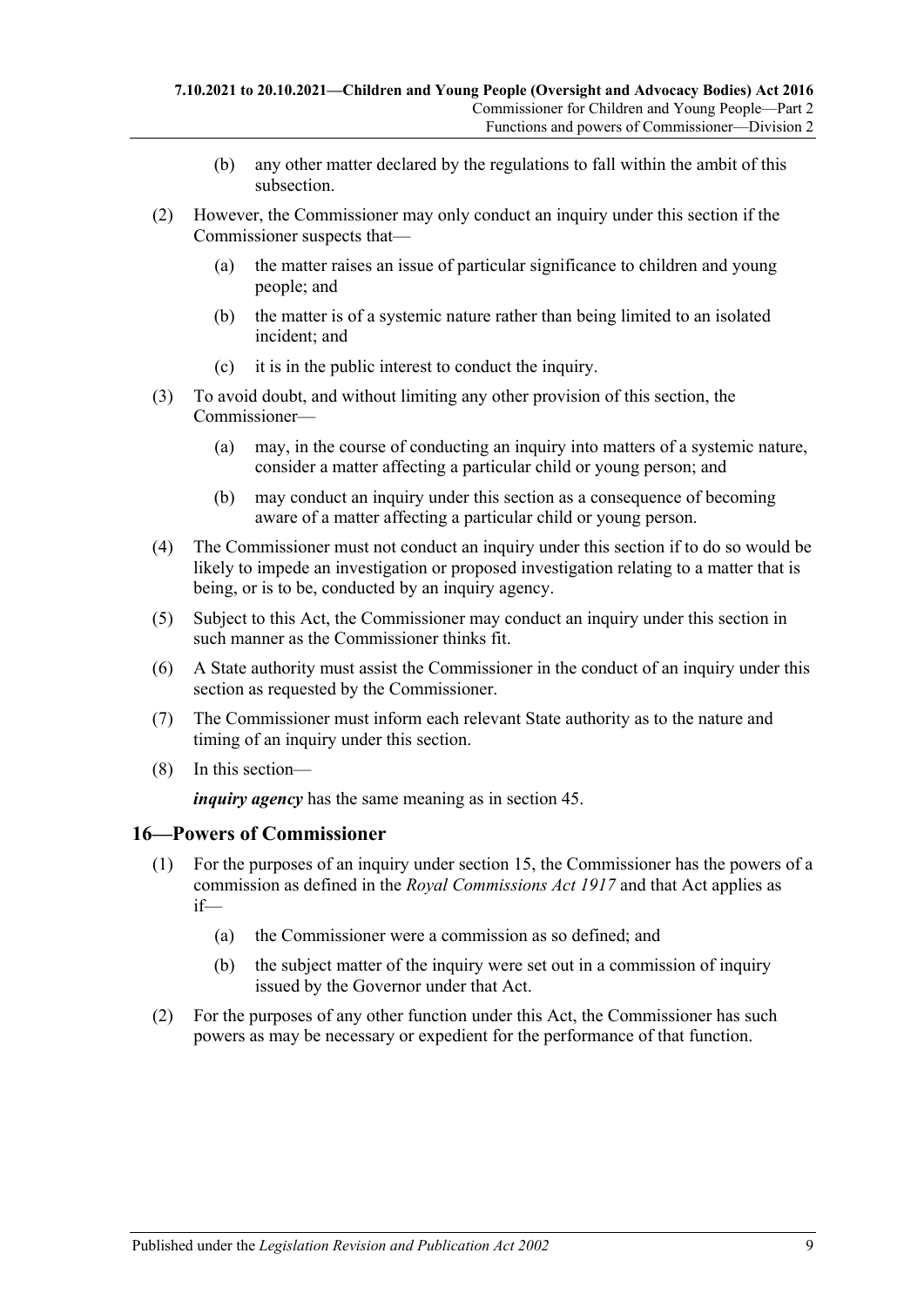### <span id="page-9-1"></span><span id="page-9-0"></span>**17—Recommendations**

- (1) The Commissioner may, on completing an inquiry under [section](#page-7-3) 15, or in response to issues observed by the Commissioner in the course of such an inquiry, by notice in writing recommend to a State authority that the State authority—
	- (a) change practices, policies or procedures in a specified way or review practices, policies or procedures to achieve specified outcomes; or
	- (b) conduct, or participate in, specified educational programs or educational programs designed to achieve specified outcomes; or
	- (c) take such other action as may be specified by the Commissioner.
- (2) The responsible authority for a State authority must, in relation to a recommendation under [subsection](#page-9-1) (1), provide to the Commissioner a report setting out—
	- (a) whether the State authority proposes, or does not propose, to implement the recommendation; and
	- (b) if the State authority proposes to implement the recommendation—details of how the implementation is to be recommended; and
	- (c) if the State authority does not propose to implement the recommendation—an explanation as to why the recommendation is not to be implemented.
- <span id="page-9-2"></span> $(3)$  If—
	- (a) a State authority proposes to implement a recommendation; and
	- (b) the Commissioner is of the opinion that a State authority has failed or refused to do so,

the Commissioner may require the State authority to provide to the Commissioner within a specified period a report setting out the reasons for the failure or refusal.

- <span id="page-9-3"></span>(4) The Commissioner may submit a copy of a report under [subsection](#page-9-2) (3) to the Minister setting out the views of the Commissioner in respect of the State authority's failure or refusal to implement a recommendation.
- <span id="page-9-4"></span>(5) The Minister must, on receiving a report under [subsection](#page-9-3) (4), prepare a report to Parliament setting out—
	- (a) the Minister's response to the Commissioner's report; and
	- (b) if any action has been taken, or is proposed to be taken, (whether by the Minister, a State authority or any other person or body) in relation to a recommendation to which the Commissioner's report relates—details of that action or proposed action; and
	- (c) if no action is to be taken (whether by the Minister, a State authority or any other person or body) in relation to a recommendation to which the Commissioner's report relates—the reasons for not taking action; and
	- (d) any other information required by the regulations.
- (6) The Minister must, within 6 sitting days after completing a report under [subsection](#page-9-4) (5), cause a copy of both the report and the Commissioner's report under [subsection](#page-9-3) (4) to be laid before both Houses of Parliament.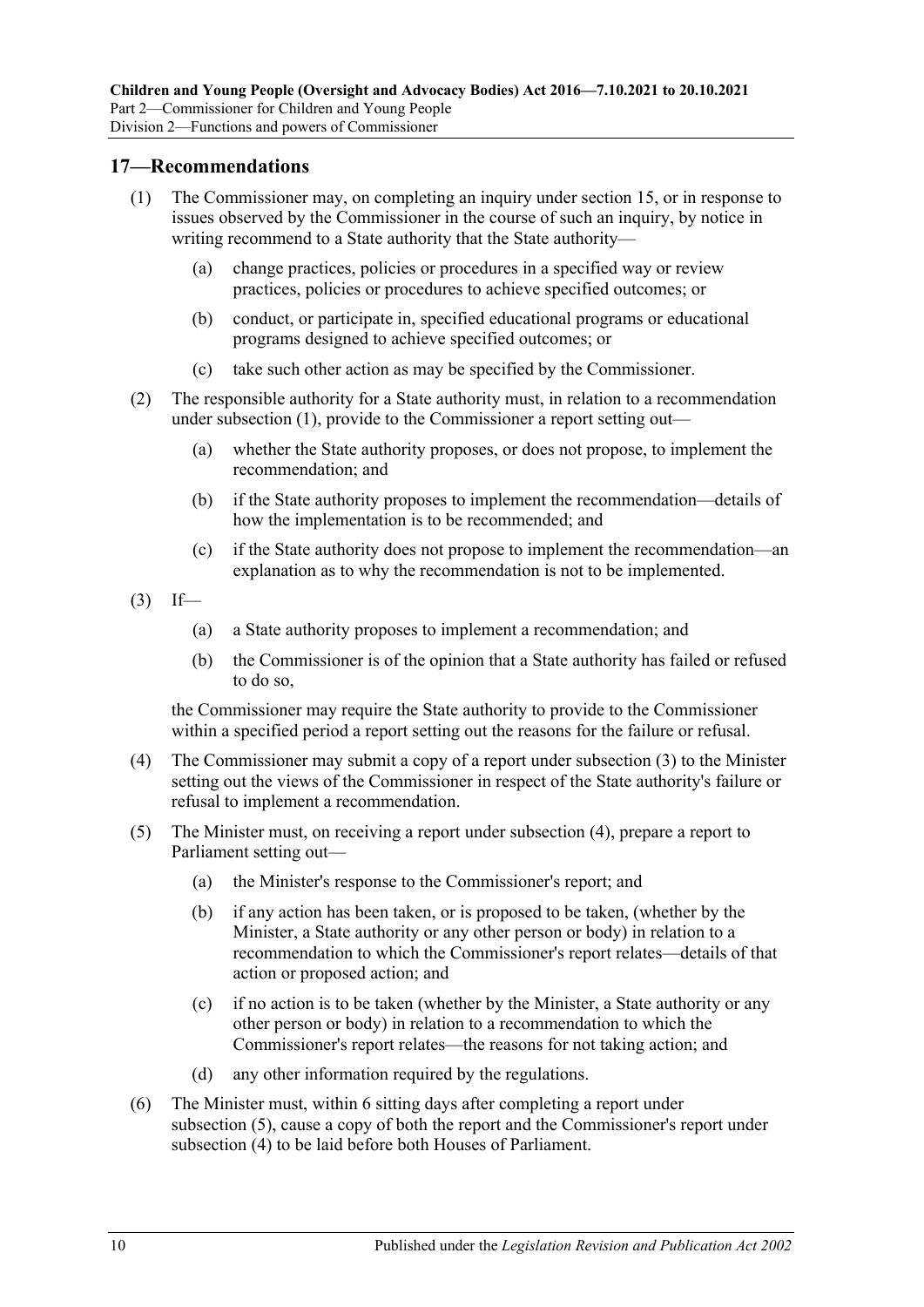## <span id="page-10-0"></span>**Division 3—Reporting**

## <span id="page-10-6"></span><span id="page-10-1"></span>**18—Report of inquiry under [section](#page-7-3) 15**

- (1) The Commissioner must, on completing an inquiry under [section](#page-7-3) 15, prepare and deliver to the Minister a report on the inquiry (including details of any recommendations made in respect of the inquiry).
- (2) The Minister must, within 6 sitting days after receiving a report under [subsection](#page-10-6) (1), cause a copy of the report to be laid before both Houses of Parliament.
- <span id="page-10-7"></span>(3) The Minister must, on receiving a report under [subsection](#page-10-6) (1)—
	- (a) provide a copy of the report to the Minister responsible for each area identified in the report; and
	- (b) prepare a report setting out—
		- (i) the Minister's response to the Commissioner's report; and
		- (ii) if any action has been taken, or is proposed to be taken, (whether by a Minister, a State authority or any other person or body) in relation to the Commissioner's report—details of that action or proposed action; and
		- (iii) if no action is to be taken (whether by a Minister, a State authority or any other person or body) in relation to the Commissioner's report—the reasons for not taking action; and
		- (iv) any other information required by the regulations.
- (4) The Minister must, within 6 sitting days after completing a report under [subsection](#page-10-7) (3), cause a copy of the report to be laid before both Houses of Parliament.

## <span id="page-10-8"></span><span id="page-10-2"></span>**19—Commissioner may provide other reports**

- (1) The Commissioner may prepare and provide to the Minister, or to another Minister responsible for a particular area, reports on matters related to the rights, development and wellbeing of children and young people at a systemic level.
- (2) The Minister to whom a report is provided under [subsection](#page-10-8) (1) must, within 6 sitting days after receiving the report, cause a copy of the report to be laid before both Houses of Parliament.

## <span id="page-10-3"></span>**20—Commissioner may publish reports**

The Commissioner may, once a report under this Part has been laid before each House of Parliament and after consultation with the Minister, publish all or part of the report as the Commissioner thinks fit.

# <span id="page-10-4"></span>**Part 3—Guardian for Children and Young People**

## <span id="page-10-5"></span>**21—Guardian for Children and Young People**

- (1) There is to be a Guardian for Children and Young People.
- (2) The Guardian is independent of direction or control by the Crown or any Minister or officer of the Crown.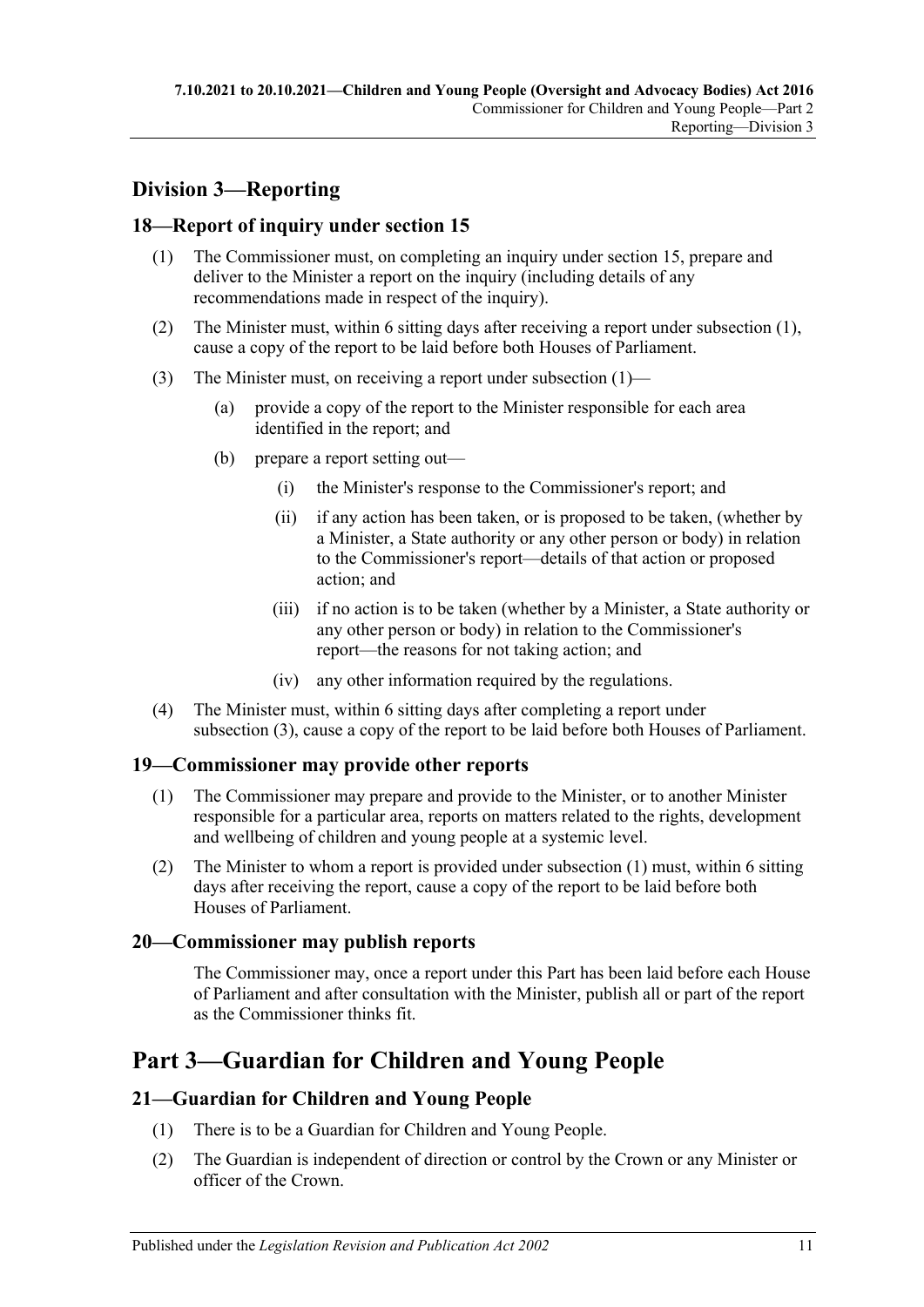### <span id="page-11-0"></span>**22—Terms and conditions of appointment**

- (1) The Guardian will be appointed by the Governor on the nomination of the Minister on conditions, and for a term (not exceeding 5 years), determined by the Governor and specified in the instrument of appointment and is, at the expiration of a term of office, eligible for reappointment.
- (2) The Minister must, before nominating a person for appointment as Guardian, call for expressions of interest in accordance with a scheme determined by the Minister.
- (3) The Guardian is not a Public Service employee.
- (4) If the Guardian was, immediately before their appointment, employed in the Public Service, the Guardian retains existing and accruing rights in respect of leave.
- (5) The office of Guardian becomes vacant if the holder—
	- (a) dies; or
	- (b) completes a term of office and is not reappointed; or
	- (c) resigns by written notice to the Governor; or
	- (d) is convicted of—
		- (i) an indictable offence against the law of this State; or
		- (ii) an offence against the law of this State that is punishable by imprisonment for a term of at least 12 months; or
		- (iii) an offence against the law of another jurisdiction that, if committed in this State, would be an offence of a kind referred to in a preceding paragraph; or
	- (e) is sentenced to imprisonment for an offence (whether against a law of this State or another jurisdiction); or
	- (f) becomes a prohibited person within the meaning of the *[Child Safety](http://www.legislation.sa.gov.au/index.aspx?action=legref&type=act&legtitle=Child%20Safety%20(Prohibited%20Persons)%20Act%202016)  [\(Prohibited Persons\) Act](http://www.legislation.sa.gov.au/index.aspx?action=legref&type=act&legtitle=Child%20Safety%20(Prohibited%20Persons)%20Act%202016) 2016*; or
	- (g) is removed from office by the Governor under [subsection](#page-11-1) (6).
- <span id="page-11-1"></span>(6) The appointment of the Guardian may be terminated by the Governor on the ground that the Guardian—
	- (a) has been guilty of misconduct; or
	- (b) has become bankrupt or has applied to take the benefit of a law for the relief of insolvent debtors; or
	- (c) has been disqualified from managing corporations under Chapter 2D Part 2D.6 of the *Corporations Act 2001* of the Commonwealth; or
	- (d) has, because of mental or physical incapacity, failed to carry out duties of the position satisfactorily; or
	- (e) is incompetent or has neglected the duties of the position.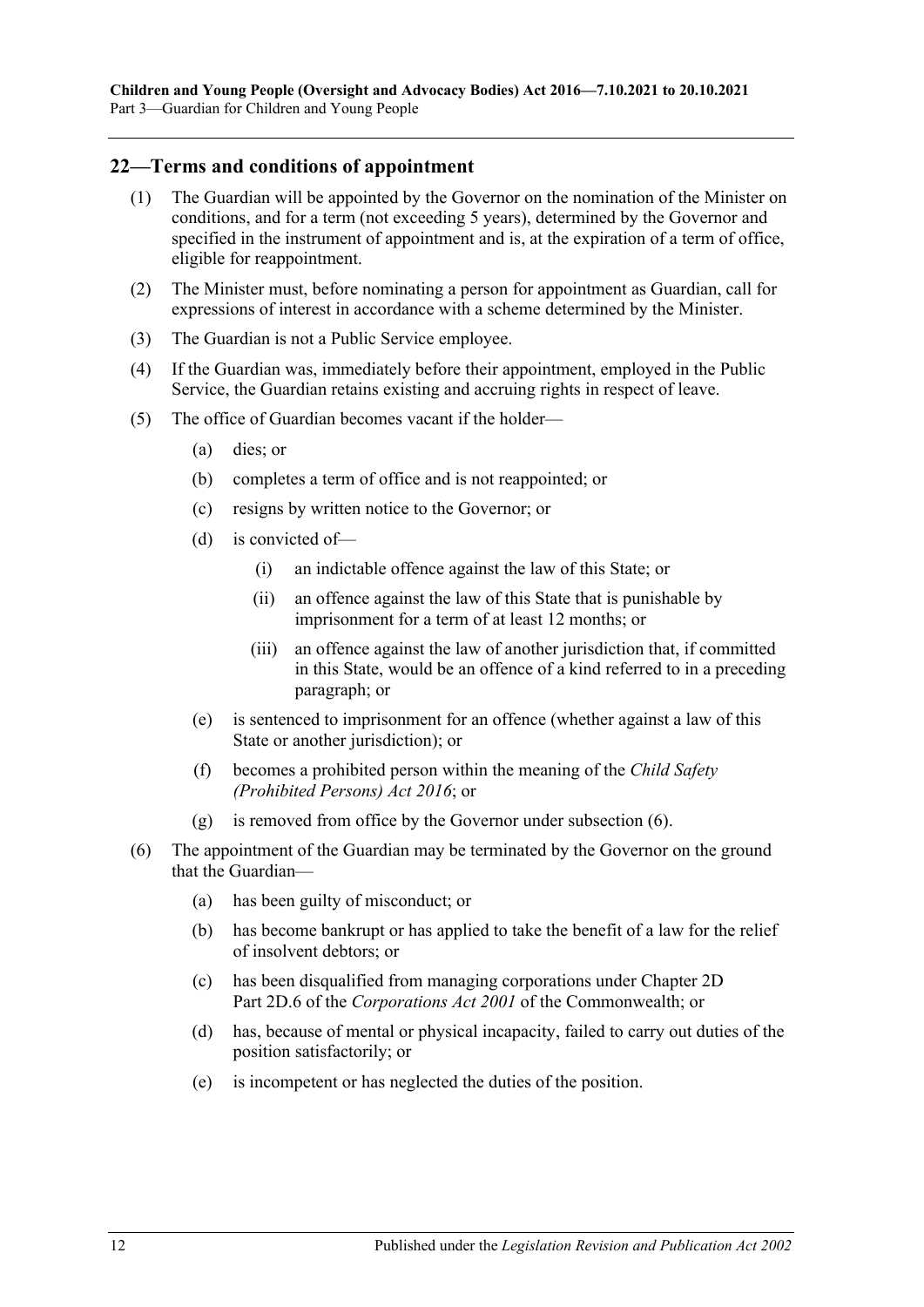## <span id="page-12-0"></span>**23—Delegation**

- (1) The Guardian may delegate a function or power under this Act (other than a prescribed function or power) to a specified body or person (including a person for the time being holding or acting in a specified office or position).
- (2) A delegation under this section—
	- (a) must be by instrument in writing; and
	- (b) may be absolute or conditional; and
	- (c) does not derogate from the ability of the Guardian to act in any matter; and
	- (d) is revocable at will.
- (3) A function or power delegated under this section may, if the instrument of delegation so provides, be further delegated.

#### <span id="page-12-1"></span>**24—Staff and resources**

The Minister must provide the Guardian with the staff and other resources that the Guardian reasonably needs for carrying out the Guardian's functions.

## <span id="page-12-2"></span>**25—Use of staff etc of Public Service**

The Guardian may, by agreement with the Minister responsible for an administrative unit of the Public Service, make use of the services of the staff, equipment or facilities of that administrative unit.

## <span id="page-12-3"></span>**26—Functions and powers of Guardian**

- (1) The functions of the Guardian are—
	- (a) to promote the best interests of children under the guardianship, or in the custody, of the Chief Executive, and in particular those in alternative care; and
	- (b) to act as an advocate for the interests of children under the guardianship, or in the custody, of the Chief Executive and, in particular, for any such child who has suffered, or is alleged to have suffered, sexual abuse; and
	- (c) to monitor the circumstances of children under the guardianship, or in the custody, of the Chief Executive; and
	- (d) to provide advice to the Minister on the quality of the provision of care for children under the guardianship, or in the custody of, the Chief Executive and on whether the children's needs are being met; and
	- (e) to inquire into, and provide advice to the Minister in relation to, systemic reform necessary to improve the quality of care provided for children in alternative care; and
	- (f) to investigate and report to the Minister on matters referred to the Guardian by the Minister; and
	- (g) such other functions as may be conferred on the Guardian by or under this or any other Act.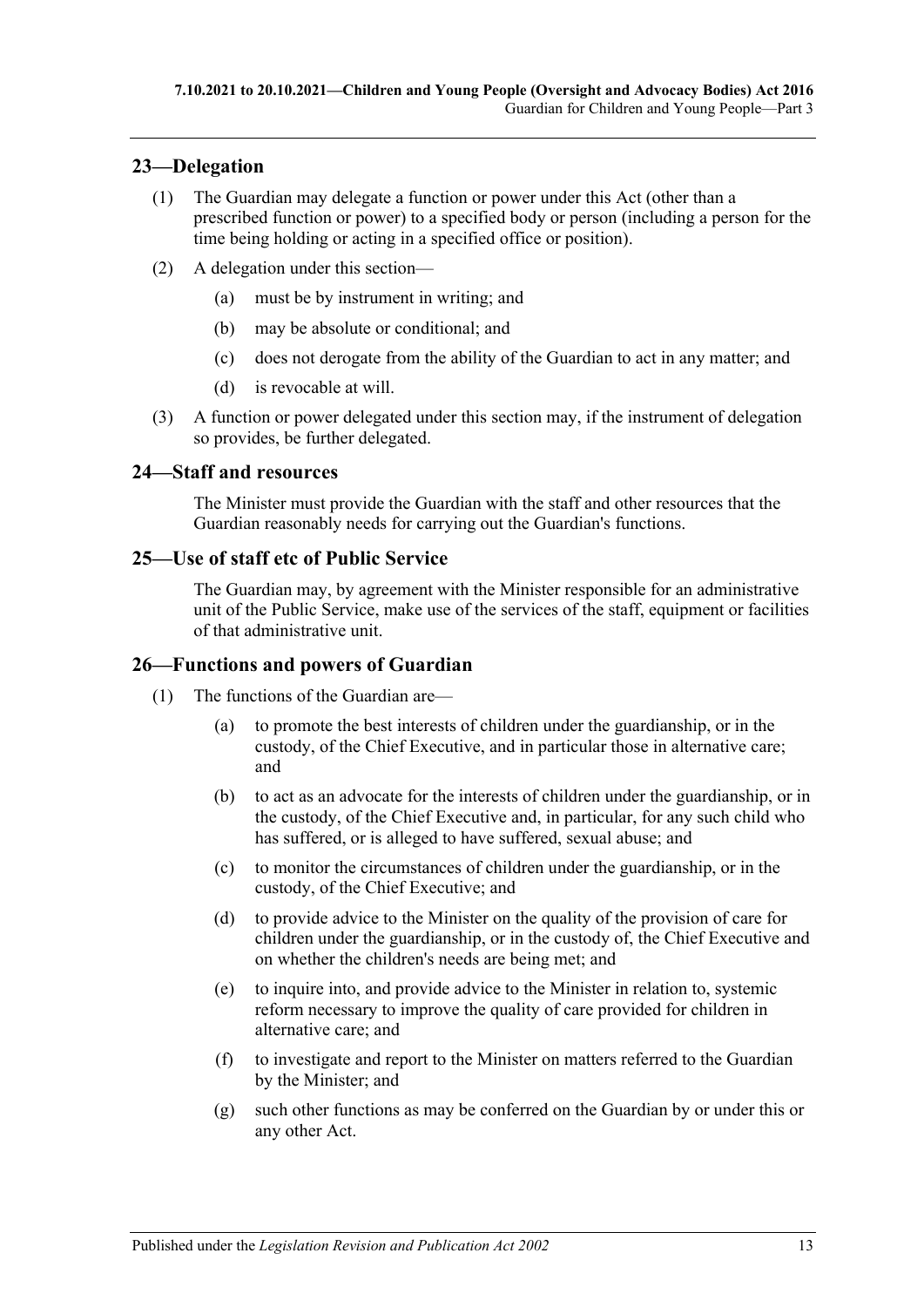- (2) In carrying out functions under this section, the Guardian must—
	- (a) encourage children who are affected by issues that the Guardian has under consideration to express their own views and give proper weight to those views; and
	- (b) pay particular attention to the needs of children under the guardianship, or in the custody, of the Chief Executive who have a physical, psychological or intellectual disability; and
	- (c) receive and consider information, reports and materials relevant to carrying out the Guardian's functions.
- (3) Subject to this Act, the Guardian has such powers as may be necessary or expedient for the performance of the Guardian's functions.
- (4) In this section—

*alternative care* means care provided for a child on a residential basis—

- (a) by or through a government or non-government agency; or
- (b) in a foster home (including a foster home provided by a member of the child's family),

and includes care provided in a detention facility for a child who is held there in lawful detention and care provided under independent living arrangements made for a child under the Chief Executive's guardianship;

*Chief Executive* means the Chief Executive within the meaning of the *[Children and](http://www.legislation.sa.gov.au/index.aspx?action=legref&type=act&legtitle=Children%20and%20Young%20People%20(Safety)%20Act%202017)  [Young People \(Safety\) Act](http://www.legislation.sa.gov.au/index.aspx?action=legref&type=act&legtitle=Children%20and%20Young%20People%20(Safety)%20Act%202017) 2017*.

#### <span id="page-13-0"></span>**27—Participation of children and young people in development of practices etc**

The Guardian must establish and maintain processes to ensure the participation of children and young people in strategic, policy or systemic practice development or review processes.

#### <span id="page-13-1"></span>**28—Reporting obligations**

- (1) The Guardian must, at the request of the Minister, provide a report to the Minister on the performance of the Guardian's functions or on any other matter specified by the **Minister**
- (2) The Guardian must, on or before 31 October in each year, report to the Minister on the performance of the Guardian's functions during the preceding financial year.
- (3) The Minister must, within 6 sitting days after receiving a report from the Guardian, have copies of the report laid before both Houses of Parliament.

#### <span id="page-13-3"></span><span id="page-13-2"></span>**29—Guardian may provide other reports**

- (1) The Guardian may prepare and provide to the Minister, or to another Minister responsible for a particular area, reports on matters related to the Guardian's functions.
- (2) The Minister to whom a report is provided under [subsection](#page-13-3) (1) must, within 6 sitting days after receiving the report, cause a copy of the report to be laid before both Houses of Parliament.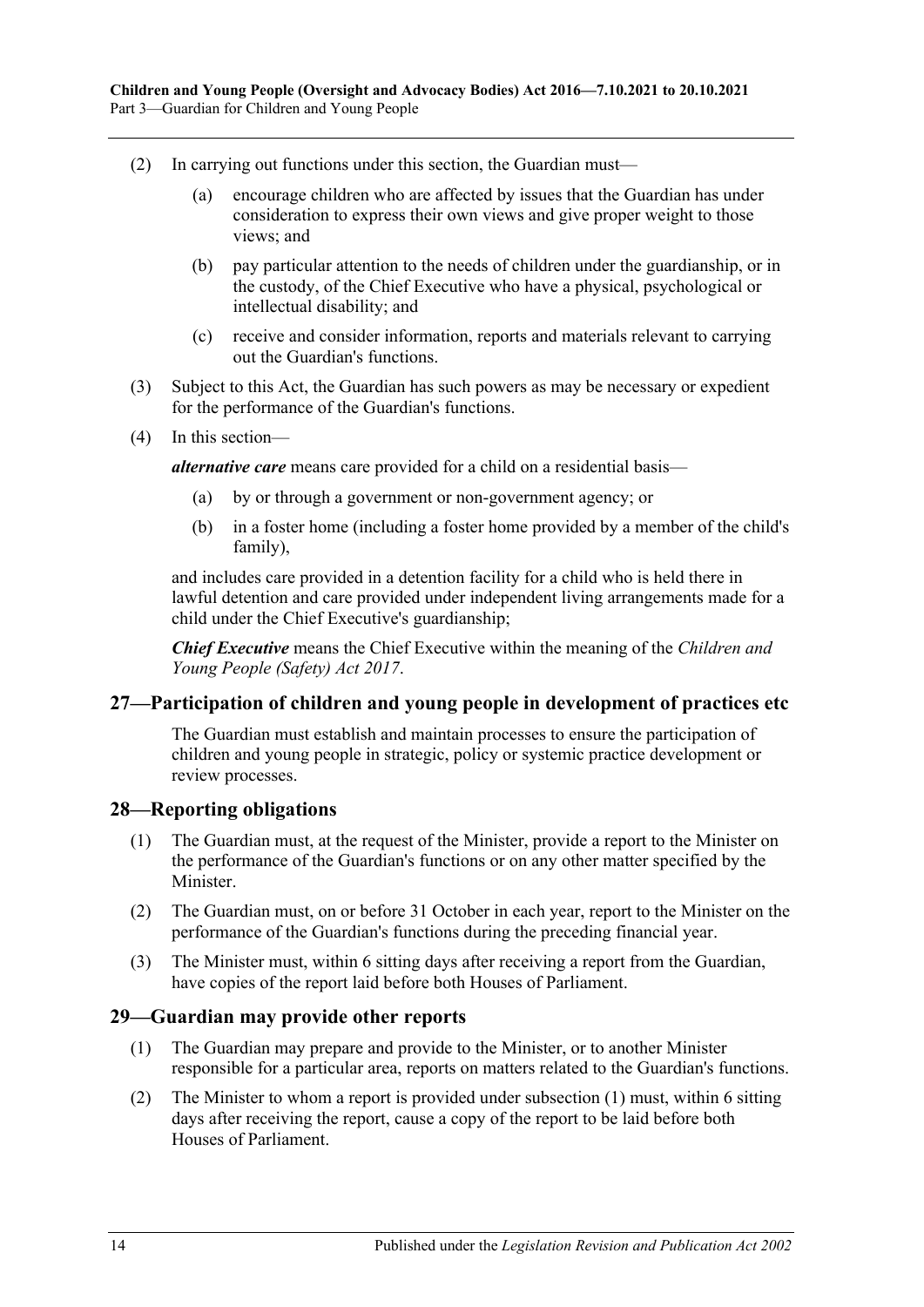# <span id="page-14-0"></span>**Part 4—Child Death and Serious Injury Review Committee**

## <span id="page-14-1"></span>**30—Continuation of Child Death and Serious Injury Review Committee**

- (1) The Child Death and Serious Injury Review Committee established under the *[Children's Protection Act](http://www.legislation.sa.gov.au/index.aspx?action=legref&type=act&legtitle=Childrens%20Protection%20Act%201993) 1993* continues in existence.
- (2) The Committee consists of up to 20 members appointed by the Minister.
- (3) The Committee is to be subject to direction by the Minister but—
	- (a) the Committee cannot be directed to make a particular finding or recommendation; and
	- (b) a direction must be published in the annual report of the Committee relating to the period in which the direction was given.

#### <span id="page-14-2"></span>**31—Terms and conditions of members**

- (1) Subject to this section, a member of the Committee holds office on conditions, and for a term (not exceeding 2 years), determined by the Minister and specified in the instrument of appointment and is, at the expiration of a term of office, eligible for reappointment.
- (2) The office of a member becomes vacant if the member—
	- (a) dies; or
	- (b) completes a term of office and is not reappointed; or
	- (c) resigns by written notice to the Minister; or
	- (d) is convicted of—
		- (i) an indictable offence against the law of this State; or
		- (ii) an offence against the law of this State that is punishable by imprisonment for a term of at least 12 months; or
		- (iii) an offence against the law of another jurisdiction that, if committed in this State, would be an offence of a kind referred to in a preceding paragraph; or
	- (e) is sentenced to imprisonment for an offence (whether against a law of this State or another jurisdiction); or
	- (f) becomes a prohibited person within the meaning of the *[Child Safety](http://www.legislation.sa.gov.au/index.aspx?action=legref&type=act&legtitle=Child%20Safety%20(Prohibited%20Persons)%20Act%202016)  [\(Prohibited Persons\) Act](http://www.legislation.sa.gov.au/index.aspx?action=legref&type=act&legtitle=Child%20Safety%20(Prohibited%20Persons)%20Act%202016) 2016*; or
	- (g) is removed from office by the Minister under [subsection](#page-14-3) (3).
- <span id="page-14-3"></span>(3) The Minister may remove a member from office—
	- (a) for misconduct or conduct that brings the Committee into disrepute; or
	- (b) for breach of, or non-compliance with, a condition of appointment; or
	- (c) if the member has become bankrupt or has applied to take the benefit of a law for the relief of insolvent debtors; or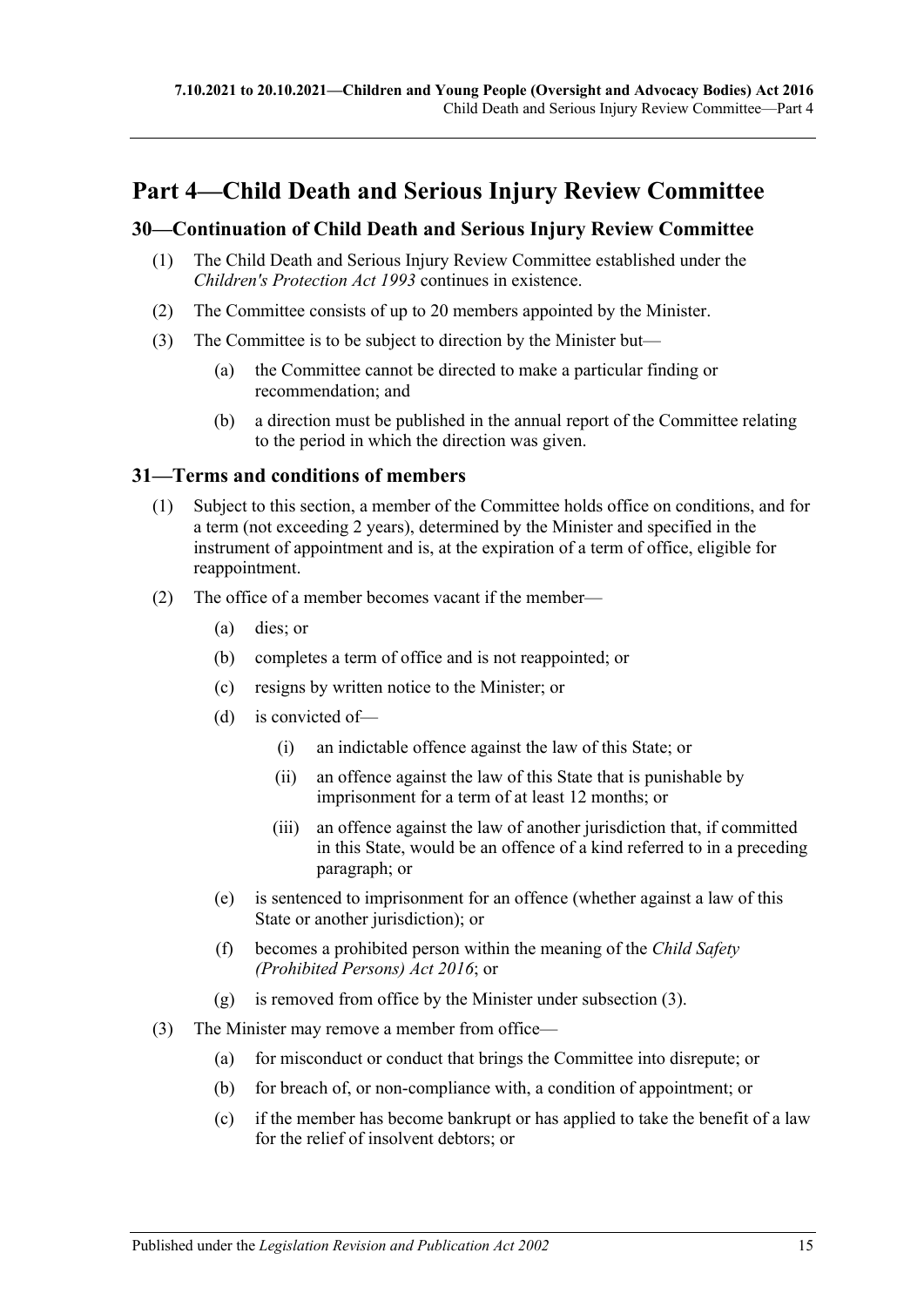- (d) if the member has been disqualified from managing corporations under Chapter 2D Part 2D.6 of the *Corporations Act 2001* of the Commonwealth; or
- (e) if the member has, because of mental or physical incapacity, failed to carry out duties of the position satisfactorily; or
- (f) for incompetence or neglecting the duties of the position; or
- (g) any other reason the Minister thinks fit.

#### <span id="page-15-0"></span>**32—Presiding member**

The Minister must appoint a member of the Committee as the presiding member of the Committee.

## <span id="page-15-1"></span>**33—Procedures of the Committee**

- (1) Subject to this Act, a quorum of the Committee consists of one half the total number of its members (ignoring any fraction resulting from the division) plus 1.
- (2) The Committee must meet at least 5 times in each year.
- (3) The presiding member will preside at a meeting of the Committee and, in the absence of that person, a member chosen by the members present at the meeting will preside.
- (4) A question arising for decision at a meeting of the Committee will be decided by a majority of the votes cast by the members present at the meeting.
- (5) Each member present at a meeting of the Committee will be entitled to 1 vote on any question arising for decision at the meeting and, if the votes are equal, the person presiding will have a casting vote.
- (6) Subject to this Act and any directions of the Minister, the Committee may determine its own procedures.

## <span id="page-15-2"></span>**34—Delegation**

- (1) The Committee may delegate to a member, or a sub-committee of its members, any of its powers or functions under this Act.
- (2) A delegation under this section—
	- (a) must be by instrument in writing; and
	- (b) may be absolute or conditional; and
	- (c) does not derogate from the ability of the Committee to act in any matter; and
	- (d) is revocable at will.
- (3) A function or power delegated under this section may, if the instrument of delegation so provides, be further delegated.

#### <span id="page-15-3"></span>**35—Staff and resources**

The Minister must provide the Committee with the staff and other resources that the Committee reasonably needs for carrying out the Committee's functions.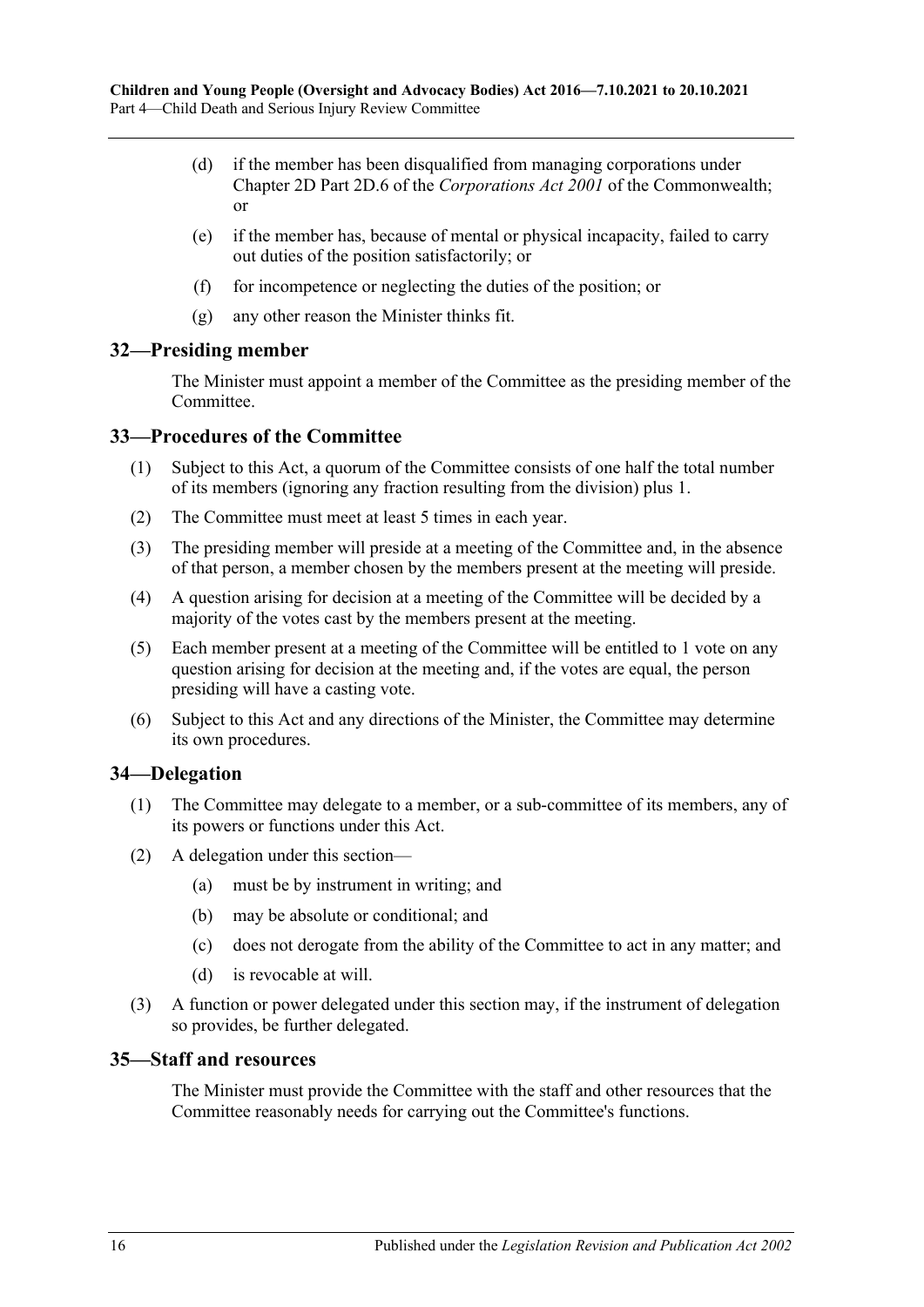## <span id="page-16-0"></span>**36—Use of staff and facilities etc**

- (1) The Committee may, by agreement with the Minister responsible for an administrative unit of the Public Service, make use of the services of the staff, equipment or facilities of that administrative unit.
- (2) The Committee may, with the Minister's approval, engage an expert to assist it in the review of a particular case or in carrying out any other aspect of its functions.

### <span id="page-16-1"></span>**37—Functions of the Committee**

- (1) The functions of the Committee are—
	- (a) to review cases in which children die or suffer serious injury with a view to identifying legislative or administrative means of preventing similar cases of death or serious injury in the future; and
	- (b) to make, and monitor the implementation of, recommendations for avoiding preventable child death or serious injury; and
	- (c) to maintain a database of child deaths and serious injuries and their circumstances and causes.
- (2) A review may be carried out if—
	- (a) the incident resulting in the child's death or serious injury occurred in the State; or
	- (b) the child was, at the time of the death or serious injury, ordinarily resident in the State.
- (3) The Committee should review a case of child death or serious injury if—
	- (a) there are grounds to suspect that the death or serious injury may be due to abuse or neglect; or
	- (b) there are grounds to believe that the death or serious injury might have been prevented by some kind of systemic change; or
	- (c) there had been, within 3 years before the incident resulting in the death or serious injury, a notification to the Department of suspected abuse or neglect of the child, or a member of the child's family; or
	- (d) the child was, at the time of death or serious injury, under the guardianship, or in the custody, of the Chief Executive (within the meaning of the *[Children](http://www.legislation.sa.gov.au/index.aspx?action=legref&type=act&legtitle=Children%20and%20Young%20People%20(Safety)%20Act%202017)  [and Young People \(Safety\) Act](http://www.legislation.sa.gov.au/index.aspx?action=legref&type=act&legtitle=Children%20and%20Young%20People%20(Safety)%20Act%202017) 2017*) or was in custody or detention or in the care of a government agency; or
	- (e) the case has been referred to the Committee by the State Coroner.
- (4) The Committee must not review a case of child death or serious injury if to do so may compromise an ongoing criminal investigation of the case.
- (5) The Committee must not review a case of child death or serious injury unless—
	- (a) a coronial inquiry has been completed; or
	- (b) the State Coroner requests the Committee to carry out a review; or
	- (c) the State Coroner indicates that there is no present intention to carry out a coronial inquiry.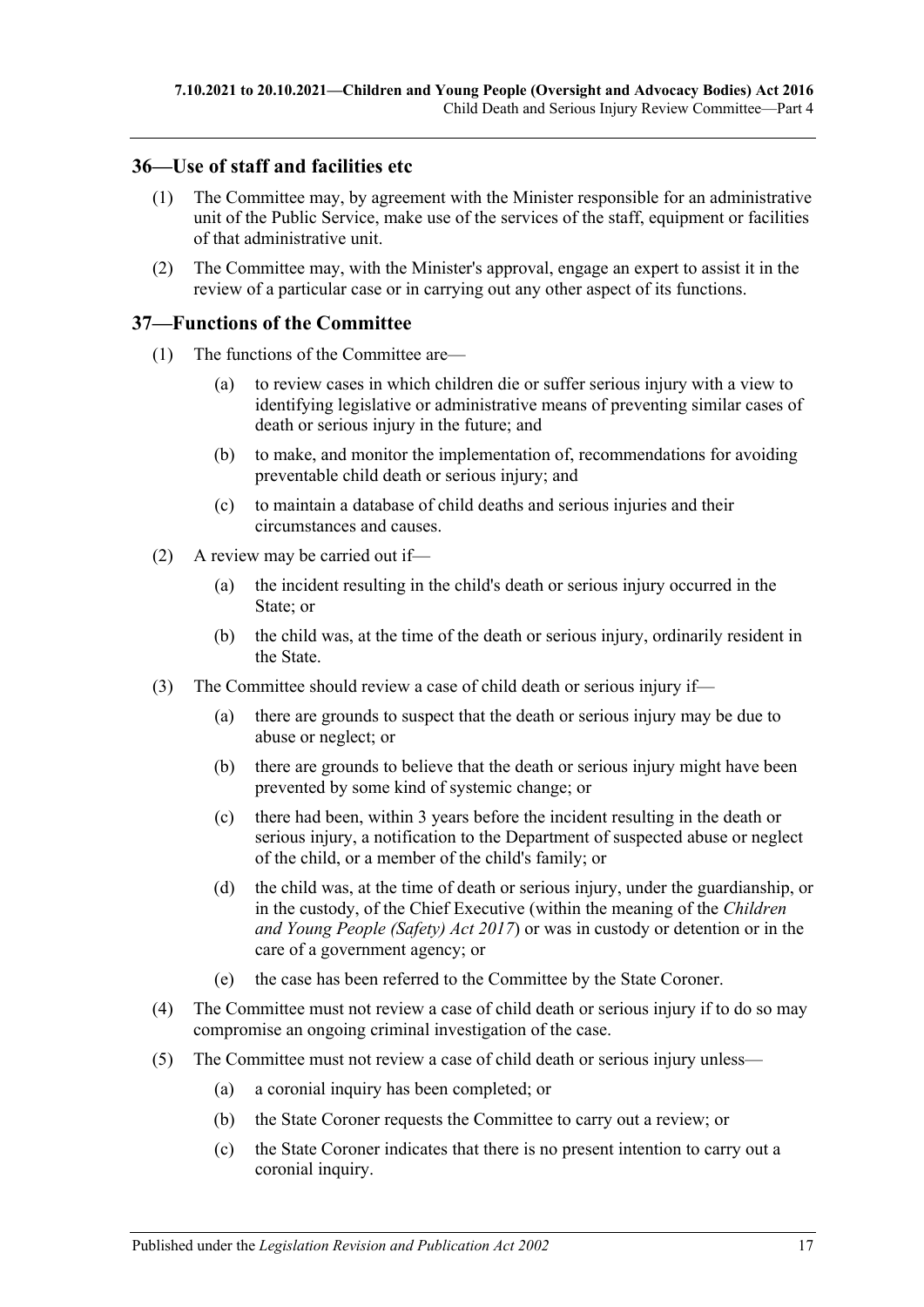- (6) Without limiting the ways in which the Committee may conduct a review, a review may be carried out by examination of coronial and other records and reports relevant to the case under review.
- (7) The Committee must not make a finding about civil or criminal liability.
- (8) The database maintained by the Committee may only be inspected in accordance with the regulations.

#### <span id="page-17-2"></span><span id="page-17-0"></span>**38—Powers of Committee**

- (1) Subject to this section, but without limiting any other provision of this Act, the Committee may, for the purposes of a review of a case of child death or serious injury, require a specified person (whether or not the person is a State authority, or an officer or employee of a State authority) to provide to the Committee such information or documents as may be specified in the notice (being information or documents in the possession of the person that the Committee reasonably requires for the review).
- <span id="page-17-3"></span>(2) A person must not refuse or fail to comply with a requirement under [subsection](#page-17-2) (1). Maximum penalty: \$10 000.
- (3) [Subsection](#page-17-3) (2) does not apply to a prescribed person in relation to a child who is the subject of the review.
- (4) The Committee cannot require a person to disclose or allow access to information or documents subject to the operation of Part 7 or 8 of the *[Health Care Act](http://www.legislation.sa.gov.au/index.aspx?action=legref&type=act&legtitle=Health%20Care%20Act%202008) 2008*.
- (5) If a State authority refuses or fails to comply with a requirement under [subsection](#page-17-2) (1), the Committee may, after consultation with the State authority—
	- (a) report the refusal or failure to the Minister and to the Minister responsible for the State authority (if any); and
	- (b) include details of the refusal or failure in the annual report of the Committee.
- (6) In this section—

*prescribed person*, in relation to a child, means a parent, step-parent, foster parent, brother, sister, uncle, aunt, grandfather or grandmother of the child.

#### <span id="page-17-1"></span>**39—Reporting obligations**

- (1) The Committee must, at the request of the Minister, provide a report to the Minister on the performance of its functions or on any other matter specified by the Minister.
- <span id="page-17-4"></span>(2) The Committee must, on or before 31 October in each year, report to the Minister on the performance of its functions during the preceding financial year.
- (3) The Minister must, within 6 sitting days after receiving a report under [subsection](#page-17-4) (2), have copies of the report laid before both Houses of Parliament.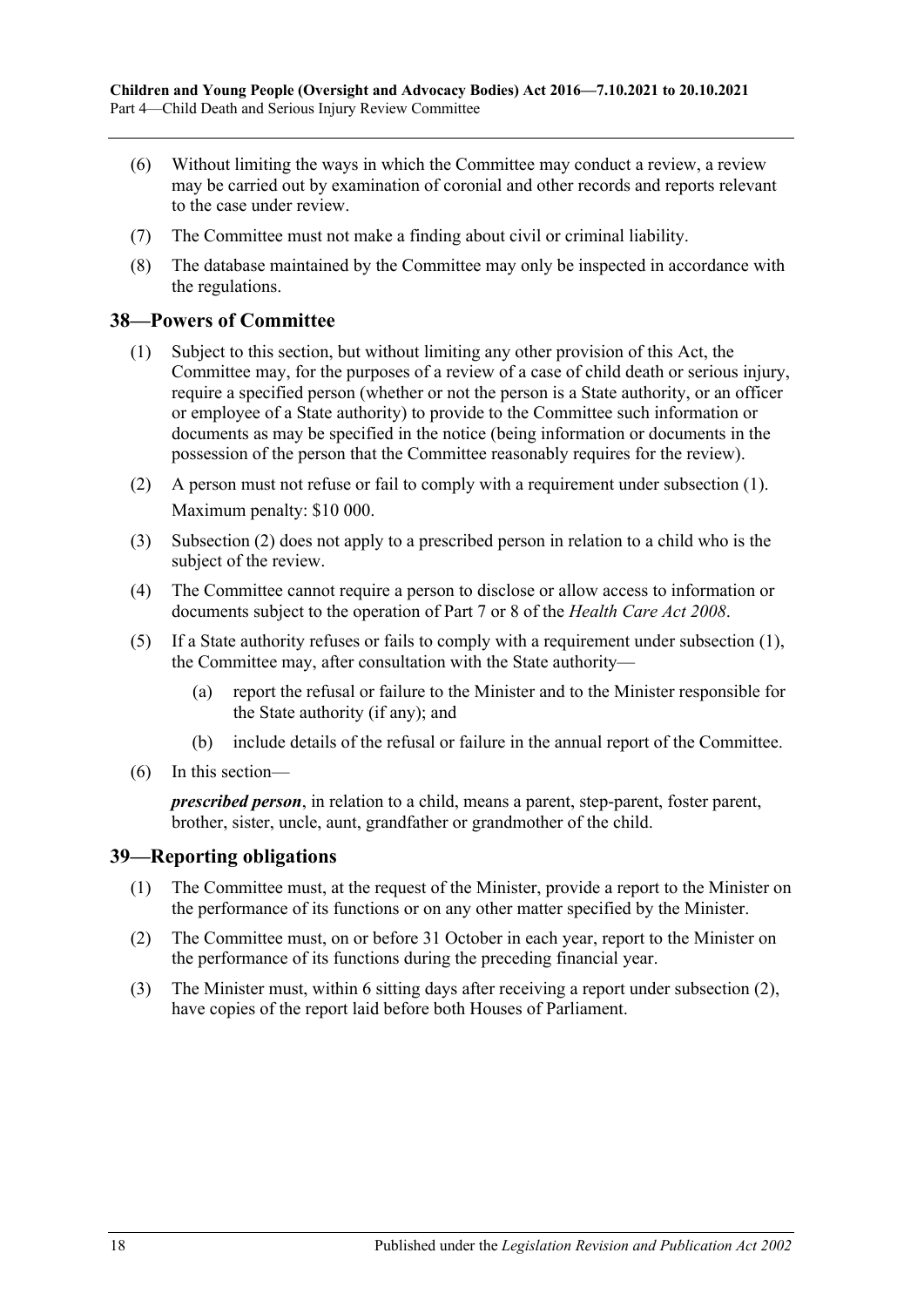# <span id="page-18-0"></span>**Part 5—Referral of matters**

## <span id="page-18-4"></span><span id="page-18-1"></span>**40—Guardian or Committee may refer matter to Commissioner**

- (1) If, in the course of performing functions under this Act, the Guardian or the Committee becomes aware of a matter that, in the opinion of the Guardian or Committee, should be referred to the Commissioner for action under [Part](#page-4-2) 2, then the Guardian or Committee (as the case requires) may, in a manner and form determined by the Commissioner, refer the matter to the Commissioner.
- (2) [Subsection](#page-18-4) (1) applies whether or not the Guardian or the Committee is reviewing, or has reviewed, an incident to which the matter relates.
- (3) Nothing in [subsection](#page-18-4) (1) prevents the Guardian or the Committee from reporting or referring the matter under any other provision of this Act or any other Act.

## <span id="page-18-2"></span>**41—Commissioner, Guardian and Committee may report, and must refer, certain matters to appropriate body**

- <span id="page-18-5"></span>(1) If, in the course of performing functions under this Act, the Commissioner, the Guardian or the Committee becomes aware of a matter that raises the possibility of professional misconduct or unprofessional conduct, or corruption, misconduct or maladministration in public administration, then the Commissioner, Guardian or Committee (as the case requires)—
	- (a) in the case of professional misconduct or unprofessional conduct—may report the matter to the relevant regulatory body for that profession; or
	- (b) in the case of corruption in public administration—must refer the matter to the Independent Commission Against Corruption under the *[Independent](http://www.legislation.sa.gov.au/index.aspx?action=legref&type=act&legtitle=Independent%20Commission%20Against%20Corruption%20Act%202012)  [Commission Against Corruption Act](http://www.legislation.sa.gov.au/index.aspx?action=legref&type=act&legtitle=Independent%20Commission%20Against%20Corruption%20Act%202012) 2012*; or
	- (c) in the case of misconduct or maladministration in public administration—must refer the matter to the Ombudsman under the *[Ombudsman Act](http://www.legislation.sa.gov.au/index.aspx?action=legref&type=act&legtitle=Ombudsman%20Act%201972) 1972*.
- (2) The Commissioner, the Guardian or the Committee (as the case requires) must comply with any reasonable request of the relevant regulatory body for further information in relation to the subject matter of a report under [subsection](#page-18-5) (1)(a).
- (3) In this section—

*corruption in public administration* means corruption in public administration within the meaning of the *[Independent Commission Against Corruption Act](http://www.legislation.sa.gov.au/index.aspx?action=legref&type=act&legtitle=Independent%20Commission%20Against%20Corruption%20Act%202012) 2012*;

*misconduct or maladministration in public administration* means misconduct in public administration or maladministration in public administration, within the meaning of the *[Ombudsman Act](http://www.legislation.sa.gov.au/index.aspx?action=legref&type=act&legtitle=Ombudsman%20Act%201972) 1972*.

## <span id="page-18-3"></span>**42—Commissioner and Guardian may make complaints to Ombudsman**

- <span id="page-18-6"></span>(1) Despite a provision of the *[Ombudsman Act](http://www.legislation.sa.gov.au/index.aspx?action=legref&type=act&legtitle=Ombudsman%20Act%201972) 1972*, the Commissioner or the Guardian may, on behalf of a child or young person, or a class of children or young people—
	- (a) make a complaint to the Ombudsman in respect of an administrative act; or
	- (b) make a prescribed child protection complaint to the Ombudsman,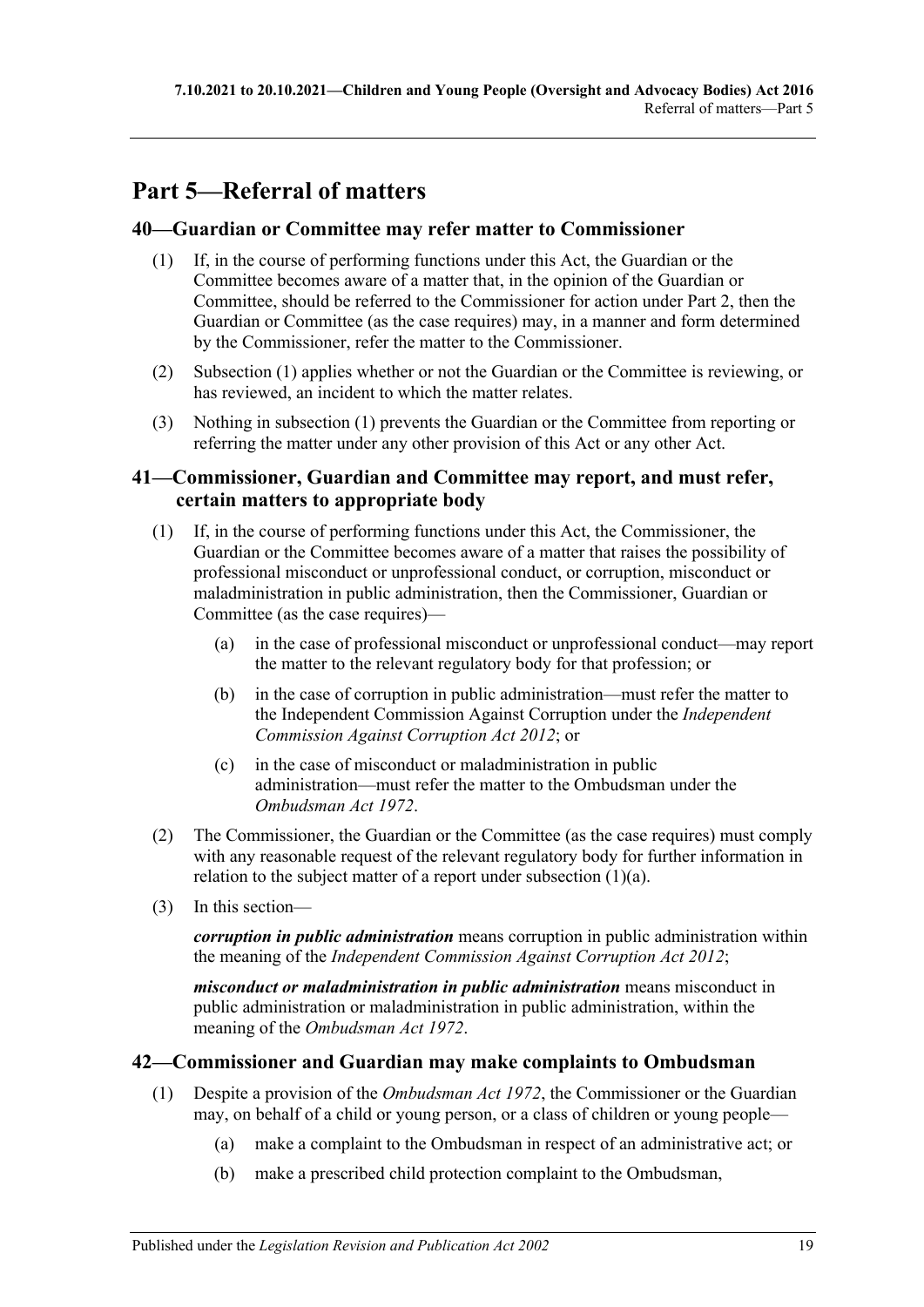and, for the purposes of the *[Ombudsman Act](http://www.legislation.sa.gov.au/index.aspx?action=legref&type=act&legtitle=Ombudsman%20Act%201972) 1972*, such a complaint will be taken to be a complaint made under that Act.

- (2) Without limiting a provision of the *[Ombudsman Act](http://www.legislation.sa.gov.au/index.aspx?action=legref&type=act&legtitle=Ombudsman%20Act%201972) 1972*, the Ombudsman, in respect of a complaint referred to in [subsection](#page-18-6)  $(1)(b)$ , has the same jurisdiction and any additional powers that the Health and Community Services Complaints Commissioner would have under the *[Health and Community Services Complaints Act](http://www.legislation.sa.gov.au/index.aspx?action=legref&type=act&legtitle=Health%20and%20Community%20Services%20Complaints%20Act%202004) 2004* in respect of such a complaint.
- (3) In this section—

*administrative act* has the same meaning as in the *[Ombudsman Act](http://www.legislation.sa.gov.au/index.aspx?action=legref&type=act&legtitle=Ombudsman%20Act%201972) 1972*;

*prescribed child protection complaint* has the same meaning as in section 28A of the *[Health and Community Services Complaints Act](http://www.legislation.sa.gov.au/index.aspx?action=legref&type=act&legtitle=Health%20and%20Community%20Services%20Complaints%20Act%202004) 2004*.

## <span id="page-19-0"></span>**43—Commissioner and Guardian may make complaints to Health and Community Services Complaints Commissioner**

- <span id="page-19-2"></span>(1) Subject to this section, but despite a provision of the *[Health and Community Services](http://www.legislation.sa.gov.au/index.aspx?action=legref&type=act&legtitle=Health%20and%20Community%20Services%20Complaints%20Act%202004)  [Complaints Act](http://www.legislation.sa.gov.au/index.aspx?action=legref&type=act&legtitle=Health%20and%20Community%20Services%20Complaints%20Act%202004) 2004*, the Commissioner or the Guardian may make a complaint to the Health and Community Services Complaints Commissioner on behalf of a child or young person, or a class of children or young people, in respect of a ground referred to in section 25 of that Act (and such a complaint will be taken to be a complaint made under that Act).
- (2) In determining whether to make a complaint under [subsection](#page-19-2) (1), the Commissioner or the Guardian (as the case requires)—
	- (a) must have regard to the fact that a prescribed child protection complaint should, unless it is a complaint of a kind identified in an administrative arrangement under section 28A of the *[Health and Community Services](http://www.legislation.sa.gov.au/index.aspx?action=legref&type=act&legtitle=Health%20and%20Community%20Services%20Complaints%20Act%202004)  [Complaints Act](http://www.legislation.sa.gov.au/index.aspx?action=legref&type=act&legtitle=Health%20and%20Community%20Services%20Complaints%20Act%202004) 2004*, be made to the Ombudsman; and
	- (b) must consider whether a complaint should instead be made under [section](#page-18-3) 42.
- (3) Nothing in this section limits the operation of section 28A of the *[Health and](http://www.legislation.sa.gov.au/index.aspx?action=legref&type=act&legtitle=Health%20and%20Community%20Services%20Complaints%20Act%202004)  [Community Services Complaints Act](http://www.legislation.sa.gov.au/index.aspx?action=legref&type=act&legtitle=Health%20and%20Community%20Services%20Complaints%20Act%202004) 2004*.
- (4) In this section—

*prescribed child protection complaint* has the same meaning as in section 28A of the *[Health and Community Services Complaints Act](http://www.legislation.sa.gov.au/index.aspx?action=legref&type=act&legtitle=Health%20and%20Community%20Services%20Complaints%20Act%202004) 2004*.

## <span id="page-19-1"></span>**44—Immediate reports to Parliament**

- (1) The Commissioner, the Guardian or the Committee may make a report to the Parliament on any matter related to their functions under this Act if satisfied that the matter raises issues of such importance to the safety or wellbeing of children and young people that the Parliament should be made aware of the matter as a matter of urgency.
- (2) A copy of the report must be delivered to the President of the Legislative Council and the Speaker of the House of Assembly.
- (3) The President of the Legislative Council and the Speaker of the House of Assembly must, on the first sitting day after receiving a report, lay it before their respective Houses.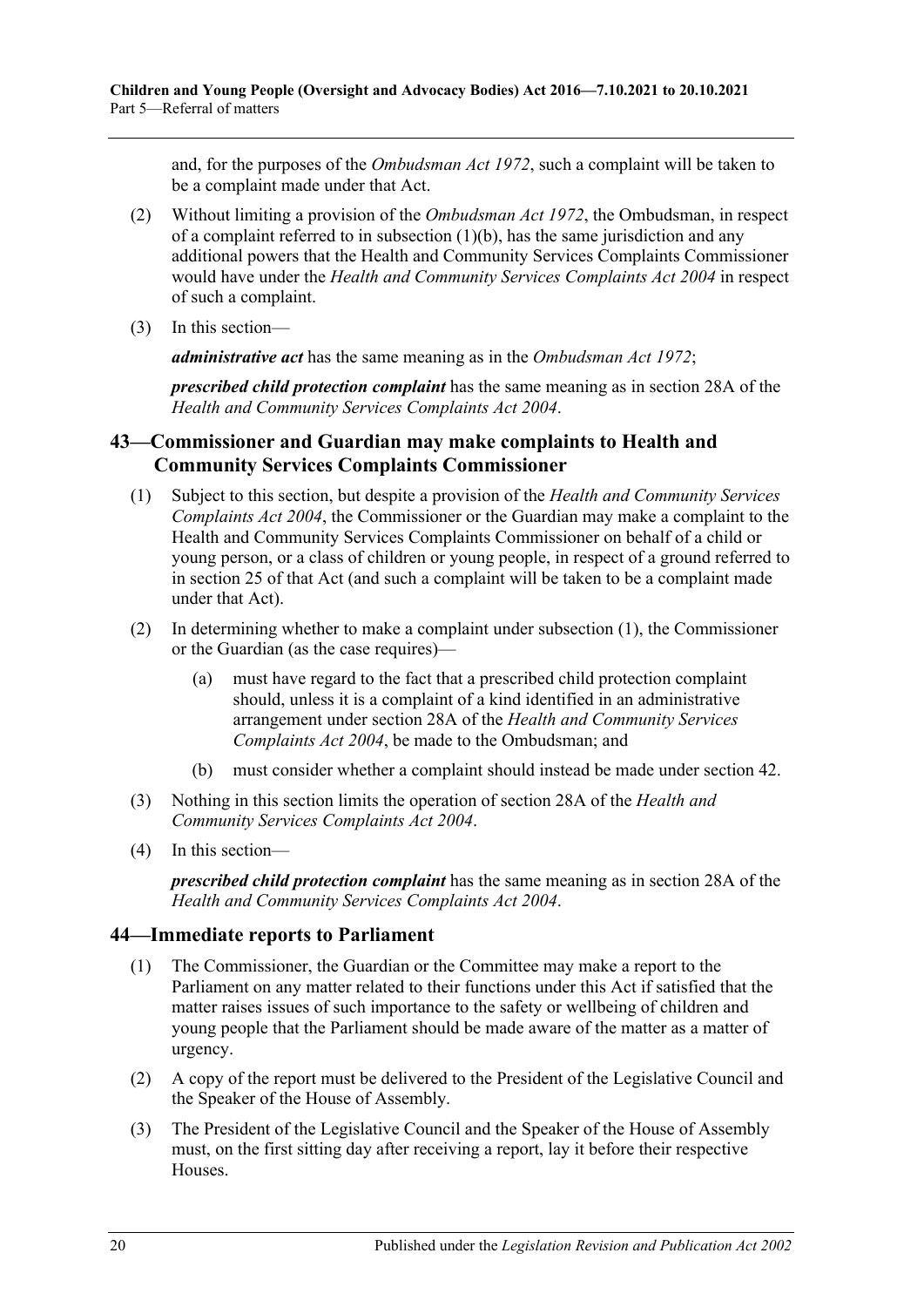(4) The Commissioner, the Guardian or the Committee (as the case requires) must also give a copy of the report to the Minister.

## <span id="page-20-0"></span>**45—Referral of matters to inquiry agencies etc not affected**

- (1) Nothing in this Act prevents a matter from being referred to an inquiry agency or any other appropriate person or body at any time (whether or not an inquiry or other proceedings are being or have been undertaken under this Act).
- (2) The referral of a matter does not prevent the Commissioner, the Guardian or the Committee from performing functions or exercising powers in respect of the matter (but in such a case the Commissioner, Guardian or Committee must endeavour to avoid, as far as practicable, prejudice to any person affected by the referral).
- (3) In this section—

*inquiry agency* means—

- (a) South Australia Police; or
- (b) the Ombudsman; or
- (c) the State Coroner; or
- (d) the Independent Commission Against Corruption; or
- (e) the Commissioner for Public Sector Employment; or
- (f) the Health and Community Services Complaints Commissioner; or
- (g) the Guardian.

# <span id="page-20-1"></span>**Part 6—Child Development Council**

## <span id="page-20-2"></span>**Division 1—Child Development Council**

## <span id="page-20-3"></span>**46—Establishment of Child Development Council**

- (1) The *Child Development Council* is established.
- (2) The Council consists of up to 12 members appointed by the Minister, being persons who collectively have, in the opinion of the Minister, the knowledge, skills and experience necessary to enable the Council to carry out its functions effectively.
- (3) The Minister must, before appointing a member to the Council, call for expressions of interest under a scheme determined by the Minister for the purposes of this section.
- (4) The Minister may appoint a person to be the deputy of a member of the Council.
- (5) A deputy may act as a member of the Council during any period of absence of the member in relation to whom the deputy has been appointed.

## <span id="page-20-4"></span>**47—Terms and conditions of membership**

(1) Subject to this section, a member of the Council will hold office on conditions, and for a term (not exceeding 2 years), determined by the Minister and specified in the instrument of appointment and is, at the expiration of a term of office, eligible for reappointment.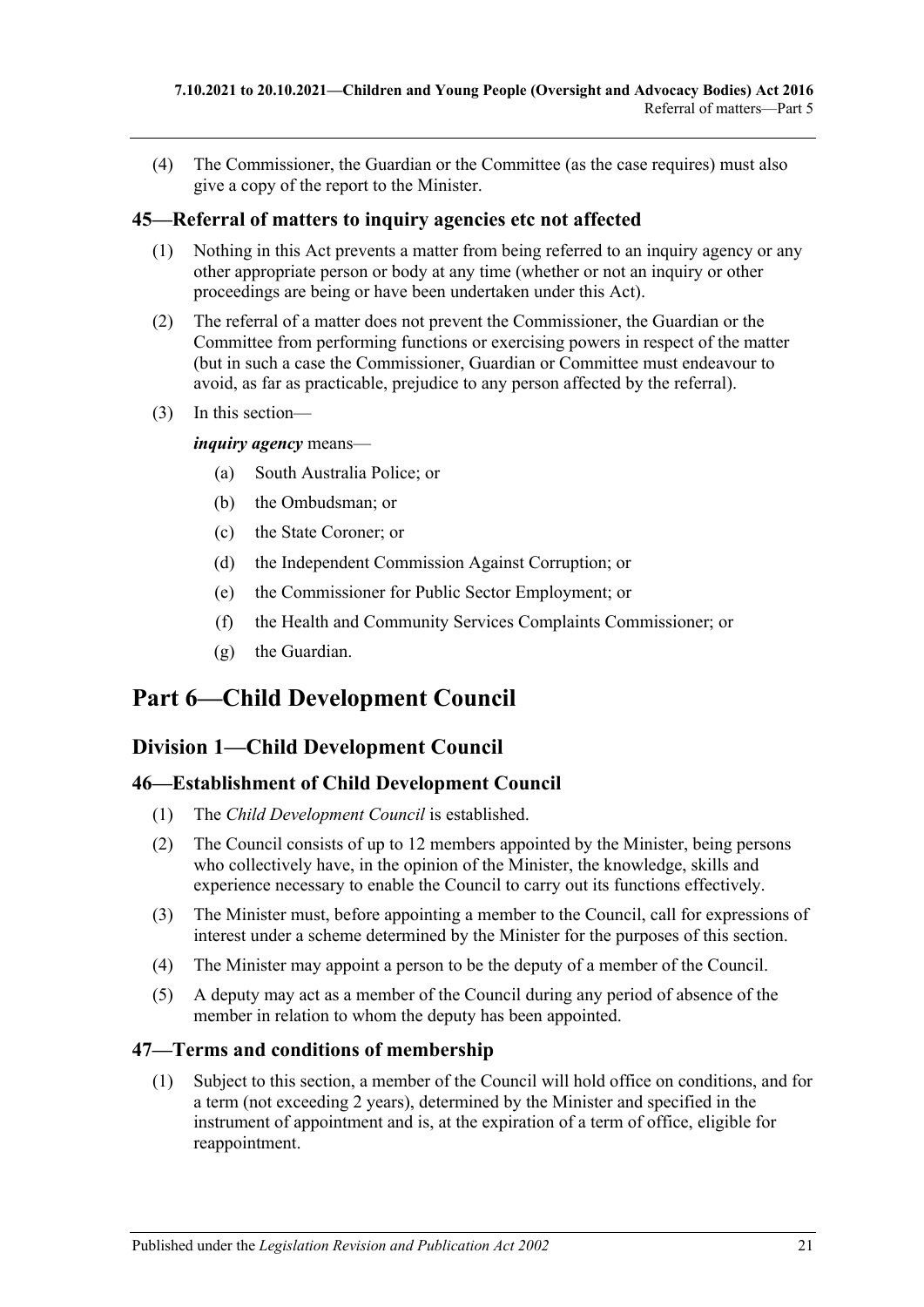- (2) The office of a member becomes vacant if the member—
	- (a) dies; or
	- (b) completes a term of office and is not reappointed; or
	- (c) resigns by written notice to the Minister; or
	- (d) is convicted of—
		- (i) an indictable offence against the law of this State; or
		- (ii) an offence against the law of this State that is punishable by imprisonment for a term of at least 12 months; or
		- (iii) an offence against the law of another jurisdiction that, if committed in this State, would be an offence of a kind referred to in a preceding paragraph; or
	- (e) is sentenced to imprisonment for an offence (whether against a law of this State or another jurisdiction); or
	- (f) becomes a prohibited person within the meaning of the *[Child Safety](http://www.legislation.sa.gov.au/index.aspx?action=legref&type=act&legtitle=Child%20Safety%20(Prohibited%20Persons)%20Act%202016)  [\(Prohibited Persons\) Act](http://www.legislation.sa.gov.au/index.aspx?action=legref&type=act&legtitle=Child%20Safety%20(Prohibited%20Persons)%20Act%202016) 2016*; or
	- (g) is removed from office by the Minister under [subsection](#page-21-2) (3).
- <span id="page-21-2"></span>(3) The Minister may remove a member from office—
	- (a) for misconduct or conduct that may bring the Council into disrepute; or
	- (b) for breach of, or non-compliance with, a condition of appointment; or
	- (c) if the member has become bankrupt or has applied to take the benefit of a law for the relief of insolvent debtors; or
	- (d) if the member has been disqualified from managing corporations under Chapter 2D Part 2D.6 of the *Corporations Act 2001* of the Commonwealth; or
	- (e) if the member has, because of mental or physical incapacity, failed to carry out duties of the position satisfactorily; or
	- (f) for incompetence or neglecting the duties of the position; or
	- (g) any other reason the Minister thinks fit.
- (4) An act or proceeding of the Council is not invalid by reason only of a vacancy in its membership or a defect in the appointment of a member.

#### <span id="page-21-0"></span>**48—Presiding member and deputy presiding member**

The Minister must appoint 1 of the members of the Council to be the presiding member of the Council and 1 to be the deputy presiding member.

#### <span id="page-21-1"></span>**49—Delegation**

- (1) The Council may delegate a function or power under this Act (other than a prescribed function or power)—
	- (a) to a member of the Council; or
	- (b) to a committee established by the Council; or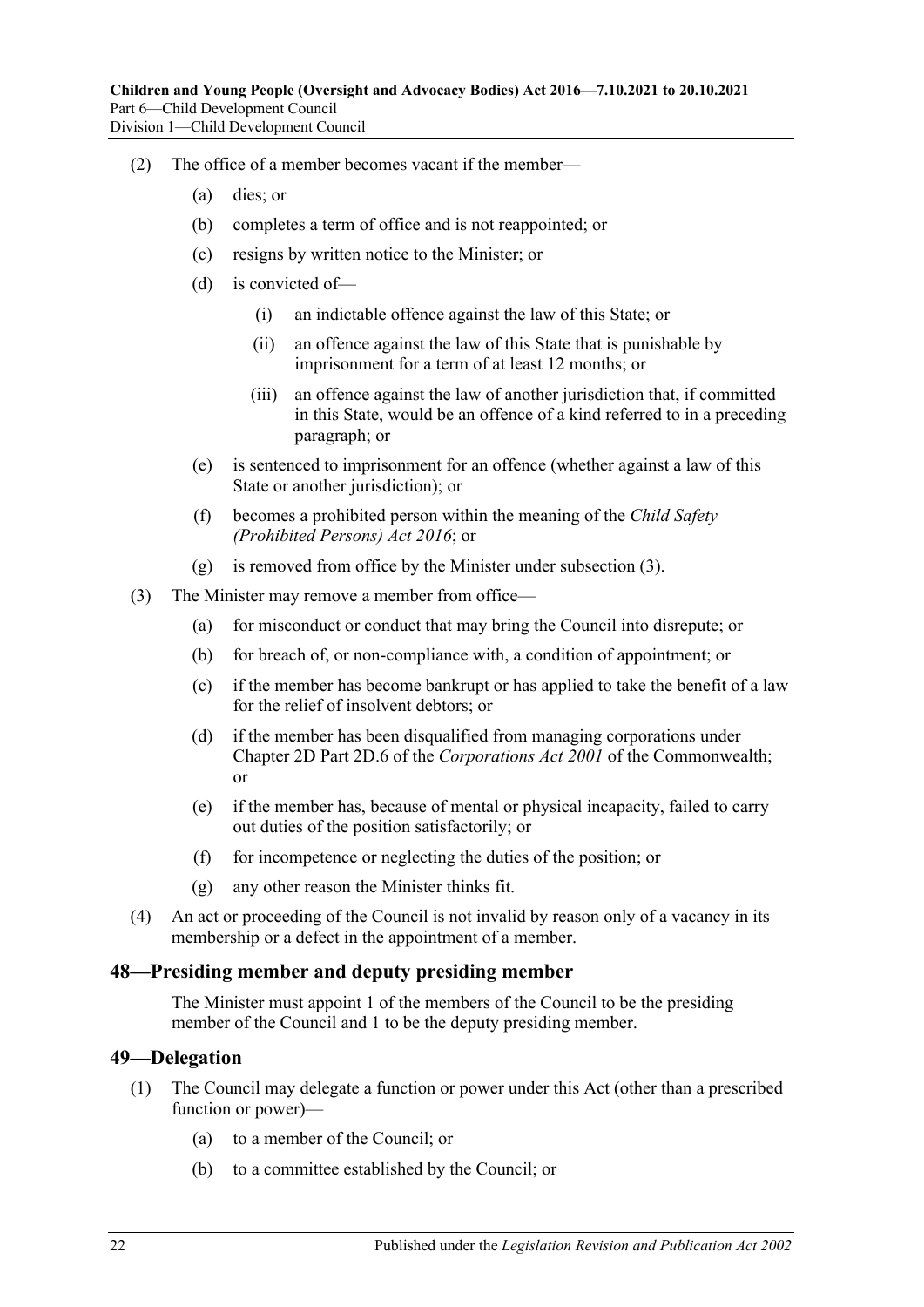- (c) to a specified body or person (including a person for the time being holding or acting in a specified office or position).
- (2) A delegation under this section—
	- (a) must be by instrument in writing; and
	- (b) may be absolute or conditional; and
	- (c) does not derogate from the ability of the Council to act in any matter; and
	- (d) is revocable at will.
- (3) A function or power delegated under this section may, if the instrument of delegation so provides, be further delegated.

#### <span id="page-22-0"></span>**50—Committees**

- (1) The Council may establish committees—
	- (a) to advise the Council; or
	- (b) to carry out functions on behalf of the Council.
- (2) The membership of a committee will be determined by the Council and may, but need not, consist of, or include, members of the Council.
- (3) The Council will determine who will be the presiding member of a committee.
- <span id="page-22-2"></span>(4) The procedures to be observed in relation to the conduct of the business of a committee will be—
	- (a) as determined by the Council; and
	- (b) insofar as a procedure is not determined under [paragraph](#page-22-2) (a)—as determined by the committee.

## <span id="page-22-1"></span>**51—Council's procedures**

- (1) Subject to this Act, a quorum of the Council consists of one half the total number of its members (ignoring any fraction resulting from the division) plus 1.
- (2) The Council must meet at least 6 times in any calendar year.
- (3) The presiding member will preside at a meeting of the Council and, in the absence of that person, or, in that member's absence, by the deputy presiding member and, in the absence of both the presiding member and the deputy presiding member, the members present at a meeting of the Council must choose 1 of their number to preside at the meeting.
- (4) A decision carried by a majority of the votes cast by members of the Council at a meeting is a decision of the Council.
- (5) Each member present at a meeting of the Council has 1 vote on any question arising for decision (but, to avoid doubt, the member presiding at the meeting does not have a casting vote if the votes are equal).
- (6) The Council must have accurate minutes kept of its meetings.
- (7) Subject to this Act and any direction of the Minister, the Council may determine its own procedures.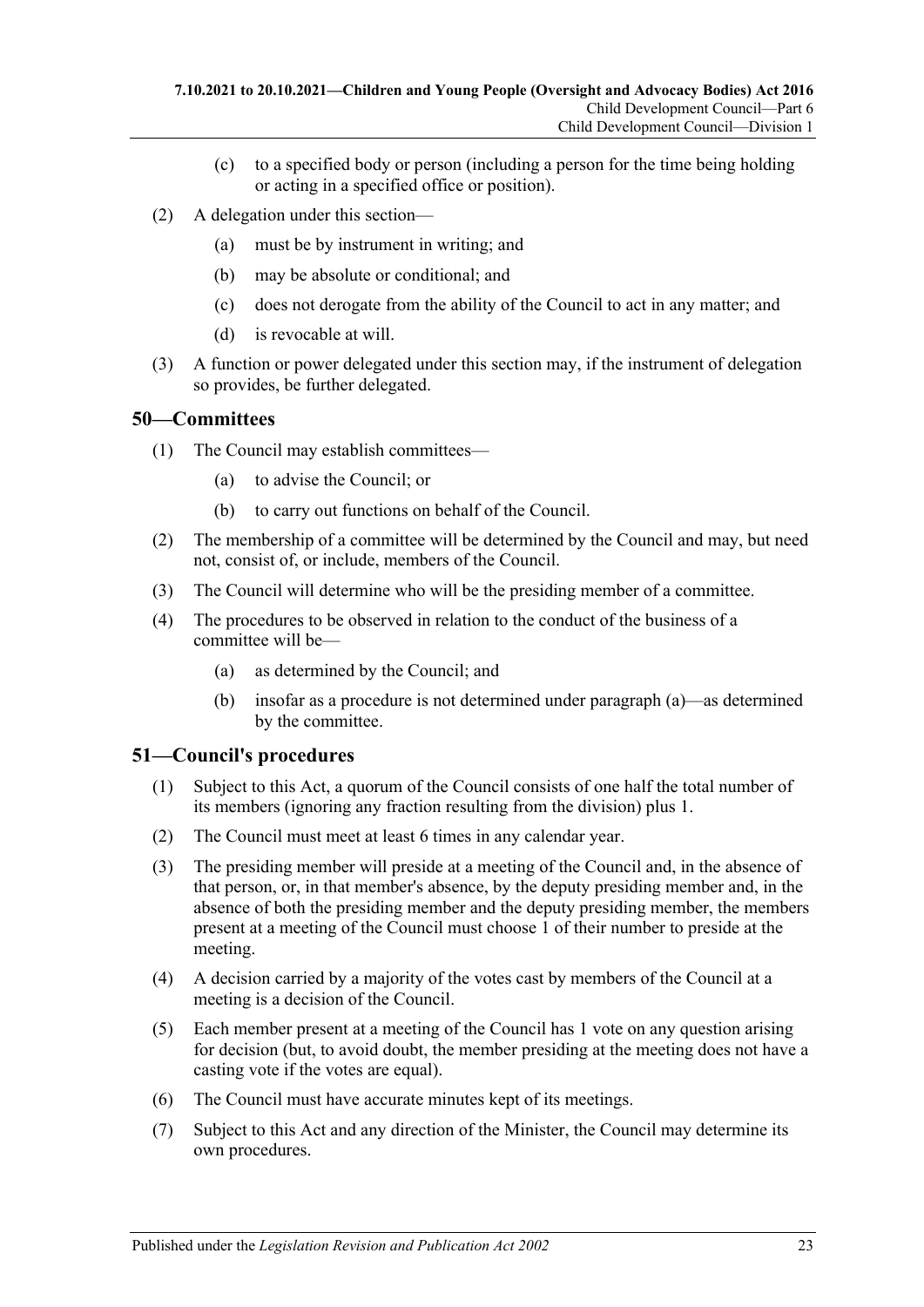#### <span id="page-23-0"></span>**52—Commissioner or representative may attend meetings of Council**

The Commissioner, or a person authorised in writing by the Commissioner—

- (a) may attend and take part in discussions at any meeting of the Council; and
- (b) may have access to papers provided to members for the purposes of any meeting of the Council,

but does not have a vote on any question arising for decision at a meeting of the Council.

#### <span id="page-23-1"></span>**53—Staff and resources**

The Minister must provide the Council with the staff and other resources that the Council reasonably needs for carrying out the Council's functions.

#### <span id="page-23-2"></span>**54—Use of staff etc of Public Service**

The Council may, under an arrangement established by the Minister administering an administrative unit of the Public Service, make use of the staff, equipment or facilities of that administrative unit.

#### <span id="page-23-3"></span>**55—Functions and powers of Council**

- (1) The primary function of the Council is to prepare and maintain the *Outcomes Framework for Children and Young People*.
- (2) The Council has the following additional functions:
	- (a) to advise and report to the Government on the effectiveness of the Outcomes Framework in—
		- (i) keeping children and young people safe from harm; and
		- (ii) ensuring that children and young people are cared for in a way that allows them to realise their potential; and
		- (iii) improving the physical and mental health, and the emotional wellbeing, of children and young people; and
		- (iv) improving the participation of children and young people in educational and vocational training; and
		- (v) improving the participation of children and young people in sporting, creative, cultural and other recreational activities; and
		- (vi) ensuring that children and young people are properly prepared for taking their position in society as responsible citizens; and
		- (vii) maintaining the cultural identity of children and young people;
	- (b) to promote the implementation of the Outcomes Framework in respect of matters affecting children and young people under the laws of the State;
	- (c) such other functions as may be assigned to the Council under this or any other Act or by the Minister.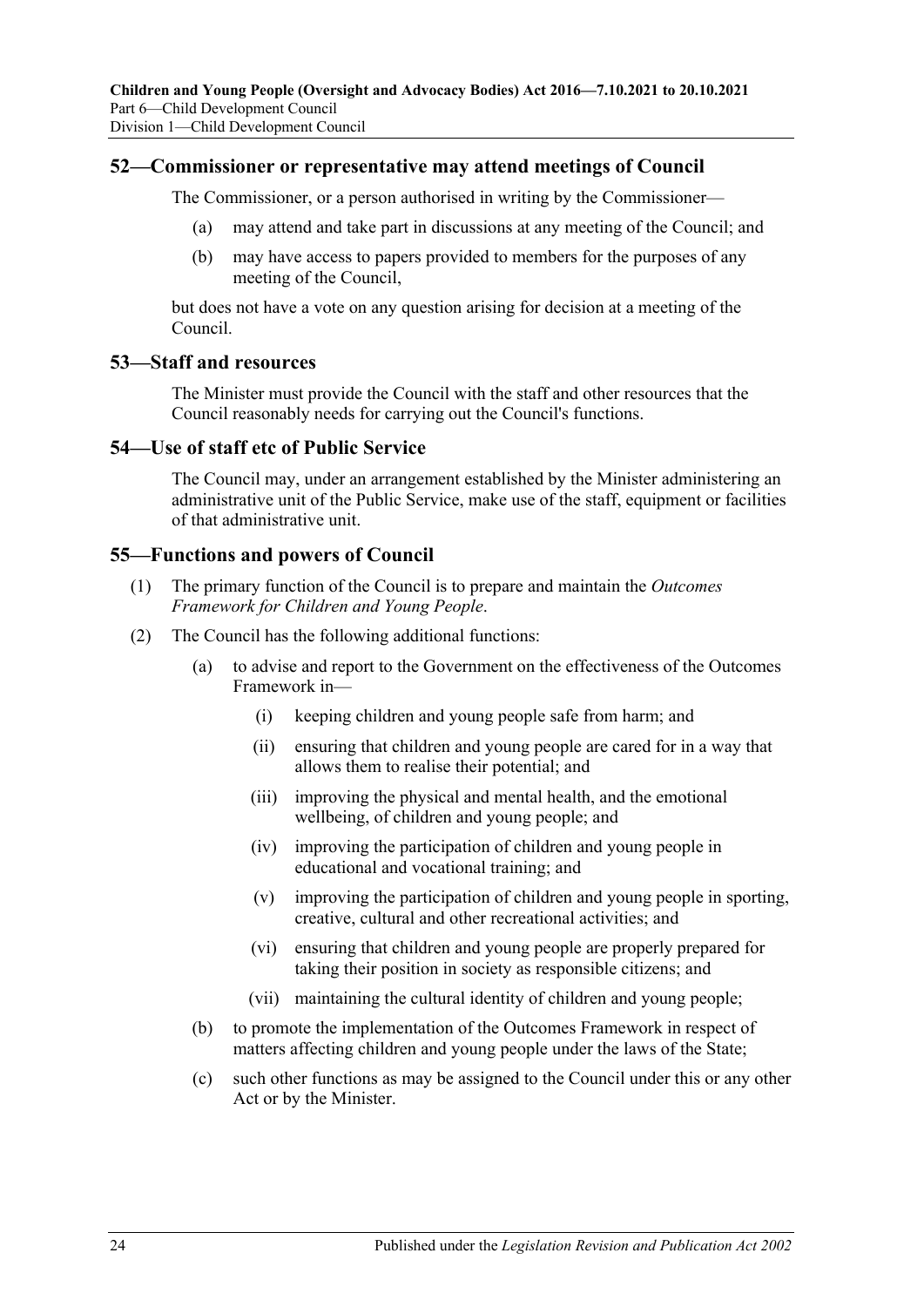- (3) In performing the functions under this section, the Council should, as far as is reasonably practicable, seek to work collaboratively with—
	- (a) State authorities and Commonwealth agencies that have functions that are relevant to those of the Council; and
	- (b) relevant industry, professional and community groups and organisations.
- (4) Subject to this Act, the Council has such powers as may be necessary or expedient for the performance of the Council's functions.

## <span id="page-24-0"></span>**56—Reporting obligations**

- (1) The Council must, at the request of the Minister, provide a report to the Minister on the performance of its functions or on any other matter specified by the Minister.
- <span id="page-24-3"></span>(2) The Council must, on or before 31 October in each year, report to the Minister on the performance of its functions during the preceding financial year.
- (3) The Minister must, within 6 sitting days after receiving a report under [subsection](#page-24-3) (2), have copies of the report laid before both Houses of Parliament.

## <span id="page-24-1"></span>**Division 2—Outcomes Framework for Children and Young People**

## <span id="page-24-2"></span>**57—Outcomes Framework for Children and Young People**

- (1) There is to be an *Outcomes Framework for Children and Young People*.
- (2) Without limiting any other matter that may be included in the Outcomes Framework, the Outcomes Framework must include a Charter for Children and Young People.
- (3) The Outcomes Framework is to be prepared by the Child Development Council.
- (4) The Council must, in preparing the Outcomes Framework—
	- (a) act in accordance with any instructions of the Minister; and
	- (b) consult with—
		- (i) the Commissioner; and
		- (ii) any other person or body prescribed by the regulations,

and may consult with any other person or body that the Council thinks appropriate; and

- (c) engage children and young people, and their parents, carers and families; and
- (d) ensure an appropriate focus on the needs of priority population groups; and
- (e) develop performance indicators against which progress in relation to the development and wellbeing of children and young people in the State can be tracked over time.
- (5) The regulations may make further provisions with regard to the Outcomes Framework including, without limiting the generality of this subsection, provisions relating to—
	- (a) how the Outcomes Framework is to be prepared; and
	- (b) the form of the Outcomes Framework and any variation of the Outcomes Framework; and
	- (c) the kinds of information to be included in the Outcomes Framework; and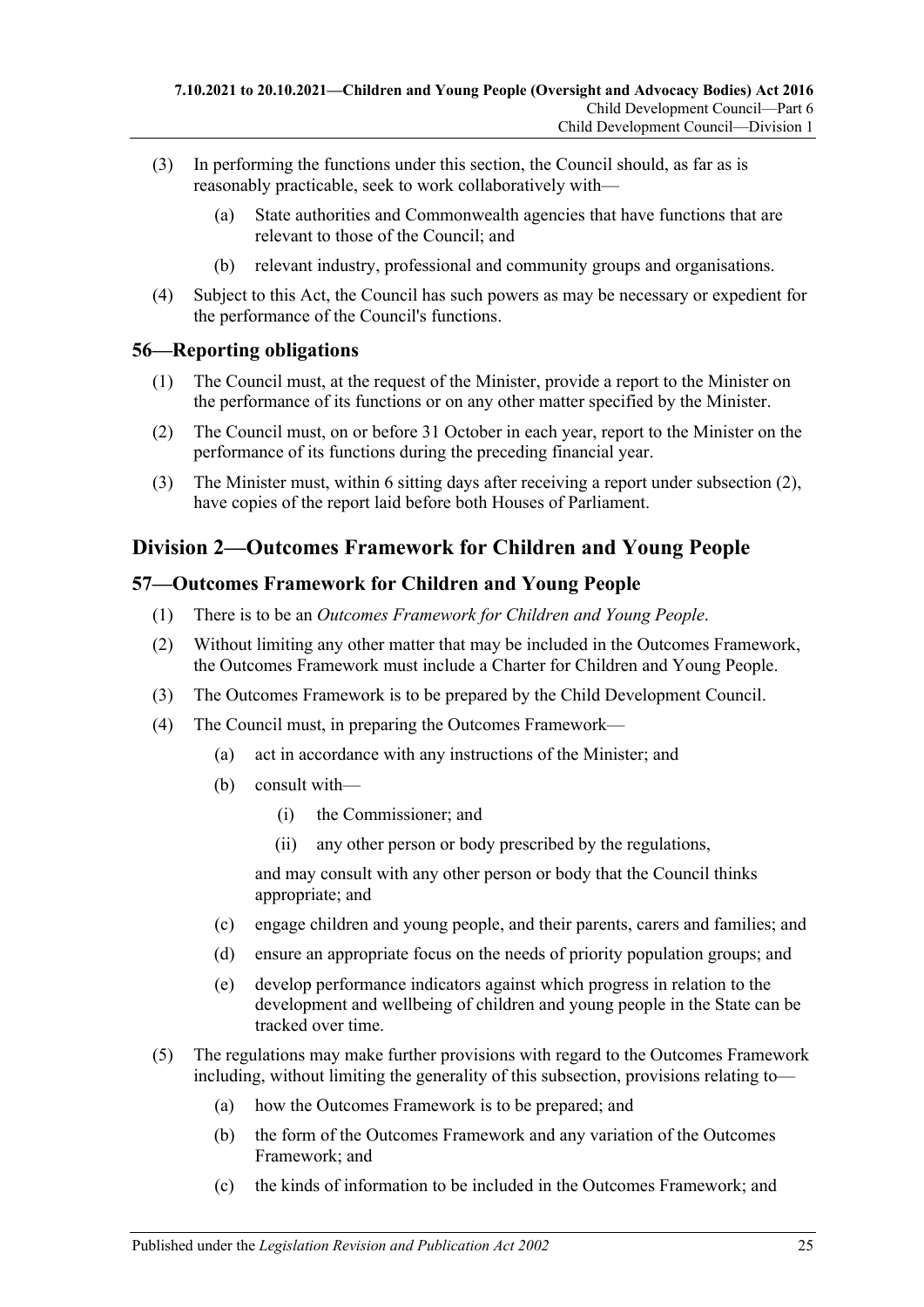Division 2—Outcomes Framework for Children and Young People

- (d) consultation requirements relating to the Outcomes Framework; and
- (e) consideration and approval of the Outcomes Framework by the Minister; and
- (f) requirements as to the ongoing review of the Outcomes Framework; and
- (g) variation or substitution of the Outcomes Framework,

including provisions limiting a matter referred to in a preceding paragraph.

- (6) The Outcomes Framework, and any variation or substitution of the Outcomes Framework, has effect from the time it is approved by the Minister.
- (7) The Council must, on the Outcomes Framework or a variation of the Outcomes Framework being approved by the Minister—
	- (a) cause the Outcomes Framework or variation to be published in the Gazette; and
	- (b) cause the Outcomes Framework to be published on a website determined by the Minister.

#### <span id="page-25-4"></span><span id="page-25-0"></span>**58—Statutory duty of State authorities in respect of Outcomes Framework**

- (1) Every State authority must, in carrying out its functions or exercising its powers, have regard to, and seek to give effect to, the Outcomes Framework.
- (2) A State authority will be taken not to be in breach of [subsection](#page-25-4) (1) if the State authority is acting—
	- (a) in accordance with a requirement under this or any other Act; or
	- (b) in circumstances prescribed by the regulations.
- (3) A failure by a State authority to comply with this section does not, of itself, give rise to any civil liability against the Crown, the State authority or any other person.

# <span id="page-25-1"></span>**Part 7—Information gathering and sharing**

## <span id="page-25-2"></span>**59—No obligation to maintain secrecy**

No obligation to maintain secrecy or other restriction on the disclosure of information applies in relation to the disclosure of information to the Commissioner, the Guardian or the Committee under this Act, except an obligation or restriction designed to keep the identity of an informant or notifier secret.

## <span id="page-25-5"></span><span id="page-25-3"></span>**60—Commissioner may require State authority to provide report**

- (1) The Commissioner may, if the Commissioner is of the opinion that it is necessary or would otherwise assist the Commissioner in the performance of functions under this Act, require a State authority to prepare and provide a report to the Commissioner in relation to the matters, and in accordance with any requirements, specified in the notice.
- <span id="page-25-6"></span>(2) If a State authority has not complied with a requirement under [subsection](#page-25-5) (1), the Commissioner may require the State authority to provide to the Commissioner within a specified period a report setting out the reasons for non-compliance.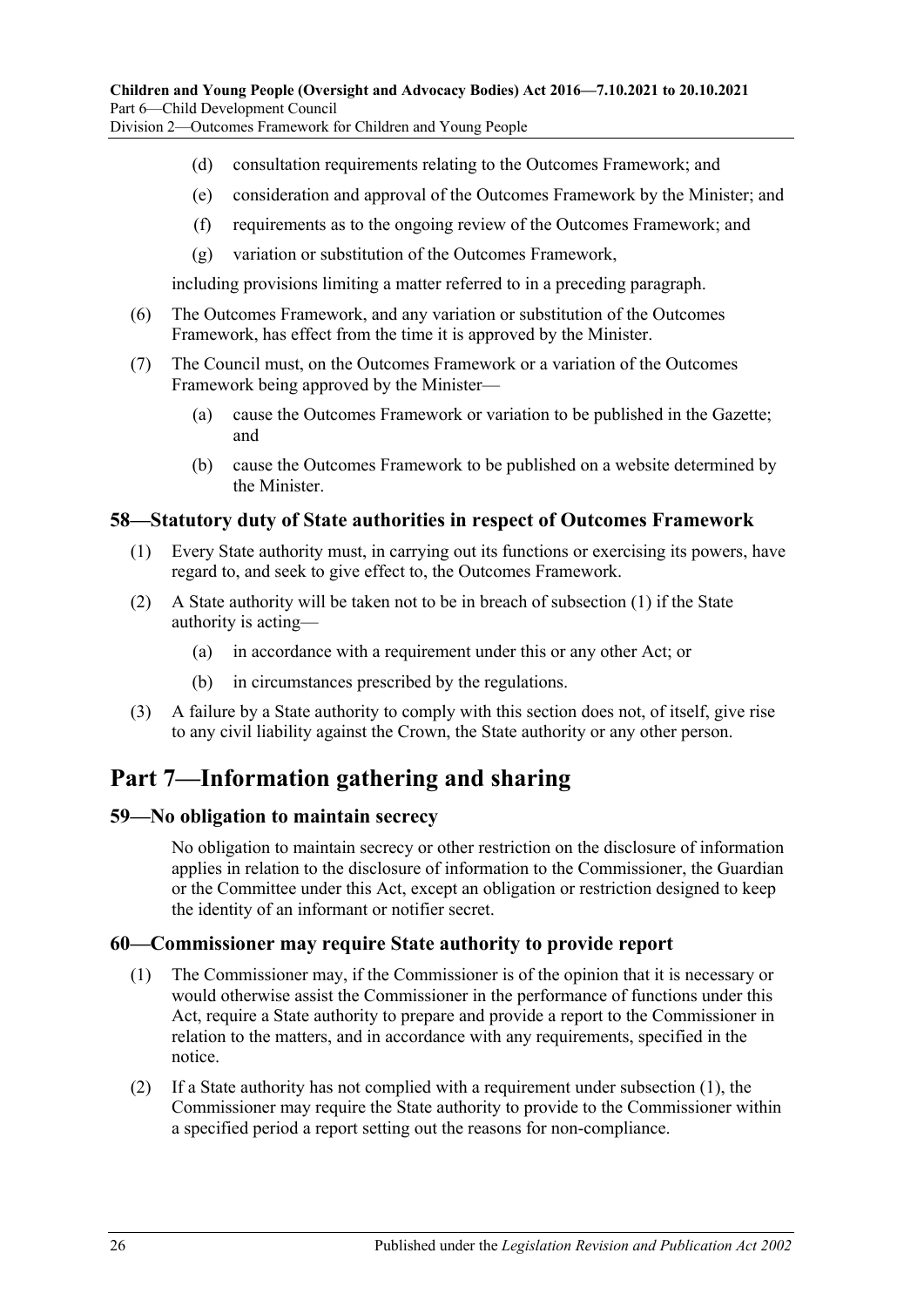- <span id="page-26-2"></span>(3) The Commissioner may, on receiving a report under [subsection](#page-25-6) (2), submit a copy of the report to the Minister setting out the views of the Commissioner in respect of the State authority's non-compliance.
- <span id="page-26-3"></span>(4) The Minister must, on receiving a report under [subsection](#page-26-2) (3), prepare a report to Parliament setting out—
	- (a) the Minister's response to the Commissioner's report; and
	- (b) any other information required by the regulations.
- (5) The Minister must, within 6 sitting days after completing a report under [subsection](#page-26-3) (4), cause a copy of both the report and the Commissioner's report under [subsection](#page-26-2) (3) to be laid before both Houses of Parliament.

#### <span id="page-26-4"></span><span id="page-26-0"></span>**61—Commissioner or Guardian may require information**

- (1) The Commissioner or the Guardian may, by notice in writing, require a specified person (whether or not the person is a State authority, or an officer or employee of a State authority) to provide to them such information, or such documents, as may be specified in the notice (being information or documents in the possession of the person or body that the Commissioner or Guardian reasonably requires for the performance of functions under this Act).
- (2) A person of whom a requirement is made under [subsection](#page-26-4) (1) must give the specified information or documents to the Commissioner or Guardian (as the case requires) within the period specified in the notice.
- (3) A person who refuses or fails to comply with a notice under [subsection](#page-26-4) (1) is guilty of an offence.

Maximum penalty: \$10 000.

- (4) If a State authority refuses or fails to comply with a notice under [subsection](#page-26-4) (1), the Commissioner or Guardian (as the case requires) may, after consultation with the State authority—
	- (a) report the refusal or failure to the Minister and to the Minister responsible for the State authority (if any); and
	- (b) include details of the refusal or failure in the annual report of the Commissioner or Guardian.
- (5) The Minister may, by notice in writing, exempt a specified person or body, or persons or bodies of a specified class, from the operation of this section.
- (6) An exemption—
	- (a) may be conditional or unconditional; and
	- (b) may be varied or revoked by the Minister by further notice in writing.

#### <span id="page-26-1"></span>**62—Sharing of information between certain persons and bodies**

- (1) This section applies to the following persons and bodies:
	- (a) the Commissioner;
	- (b) the Guardian;
	- (c) the Committee;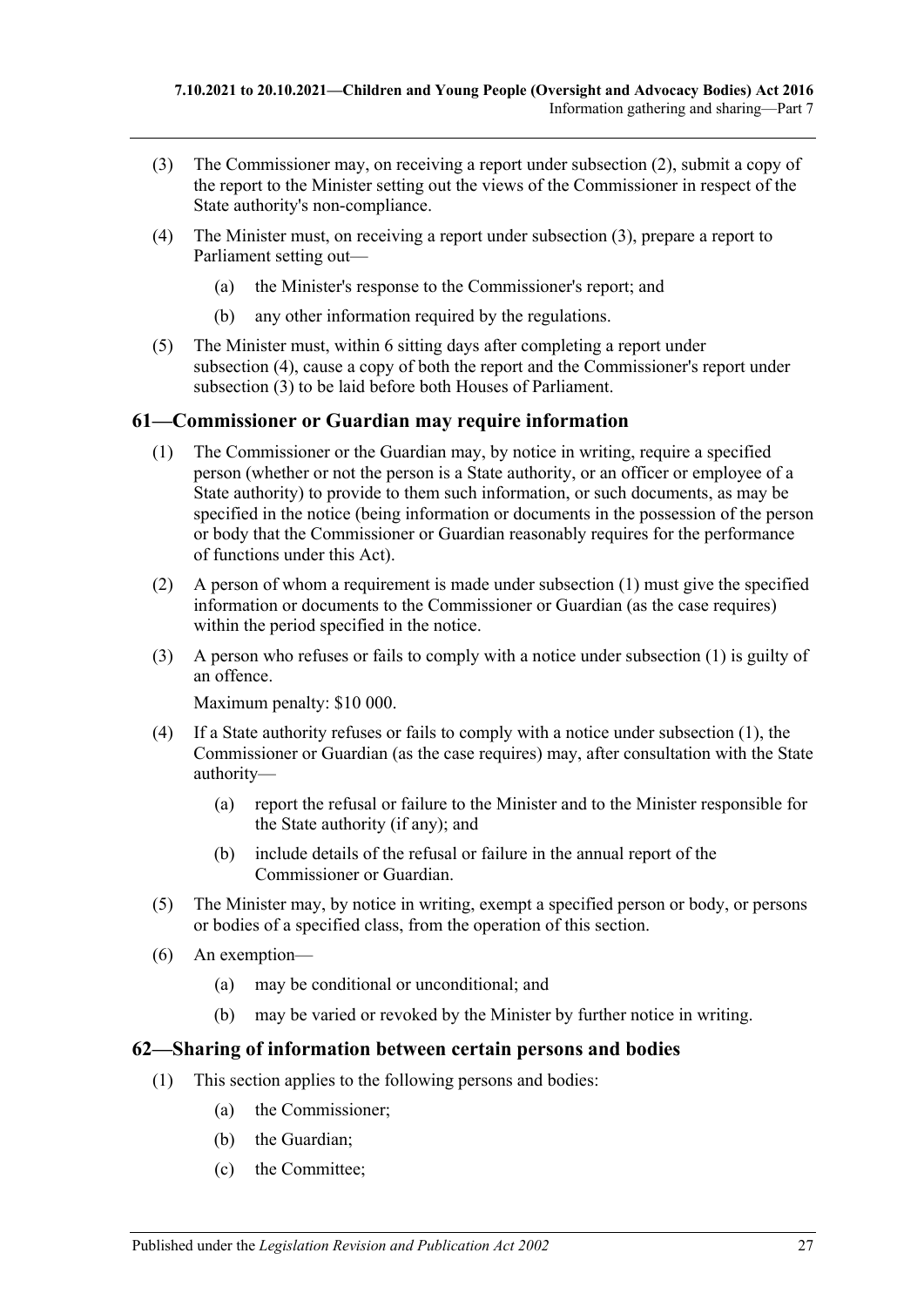- (d) the Council;
- (e) a State authority;
- (f) any other person or body declared by the regulations to be included in the ambit of this subsection.
- (2) Despite any other Act or law, a person or body to whom this section applies (the *provider*) may, in accordance with any requirement set out in the regulations, provide prescribed information and documents to another person or body to whom this section applies (the *recipient*) if the provider reasonably believes that the provision of the information or documents would assist the recipient—
	- (a) to perform official functions relating to the health, safety, welfare or wellbeing of a child or young person or class of children or young people; or
	- (b) to manage any risk to a child or young person or class of children or young people that might arise in the recipient's capacity as an employer or provider of services.
- <span id="page-27-3"></span>(3) Despite any other Act or law, information or documents that do not directly or indirectly disclose the identity of any person may be provided by one person or body to whom this section applies to another without restriction.
- (4) [Subsection](#page-27-3) (3) applies—
	- (a) whether or not the information or documents consist of or include prescribed information and documents; and
	- (b) whether the information or document ever disclosed the identity of a person, or has been redacted so as to de-identify it.
- (5) Information may be provided under this section regardless of whether the provider has been requested to provide the information.
- (6) In this section—

#### *prescribed information and documents* means—

- (a) information or documents relating to the health, safety, welfare or wellbeing of a particular child or young person or class of children or young people; or
- (b) any other information or document of a kind prescribed by the regulations for the purposes of this definition.

#### <span id="page-27-0"></span>**63—Interaction with** *Public Sector (Data Sharing) Act 2016*

Nothing in this Part affects the operation of the *[Public Sector \(Data Sharing\)](http://www.legislation.sa.gov.au/index.aspx?action=legref&type=act&legtitle=Public%20Sector%20(Data%20Sharing)%20Act%202016)  Act [2016](http://www.legislation.sa.gov.au/index.aspx?action=legref&type=act&legtitle=Public%20Sector%20(Data%20Sharing)%20Act%202016)*.

## <span id="page-27-1"></span>**Part 8—Miscellaneous**

### <span id="page-27-2"></span>**64—Obstruction etc**

A person must not, without reasonable excuse, obstruct, hinder, resist or improperly influence, or attempt to obstruct, hinder, resist or improperly influence, the Commissioner, the Guardian, the Committee or the Council in the performance or exercise of a function or power under this Act.

Maximum penalty: \$10 000.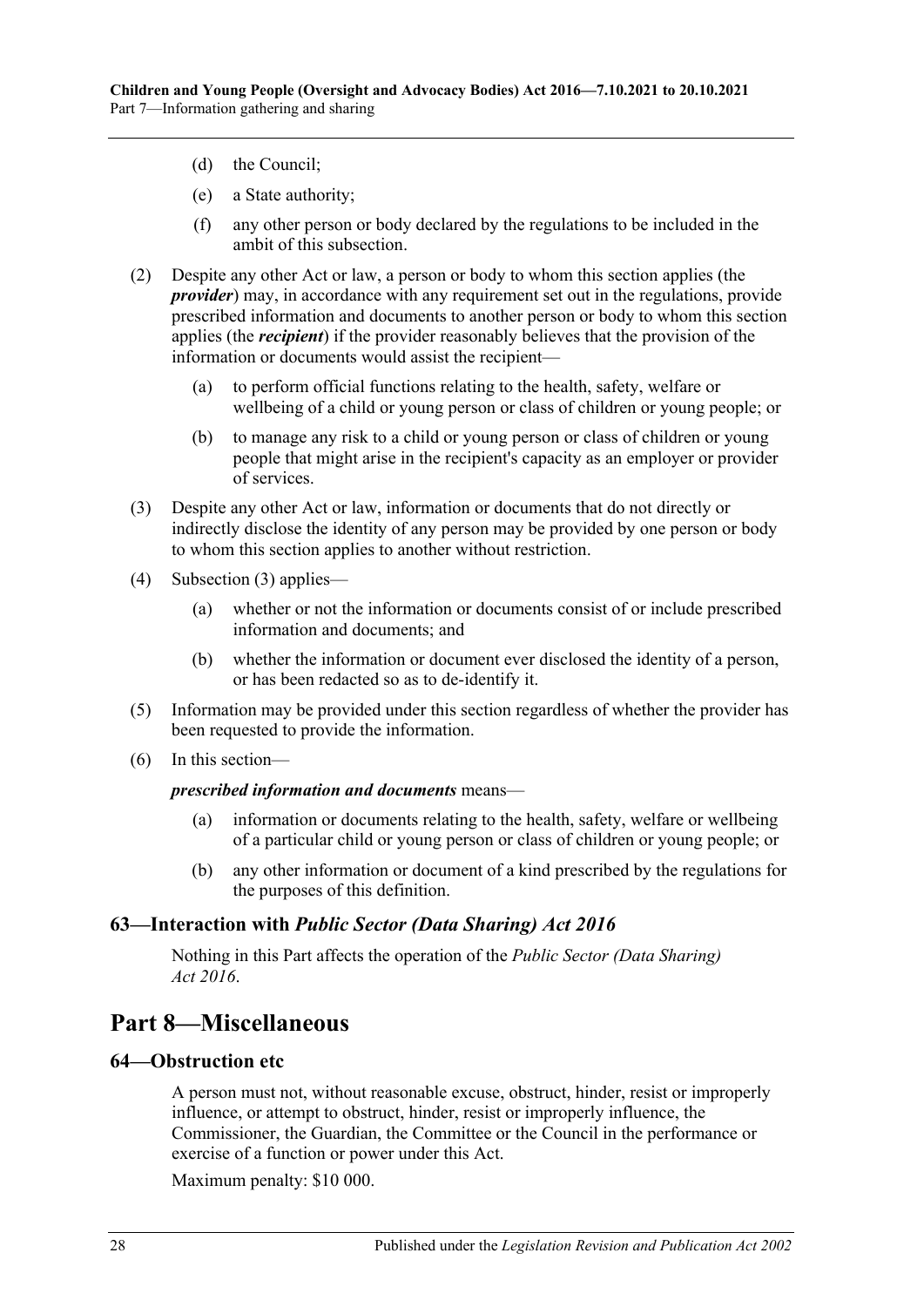#### <span id="page-28-0"></span>**65—False or misleading statements**

A person must not make a statement knowing that it is false or misleading in a material particular (whether by reason of the inclusion or omission of a particular) in information provided under this Act.

Maximum penalty: \$10 000.

## <span id="page-28-3"></span><span id="page-28-1"></span>**66—Confidentiality**

- (1) A person engaged or formerly engaged in the administration of this Act must not divulge or communicate personal information obtained (whether by that person or otherwise) in the course of official duties except—
	- (a) as required or authorised by or under this Act or any other Act or law; or
	- (b) with the consent of the person to whom the information relates; or
	- (c) in connection with the administration or enforcement of this or any other Act; or
	- (d) for the purposes of referring the matter to a law enforcement agency, or a person or agency exercising official duties under an Act relating to the care or protection of children; or
	- (e) to an agency or instrumentality of this State, the Commonwealth or another State or a Territory of the Commonwealth for the purposes of the proper performance of its functions; or
	- (f) if the disclosure is reasonably necessary for the protection of the lawful interests of that person.

Maximum penalty: \$10 000.

- (2) [Subsection](#page-28-3) (1) does not prevent disclosure of statistical or other data that could not reasonably be expected to lead to the identification of any person to whom it relates.
- (3) Information that has been disclosed under [subsection](#page-28-3) (1) for a particular purpose must not be used for any other purpose by—
	- (a) the person to whom the information was disclosed; or
	- (b) any other person who gains access to the information (whether properly or improperly and whether directly or indirectly) as a result of that disclosure.

Maximum penalty: \$10 000.

(4) The regulations may make further provision in respect of the disclosure of information obtained in the course of the administration of this Act.

## <span id="page-28-2"></span>**67—Victimisation**

- (1) A person who causes detriment to another on the ground, or substantially on the ground, that the other person or a third person has provided, or intends to provide, information under this Act commits an act of victimisation.
- (2) Causing detriment on the ground that a person—
	- (a) has made a false allegation; or
	- (b) has not acted in good faith,

does not constitute an act of victimisation.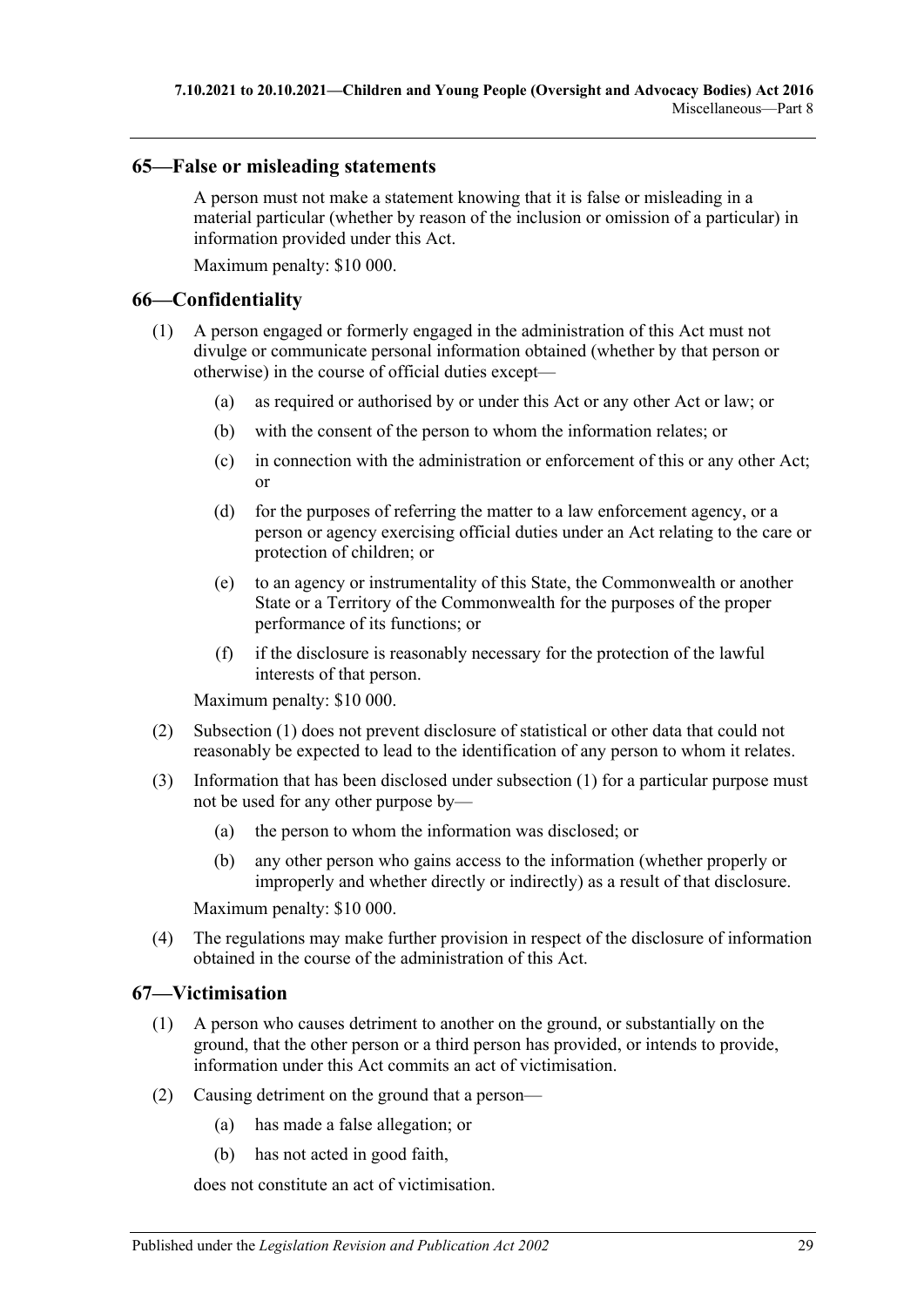- (3) An act of victimisation under this Act may be dealt with—
	- (a) as a tort; or
	- (b) as if it were an act of victimisation under the *[Equal Opportunity Act](http://www.legislation.sa.gov.au/index.aspx?action=legref&type=act&legtitle=Equal%20Opportunity%20Act%201984) 1984*,

but, if the victim commences proceedings in a court seeking a remedy in tort, the victim cannot subsequently lodge a complaint under the *[Equal Opportunity Act](http://www.legislation.sa.gov.au/index.aspx?action=legref&type=act&legtitle=Equal%20Opportunity%20Act%201984) 1984* and, conversely, if the victim lodges a complaint under that Act, the victim cannot subsequently commence proceedings in a court seeking a remedy in tort.

- (4) If a complaint alleging an act of victimisation under this Act has been lodged with the Commissioner for Equal Opportunity and the Commissioner is of the opinion that the subject matter of the complaint has already been adequately dealt with by a competent authority, the Commissioner may decline to act on the complaint or to proceed further with action on the complaint.
- (5) In proceedings against a person seeking a remedy in tort for an act of victimisation committed by an employee or agent of the person, it is a defence to prove that the person exercised all reasonable diligence to ensure that the employee or agent would not commit an act of victimisation.
- <span id="page-29-1"></span>(6) A person who personally commits an act of victimisation under this Act is guilty of an offence.

Maximum penalty: \$10 000.

- (7) Proceedings for an offence against [subsection](#page-29-1) (6) may only be commenced by a police officer or a person approved by either the Commissioner of Police or the Director of Public Prosecutions.
- (8) In this section—

*detriment* includes—

- (a) injury, damage or loss; or
- (b) intimidation or harassment; or
- (c) discrimination, disadvantage or adverse treatment in relation to a person's employment; or
- (d) threats of reprisal.

#### <span id="page-29-0"></span>**68—Protections, privileges and immunities**

- (1) No liability attaches to the Commissioner, the Guardian, a member of the Committee, a member of the Council or any other person for any act or omission in good faith in the exercise or purported exercise of powers or functions under this or any other Act.
- (2) Nothing in this Act affects the privileges, immunities or powers of the Legislative Council or House of Assembly or their committees or members.
- (3) Nothing in this Act affects any rule or principle of law relating to—
	- (a) legal professional privilege; or
	- (b) "without prejudice" privilege; or
	- (c) public interest immunity.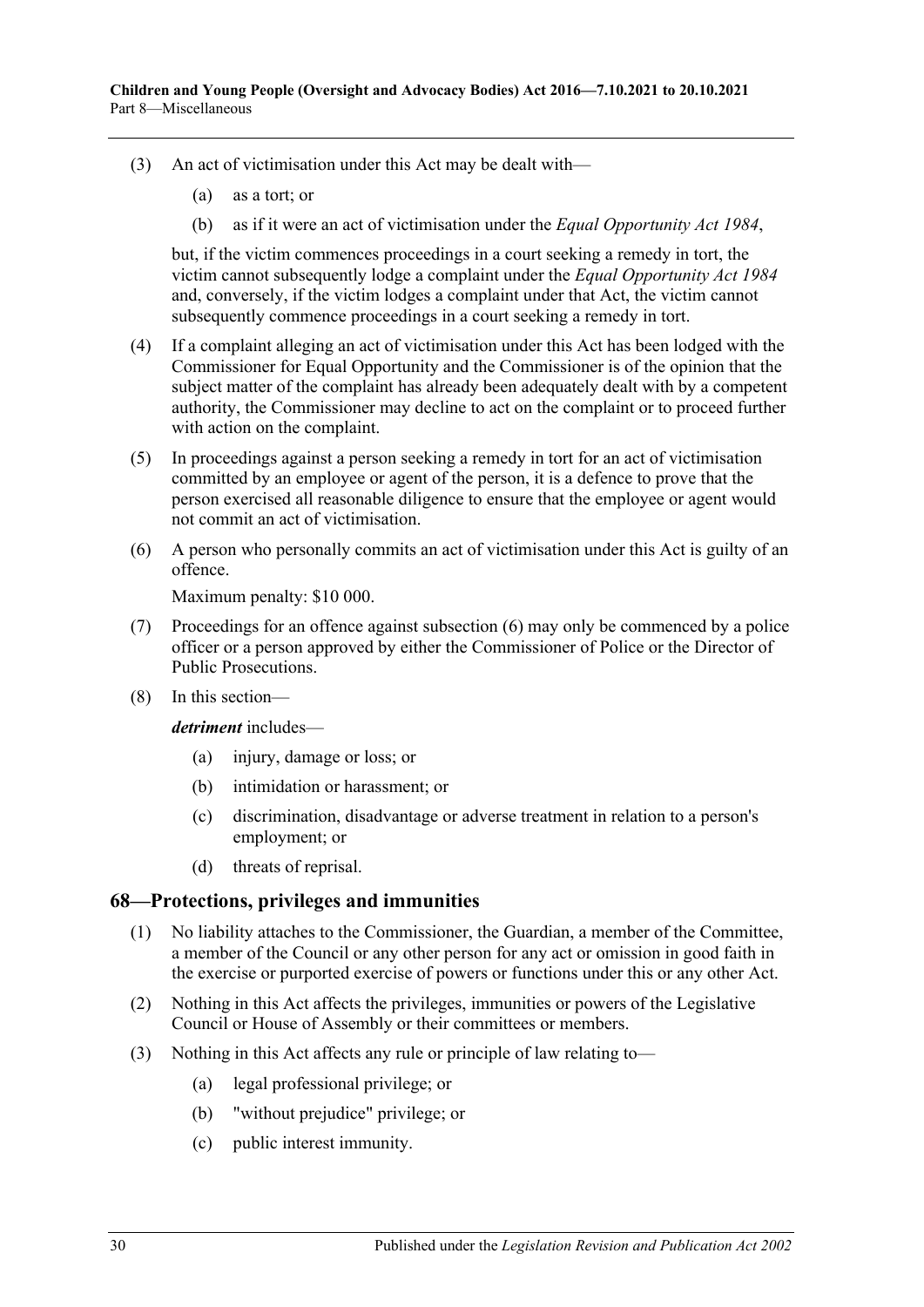- (4) A person is excused from answering a question or producing a document or other material in connection with an inquiry if the person could not be compelled to answer the question or produce the document or material in proceedings in the Supreme Court.
- (5) The Commissioner has, in connection with an inquiry under [section](#page-7-3) 15, the same protection, privileges and immunities as a Judge of the Supreme Court.
- (6) A person who provides information or a document to an inquiry under this Act has the same protection, privileges and immunities as a witness in proceedings before the Supreme Court.
- (7) A legal practitioner who represents a person in connection with an inquiry under this Act has the same protection, privileges, immunities and obligations as counsel involved in proceedings before the Supreme Court.
- (8) A person who does anything in accordance with this Act, or as required or authorised by or under this Act, cannot by so doing be held to have breached any code of professional etiquette or ethics, or to have departed from any acceptable form of professional conduct.

## <span id="page-30-2"></span><span id="page-30-0"></span>**69—Service**

- (1) Subject to this Act, a notice or document required or authorised to be given to a person for the purposes of this Act may—
	- (a) be given to the person personally; or
	- (b) be posted in an envelope addressed to the person at the person's last known residential, business or (in the case of a corporation) registered address; or
	- (c) be left for the person at the person's last known residential, business or (in the case of a corporation) registered address with someone apparently over the age of 16 years; or
	- (d) be transmitted by fax or email to a fax number or email address provided by the person (in which case the notice or document will be taken to have been given or served at the time of transmission).
- (2) Without limiting the effect of [subsection](#page-30-2) (1), a notice or other document required or authorised to be given or sent to, or served on, a person for the purposes of this Act may, if the person is a company or registered body within the meaning of the *Corporations Act 2001* of the Commonwealth, be served on the person in accordance with that Act.

## <span id="page-30-3"></span><span id="page-30-1"></span>**70—Review of Act**

- (1) The Minister must cause a review of the operation of this Act to be conducted and a report on the review to be prepared and submitted to the Minister.
- (2) The review and the report must be completed before the third anniversary of the commencement of this Act.
- (3) The Minister must cause a copy of the report submitted under [subsection](#page-30-3) (1) to be laid before both Houses of Parliament within 6 sitting days after receiving the report.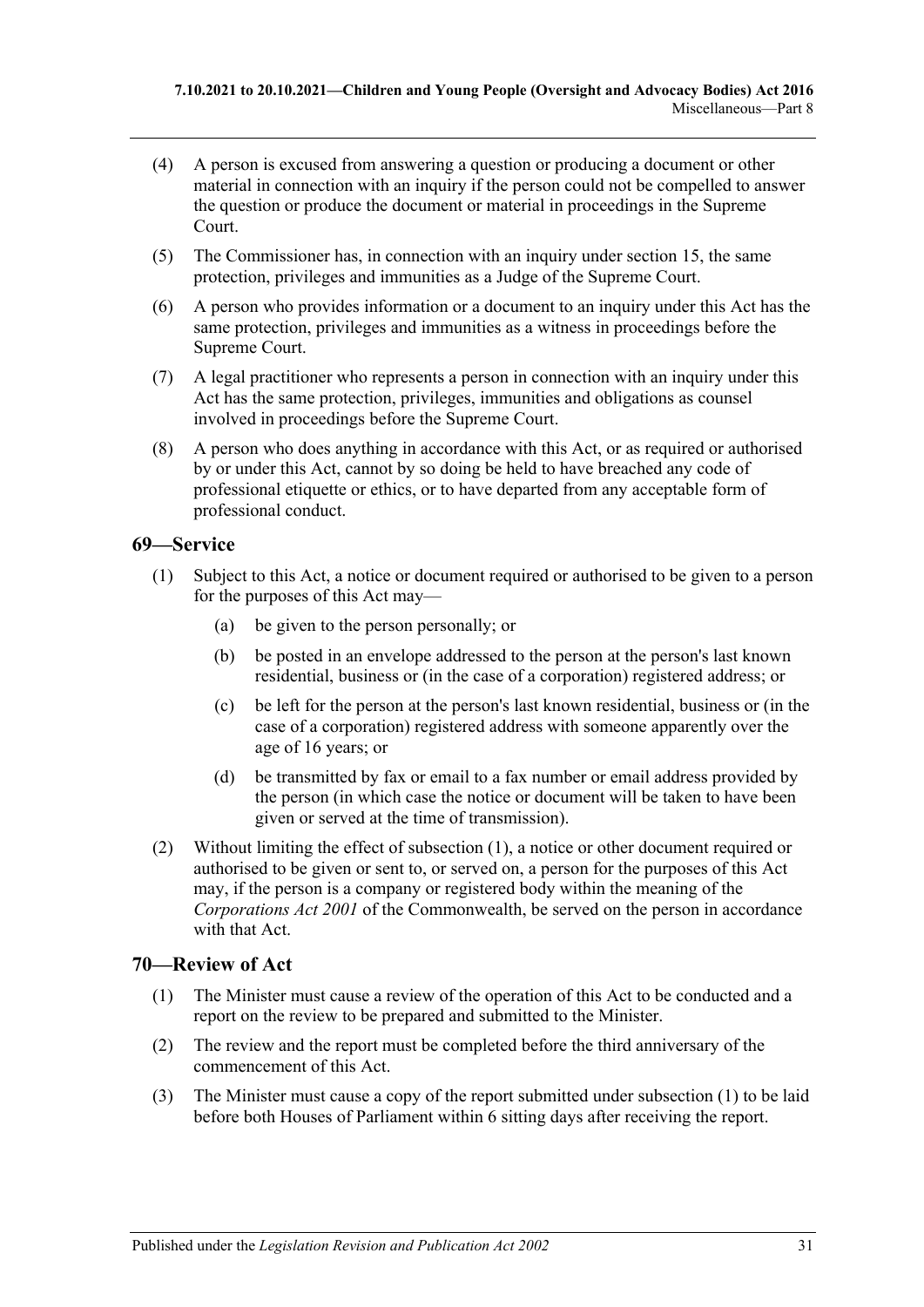## <span id="page-31-3"></span><span id="page-31-0"></span>**71—Regulations**

- (1) The Governor may make such regulations as are contemplated by, or necessary or expedient for the purposes of, this Act.
- (2) Without limiting the generality of [subsection](#page-31-3) (1), the regulations may provide for—
	- (a) the exemption of a person, or a class of persons, from the operation of a specified provision or provisions of this Act; and
	- (b) fees in respect of any matter under this Act and their payment, recovery or waiver; and
	- (c) fines, not exceeding \$10 000, for offences against the regulations; and
	- (d) facilitation of proof of the commission of offences against the regulations.
- (3) The regulations may—
	- (a) be of general or limited application; and
	- (b) make different provision according to the matters or circumstances to which they are expressed to apply; and
	- (c) make provisions of a saving or transitional nature; and
	- (d) provide that a matter or thing in respect of which regulations may be made is to be determined according to the discretion of a specified person or body; and
	- (e) apply or incorporate, wholly or partially and with or without modification, a code, standard, policy or other document prepared or published by the Minister or another specified person or body.
- (4) If a code, standard or other document is referred to or incorporated in the regulations—
	- (a) a copy of the code, standard or other document must be kept available for public inspection, without charge and during ordinary office hours, at an office or offices specified in the regulations; and
	- (b) evidence of the contents of the code, standard or other document may be given in any legal proceedings by production of a document apparently certified by the Minister to be a true copy of the code, standard or other document.

# <span id="page-31-1"></span>**Schedule 1—Transitional provisions**

## **Part 6—Transitional provisions**

## <span id="page-31-2"></span>**12—Guardian for Children and Young People**

- (1) The person who, immediately before the commencement of clause 2 of this Schedule, was the Guardian for Children and Young Persons under the *[Children's Protection](http://www.legislation.sa.gov.au/index.aspx?action=legref&type=act&legtitle=Childrens%20Protection%20Act%201993)  Act [1993](http://www.legislation.sa.gov.au/index.aspx?action=legref&type=act&legtitle=Childrens%20Protection%20Act%201993)* will continue as the Guardian for Children and Young People as if he or she were appointed under [Part](#page-10-4) 3 of this Act.
- (2) The appointment will be taken to be subject to any terms, conditions or limitations applicable to the Guardian for Children and Young Persons immediately before the commencement of clause 2 of this Schedule.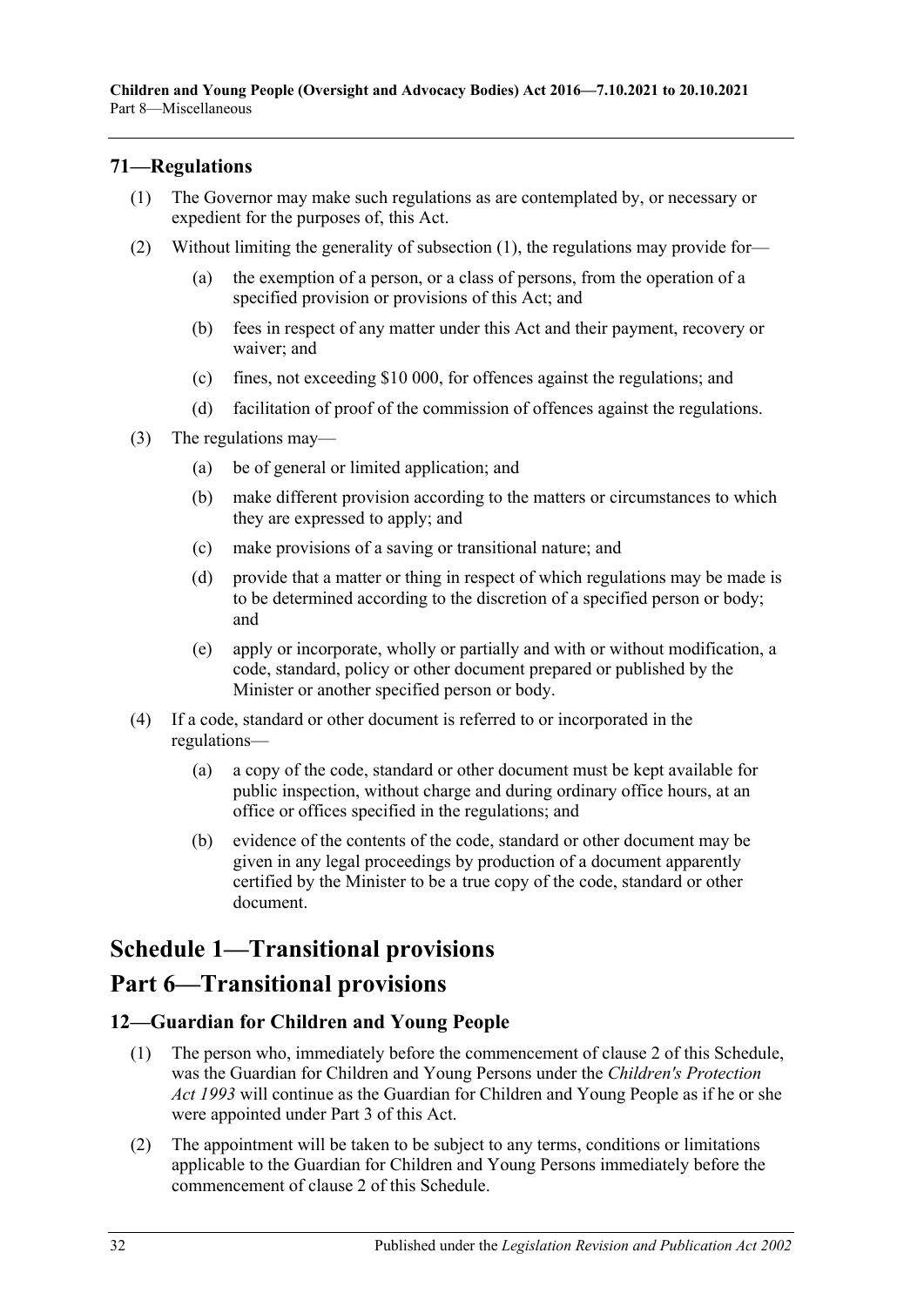# <span id="page-32-0"></span>**Legislative history**

## **Notes**

- Amendments of this version that are uncommenced are not incorporated into the text.
- Please note—References in the legislation to other legislation or instruments or to titles of bodies or offices are not automatically updated as part of the program for the revision and publication of legislation and therefore may be obsolete.
- Earlier versions of this Act (historical versions) are listed at the end of the legislative history.
- For further information relating to the Act and subordinate legislation made under the Act see the Index of South Australian Statutes or www.legislation.sa.gov.au.

## **Legislation amended by principal Act**

The *Children and Young People (Oversight and Advocacy Bodies) Act 2016* amended the following:

*Children's Protection Act 1993 Freedom of Information Act 1991 Health and Community Services Complaints Act 2004 Ombudsman Act 1972*

## **Principal Act and amendments**

|  | New entries appear in bold. |  |
|--|-----------------------------|--|
|  |                             |  |

| Year    | No. | Title                                                                                                                                            | Assent     | Commencement                                                                                                                                                      |
|---------|-----|--------------------------------------------------------------------------------------------------------------------------------------------------|------------|-------------------------------------------------------------------------------------------------------------------------------------------------------------------|
| 2016    | 48  | Children and Young People<br>(Oversight and Advocacy Bodies)<br>Act 2016                                                                         | 27.10.2016 | 10.11.2016 (Gazette 10.11.2016 p4391)<br>except ss 4, 5, Pt 2 Divs 2 & 3, Pts $3-7$ ,<br>ss 64, 65, 67, 69, 70 &<br>Sch 1-18.12.2017 (Gazette 5.12.2017)<br>p4840 |
| 2017    | 64  | <b>Children's Protection Law Reform</b><br>(Transitional Arrangements and<br>Related Amendments) Act 2017                                        | 12.12.2017 | Pt 3 (ss 18 to 21) & Pt 9<br>$(s 46)$ -19.12.2017; Pt 9 (ss 47,<br>48)-22.10.2018 (Gazette 19.12.2017<br><i>p5119</i> )                                           |
| 2021 35 |     | Children and Young People<br>(Oversight and Advocacy Bodies)<br>(Commissioner for Aboriginal<br>Children and Young People)<br>Amendment Act 2021 | 30.9.2021  | Pt 2 (ss 4 to 41)—uncommenced                                                                                                                                     |
| 2021    | 38  | <b>Independent Commissioner Against</b> 7.10.2021<br><b>Corruption (CPIPC</b><br><b>Recommendations</b> ) Amendment<br>Act 2021                  |            | Sch 1 (cll 6, 7 & 76)-7.10.2021: s 2                                                                                                                              |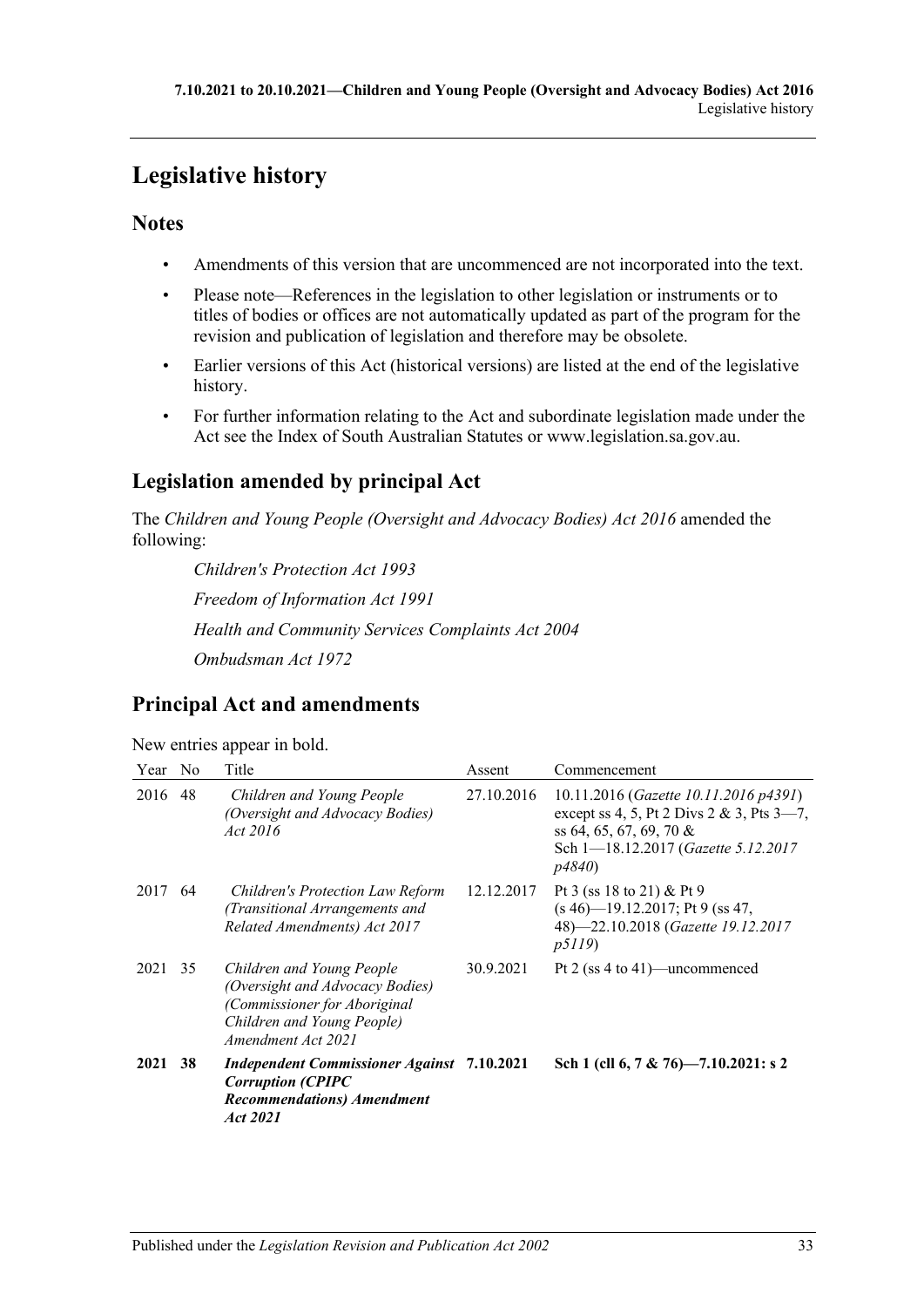## **Provisions amended**

New entries appear in bold.

| Provision                                                          | How varied                                                                                                                                               | Commencement                    |
|--------------------------------------------------------------------|----------------------------------------------------------------------------------------------------------------------------------------------------------|---------------------------------|
| Long title                                                         | amended by 35/2021 s 4                                                                                                                                   | uncommenced-not<br>incorporated |
| Pt1                                                                |                                                                                                                                                          |                                 |
| s <sub>2</sub>                                                     | omitted under Legislation Revision and<br>Publication Act 2002                                                                                           | 19.12.2017                      |
| s <sub>3</sub>                                                     |                                                                                                                                                          |                                 |
| $s \; 3(1)$                                                        |                                                                                                                                                          |                                 |
| Aboriginal child<br>or young person                                | inserted by $35/2021$ s $5(1)$                                                                                                                           | uncommenced—not<br>incorporated |
| Aboriginal person                                                  | inserted by $35/2021$ s $5(1)$                                                                                                                           | uncommenced—not<br>incorporated |
| Aboriginal<br>Children and<br>Young People or<br><b>CACYP</b>      | Commissioner for inserted by $35/2021$ s $5(2)$                                                                                                          | uncommenced-not<br>incorporated |
| Commissioner for<br>Children and<br>Young People or<br><b>CCYP</b> | Commissioner for Children and Young People<br>or Commissioner amended to read<br>Commissioner for Children and Young People<br>or CCYP by 35/2021 s 5(3) | uncommenced—not<br>incorporated |
| Torres Strait<br>Islander child or<br>young person                 | inserted by $35/2021$ s $5(4)$                                                                                                                           | uncommenced—not<br>incorporated |
| <b>Torres Strait</b><br>Islander person                            | inserted by $35/2021$ s $5(4)$                                                                                                                           | uncommenced—not<br>incorporated |
| s <sub>4</sub>                                                     |                                                                                                                                                          |                                 |
| s(4(1))                                                            | amended by $35/2021$ s $6(1)$                                                                                                                            | uncommenced—not<br>incorporated |
| s(4(2)                                                             | amended by $35/2021$ s $6(2)$                                                                                                                            | uncommenced-not<br>incorporated |
| s(4(3))                                                            | amended by $35/2021$ s $6(3)$                                                                                                                            | uncommenced-not<br>incorporated |
| Pt 2                                                               |                                                                                                                                                          |                                 |
| Pt 2 Div 1                                                         |                                                                                                                                                          |                                 |
| s <sub>5</sub>                                                     | amended by 35/2021 s 7                                                                                                                                   | uncommenced-not<br>incorporated |
| s <sub>7</sub>                                                     |                                                                                                                                                          |                                 |
| s(7(2)                                                             | amended by 35/2021 s 8                                                                                                                                   | uncommenced—not<br>incorporated |
| s <sub>8</sub>                                                     |                                                                                                                                                          |                                 |
| s $8(1)$ (4)                                                       | amended by $35/2021$ s $9(1)$                                                                                                                            | uncommenced-not<br>incorporated |
| $8(6)$ (12)                                                        | amended by $35/2021$ s $9(1)$                                                                                                                            | uncommenced—not<br>incorporated |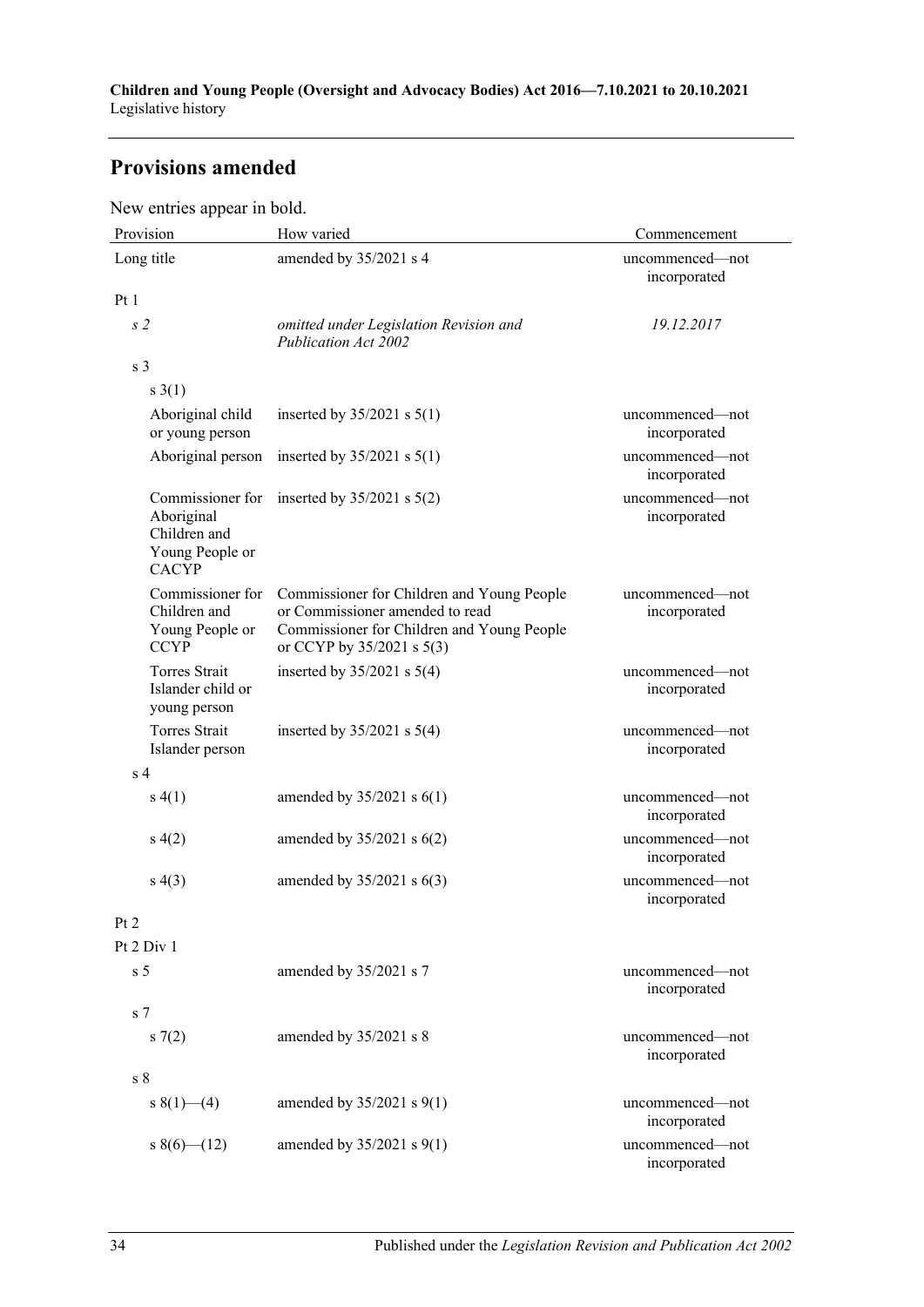#### **7.10.2021 to 20.10.2021—Children and Young People (Oversight and Advocacy Bodies) Act 2016** Legislative history

| s(13)                | amended by $35/2021$ s $9(1)$ , (2)  | uncommenced-not<br>incorporated |
|----------------------|--------------------------------------|---------------------------------|
| s $8(14)$ and $(15)$ | amended by $35/2021$ s $9(1)$        | uncommenced-not<br>incorporated |
| s <sub>9</sub>       |                                      |                                 |
| s 9(1)–(3)           | amended by 35/2021 s 10              | uncommenced—not<br>incorporated |
| s 10                 |                                      |                                 |
| s 10(1)              | amended by $35/2021$ s $11(1)$ , (2) | uncommenced—not<br>incorporated |
| s 11                 | amended by $35/2021$ s $12(1)$ , (2) | uncommenced—not<br>incorporated |
| s 12                 |                                      |                                 |
| s $12(1)$ and $(2)$  | amended by 35/2021 s 13              | uncommenced—not<br>incorporated |
| s <sub>13</sub>      | amended by 35/2021 s 14              | uncommenced-not<br>incorporated |
| $s$ 13A              | inserted by $64/2017$ s 46           | 19.12.2017                      |
| s 13A(1)             | amended by $35/2021$ s $15(1)$ , (2) | uncommenced-not<br>incorporated |
| s 13A(2)             | amended by $35/2021$ s $15(1)$       | uncommenced-not<br>incorporated |
| Pt 2 Div 2           |                                      |                                 |
| heading              | amended by 35/2021 s 16              | uncommenced-not<br>incorporated |
| s <sub>14</sub>      |                                      |                                 |
| s 14(1)              | amended by $35/2021$ s $17(1)$ , (2) | uncommenced—not<br>incorporated |
| s 14(2)              | amended by $35/2021$ s $17(1)$ , (3) | uncommenced-not<br>incorporated |
| $ss$ 14A $-$ 14C     | inserted by $35/2021$ s 18           | uncommenced-not<br>incorporated |
| s 15                 |                                      |                                 |
| s15(1)               | amended by 35/2021 s 19(1)           | uncommenced-not<br>incorporated |
| $s 15(2)$ – (7)      | amended by 35/2021 s 19(2)           | uncommenced-not<br>incorporated |
| s 16                 |                                      |                                 |
| s $16(1)$ and $(2)$  | amended by 35/2021 s 20              | uncommenced-not<br>incorporated |
| s 17                 |                                      |                                 |
| s $17(1)$ - (4)      | amended by $35/2021$ s $21(1)$       | uncommenced-not<br>incorporated |
| s 17(5)              | amended by $35/2021$ s $21(1)$ , (2) | uncommenced-not<br>incorporated |
| s 17(6)              | amended by 35/2021 s 21(2)           | uncommenced-not<br>incorporated |
| Pt 2 Div 3           |                                      |                                 |

Published under the *Legislation Revision and Publication Act 2002* 35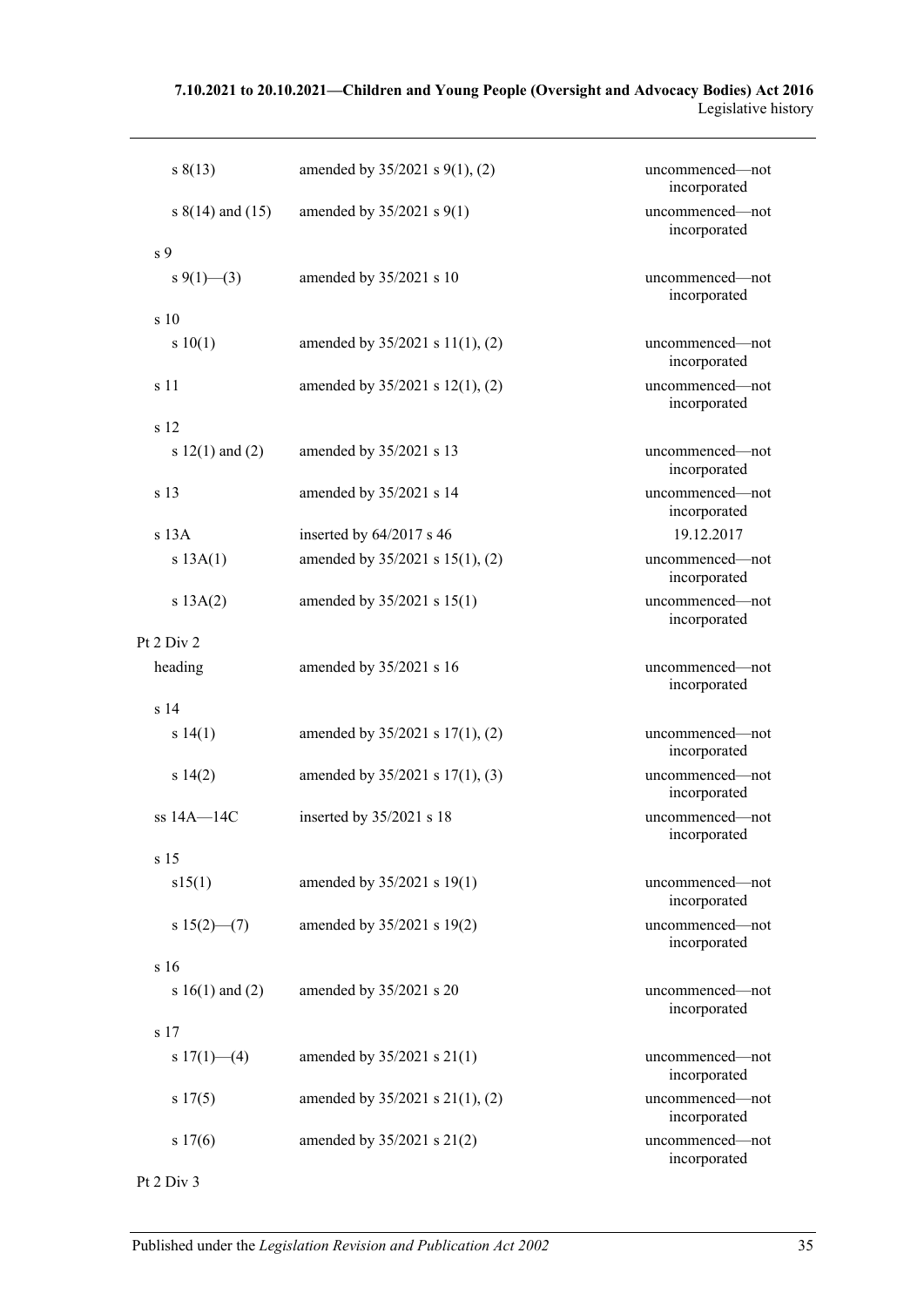| s 18                |                                      |                                 |
|---------------------|--------------------------------------|---------------------------------|
| s 18(1)             | amended by 35/2021 s 22(1)           | uncommenced—not<br>incorporated |
| s 18(3)             | amended by 35/2021 s 22(2)           | uncommenced-not<br>incorporated |
| s <sub>19</sub>     |                                      |                                 |
| s 19(1)             | amended by 35/2021 s 23              | uncommenced-not<br>incorporated |
| s <sub>20</sub>     | amended by 35/2021 s 24              | uncommenced-not<br>incorporated |
| Pt $2A$             | inserted by $35/2021$ s 25           | uncommenced-not<br>incorporated |
| Pt <sub>3</sub>     |                                      |                                 |
| s <sub>26</sub>     |                                      |                                 |
| $s \; 26(1)$        | amended by $64/2017$ s $47(1)$ —(4)  | 22.10.2018                      |
| $s \; 26(2)$        | amended by 64/2017 s 47(5)           | 22.10.2018                      |
| $s \; 26(4)$        |                                      |                                 |
| alternative care    | amended by 64/2017 s 47(6)           | 22.10.2018                      |
| Chief Executive     | inserted by $64/2017$ s $47(7)$      | 22.10.2018                      |
| Pt 4                |                                      |                                 |
| s 37                |                                      |                                 |
| $s \frac{37(3)}{2}$ | amended by 64/2017 s 48              | 22.10.2018                      |
| Pt 5                |                                      |                                 |
| $\mathrm{s}$ 40     |                                      |                                 |
| $s\ 40(1)$          | amended by $35/2021$ s $26(1)$ , (2) | uncommenced—not<br>incorporated |
| s <sub>41</sub>     |                                      |                                 |
| $s\ 41(1)$          | amended by 38/2021 Sch 1 cl 6(1)     | 7.10.2021                       |
| $s\ 41(1)$          | amended by 35/2021 s 27(1), (2)      | uncommenced—not<br>incorporated |
| $s\ 41(2)$          | amended by 35/2021 s 27(3)           | uncommenced-not<br>incorporated |
| $s\ 41(3)$          | amended by 38/2021 Sch 1 cl 6(2)     | 7.10.2021                       |
| s 42                |                                      |                                 |
| $s\ 42(1)$          | amended by 35/2021 s 28(1)           | uncommenced—not<br>incorporated |
| $s\ 42(1a)$         | inserted by 35/2021 s 28(2)          | uncommenced-not<br>incorporated |
| s 43                |                                      |                                 |
| $s\ 43(1)$ and (2)  | amended by 35/2021 s 29(1)           | uncommenced-not<br>incorporated |
| $s\ 43(2a)$         | inserted by $35/2021$ s $29(2)$      | uncommenced-not<br>incorporated |
| s <sub>44</sub>     |                                      |                                 |
| s $44(1)$ and $(4)$ | amended by 35/2021 s 30              | uncommenced—not<br>incorporated |

#### **Children and Young People (Oversight and Advocacy Bodies) Act 2016—7.10.2021 to 20.10.2021** Legislative history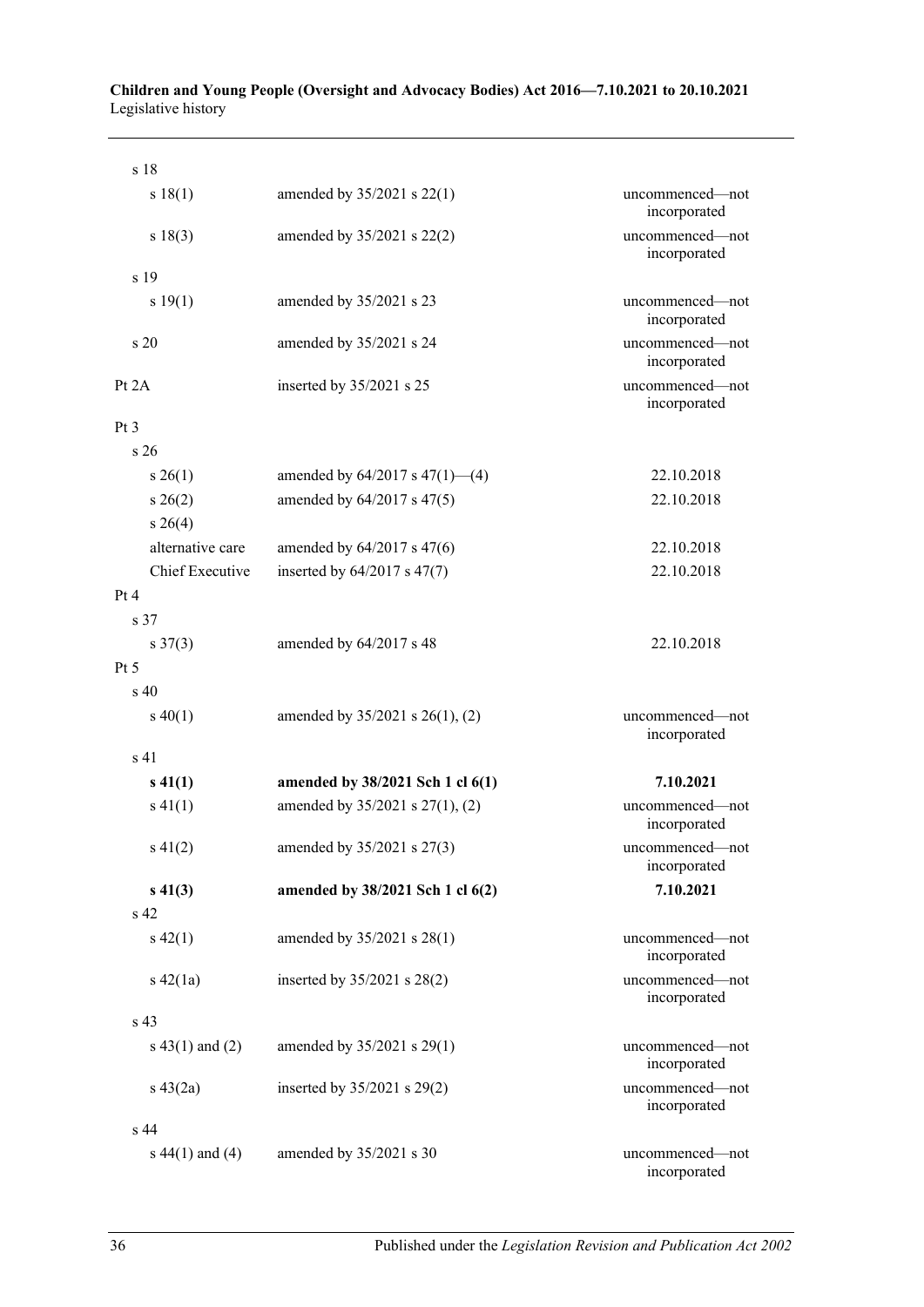#### **7.10.2021 to 20.10.2021—Children and Young People (Oversight and Advocacy Bodies) Act 2016** Legislative history

| s <sub>45</sub> |                                      |                                 |
|-----------------|--------------------------------------|---------------------------------|
| $s\,45(2)$      | amended by $35/2021$ s $31(1)$ , (2) | uncommenced—not<br>incorporated |
| $s\,45(3)$      |                                      |                                 |
| inquiry agency  | amended by 38/2021 Sch 1 cl 7        | 7.10.2021                       |
| $Pt\ 6$         |                                      |                                 |
| s <sub>52</sub> | amended by $35/2021$ s $32(1)$ , (2) | uncommenced-not<br>incorporated |
| s <sub>57</sub> |                                      |                                 |
| s 57(4)         | amended by 35/2021 s 33              | uncommenced-not<br>incorporated |
| Pt 7            |                                      |                                 |
| s <sub>59</sub> | amended by 35/2021 s 34              | uncommenced-not<br>incorporated |
| $s\,60$         |                                      |                                 |
| s 60(1)         | amended by $35/2021$ s $35(1)$ —(3)  | uncommenced-not<br>incorporated |
| $s\ 60(2)$      | amended by 35/2021 s 35(4), (5)      | uncommenced-not<br>incorporated |
| $s\ 60(3)$      | amended by 35/2021 s 35(6), (7)      | uncommenced-not<br>incorporated |
| $s\ 60(4)$      | amended by 35/2021 s 35(8)           | uncommenced-not<br>incorporated |
| $s\ 60(5)$      | amended by 35/2021 s 35(9)           | uncommenced-not<br>incorporated |
| s 61            |                                      |                                 |
| $s \, 61(1)$    | amended by $35/2021$ s $36(1)$ , (2) | uncommenced—not<br>incorporated |
| $s \, 61(2)$    | amended by 35/2021 s 35(3)           | uncommenced-not<br>incorporated |
| $s \, 61(2a)$   | inserted by 35/2021 s 35(4)          | uncommenced-not<br>incorporated |
| s 61(4)         | amended by 35/2021 s 36(5)           | uncommenced-not<br>incorporated |
| $s\,62$         |                                      |                                 |
| s 62(1)         | amended by 35/2021 s 37              | uncommenced-not<br>incorporated |
| Pt 8            |                                      |                                 |
| s <sub>64</sub> | amended by 35/2021 s 38              | uncommenced-not<br>incorporated |
| s 68            |                                      |                                 |
| s 68(1)         | amended by 35/2021 s 39(1)           | uncommenced-not<br>incorporated |
| s 68(5)         | amended by 35/2021 s 39(2), (3)      | uncommenced-not<br>incorporated |
| s 70            | deleted by 35/2021 s 40              | uncommenced-not<br>incorporated |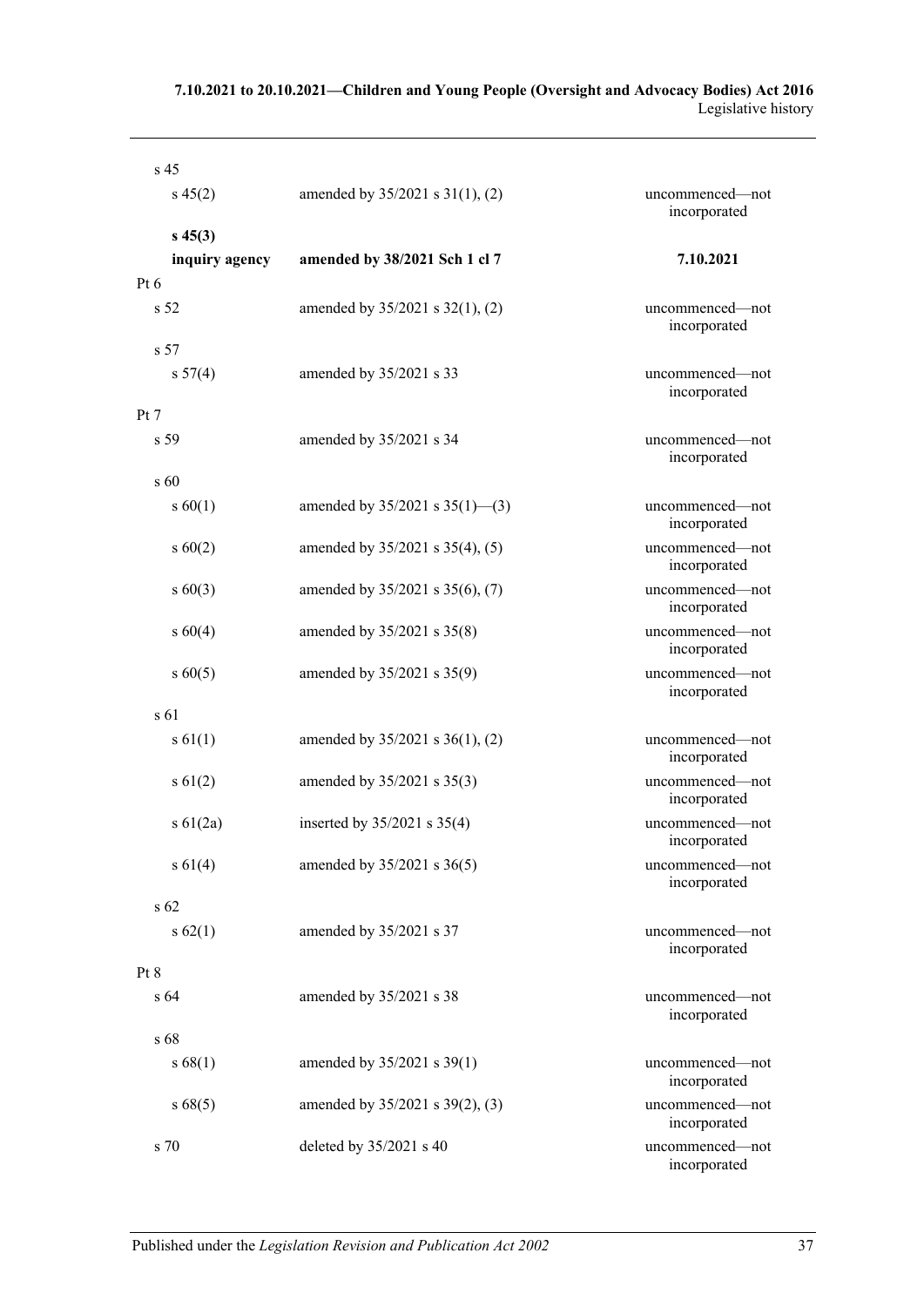**Children and Young People (Oversight and Advocacy Bodies) Act 2016—7.10.2021 to 20.10.2021** Legislative history

| UII 1<br>Pts 1—5 | omitted under Legislation Revision and<br>Publication Act 2002 | 19 12 2017                      |
|------------------|----------------------------------------------------------------|---------------------------------|
| cl 13            | inserted by $35/2021$ s 41                                     | uncommenced—not<br>incorporated |

## **Transitional etc provisions associated with Act or amendments**

## *Children's Protection Law Reform (Transitional Arrangements and Related Amendments) Act 2017, Pt 3—Transitional provisions relating to Children and Young People (Oversight and Advocacy Bodies) Act 2016*

#### **18—Interpretation**

Unless the contrary intention appears, a term or phrase used in this Part that is defined in the *[Children and Young People \(Oversight and Advocacy Bodies\) Act](http://www.legislation.sa.gov.au/index.aspx?action=legref&type=act&legtitle=Children%20and%20Young%20People%20(Oversight%20and%20Advocacy%20Bodies)%20Act%202016) 2016* has the same meaning as in that Act.

#### **19—Expiry of Part**

This Part will expire on the day that the transitional period ends.

## **20—Continuation of members of Child Death and Serious Injury Review Committee**

- (1) Subject to the *[Children and Young People \(Oversight and Advocacy Bodies\) Act](http://www.legislation.sa.gov.au/index.aspx?action=legref&type=act&legtitle=Children%20and%20Young%20People%20(Oversight%20and%20Advocacy%20Bodies)%20Act%202016) 2016*, the appointment of a member of the Child Death and Serious Injury Review Committee under the *[Children's Protection Act](http://www.legislation.sa.gov.au/index.aspx?action=legref&type=act&legtitle=Childrens%20Protection%20Act%201993) 1993* holding office immediately before the commencement of this section will continue for the remainder of their term of office (and the appointment will, for the purposes of the *[Children and Young](http://www.legislation.sa.gov.au/index.aspx?action=legref&type=act&legtitle=Children%20and%20Young%20People%20(Oversight%20and%20Advocacy%20Bodies)%20Act%202016)  [People \(Oversight and Advocacy Bodies\) Act](http://www.legislation.sa.gov.au/index.aspx?action=legref&type=act&legtitle=Children%20and%20Young%20People%20(Oversight%20and%20Advocacy%20Bodies)%20Act%202016) 2016*, be taken to be an appointment by the Minister under section 30 of that Act).
- (2) An appointment continued under this section will be taken to be subject to any terms, conditions or limitations applicable to the appointment immediately before the commencement of this section.

#### **21—Continuation of chair as presiding member**

The member of the Child Death and Serious Injury Review Committee who was, immediately before the commencement of this section, the chair of the Committee will continue as the presiding member of the Committee (and will, for the purposes of the *[Children and Young People \(Oversight and Advocacy Bodies\) Act](http://www.legislation.sa.gov.au/index.aspx?action=legref&type=act&legtitle=Children%20and%20Young%20People%20(Oversight%20and%20Advocacy%20Bodies)%20Act%202016) 2016*, be taken to have been appointed by the Minister under section 32 of that Act).